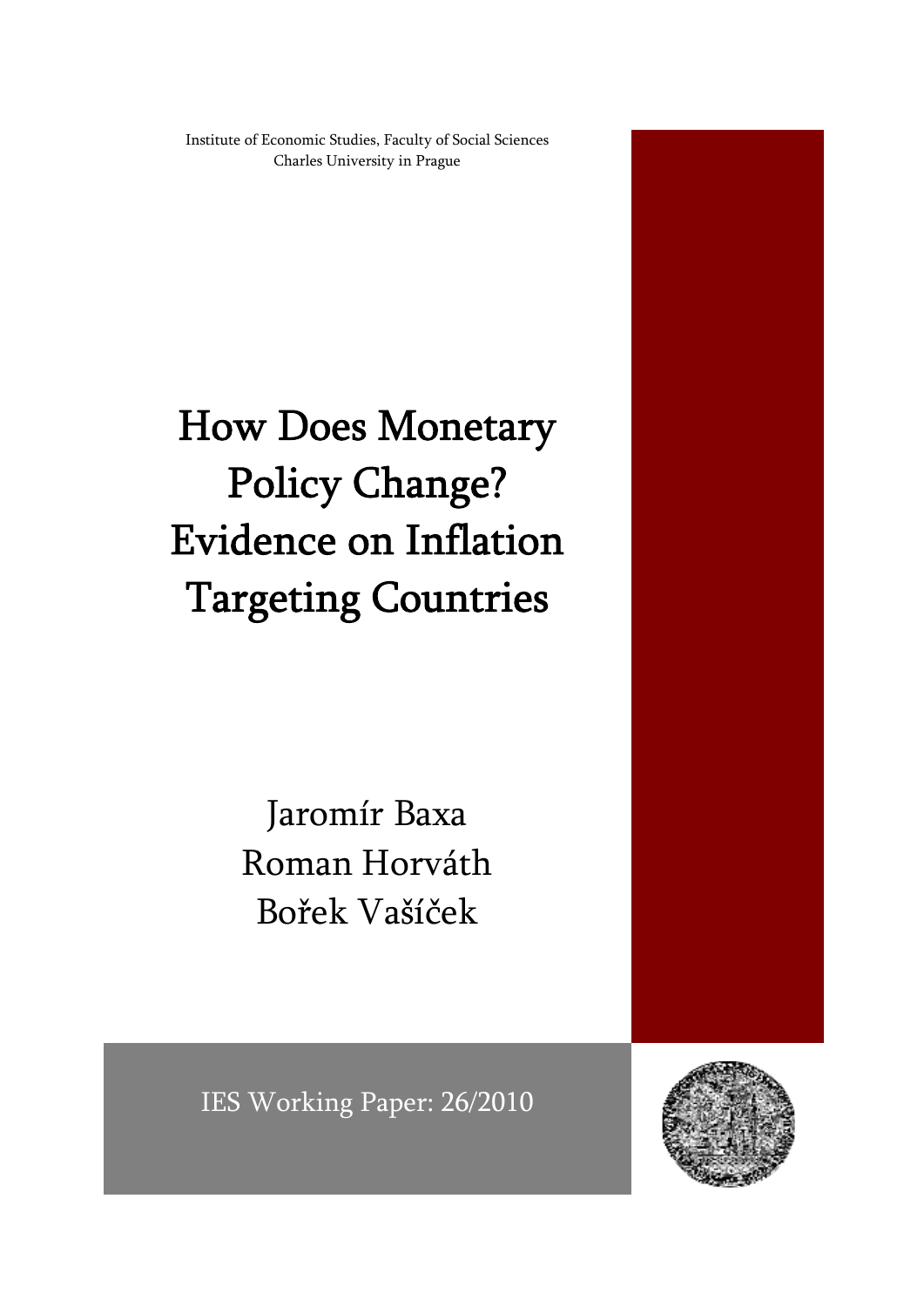Institute of Economic Studies, Faculty of Social Sciences, Charles University in Prague

[UK FSV – IES]

Opletalova 26 CZ-110 00, Prague E-mail : ies@fsv.cuni.cz http://ies.fsv.cuni.cz

Institut ekonomických studií Fakulta sociálních věd Univerzita Karlova v Praze

> Opletalova 26 110 00 Praha 1

E-mail : ies@fsv.cuni.cz http://ies.fsv.cuni.cz

Disclaimer: The IES Working Papers is an online paper series for works by the faculty and students of the Institute of Economic Studies, Faculty of Social Sciences, Charles University in Prague, Czech Republic. The papers are peer reviewed, but they are *not* edited or formatted by the editors. The views expressed in documents served by this site do not reflect the views of the IES or any other Charles University Department. They are the sole property of the respective authors. Additional info at: ies@fsv.cuni.cz

Copyright Notice: Although all documents published by the IES are provided without charge, they are licensed for personal, academic or educational use. All rights are reserved by the authors.

Citations: All references to documents served by this site must be appropriately cited.

#### Bibliographic information:

Baxa, J., Horváth, R., Vašíček, B. (2010). "How Does Monetary Policy Change? Evidence on Inflation Targeting Countries" IES Working Paper 26/2010. IES FSV. Charles University.

This paper can be downloaded at: http://ies.fsv.cuni.cz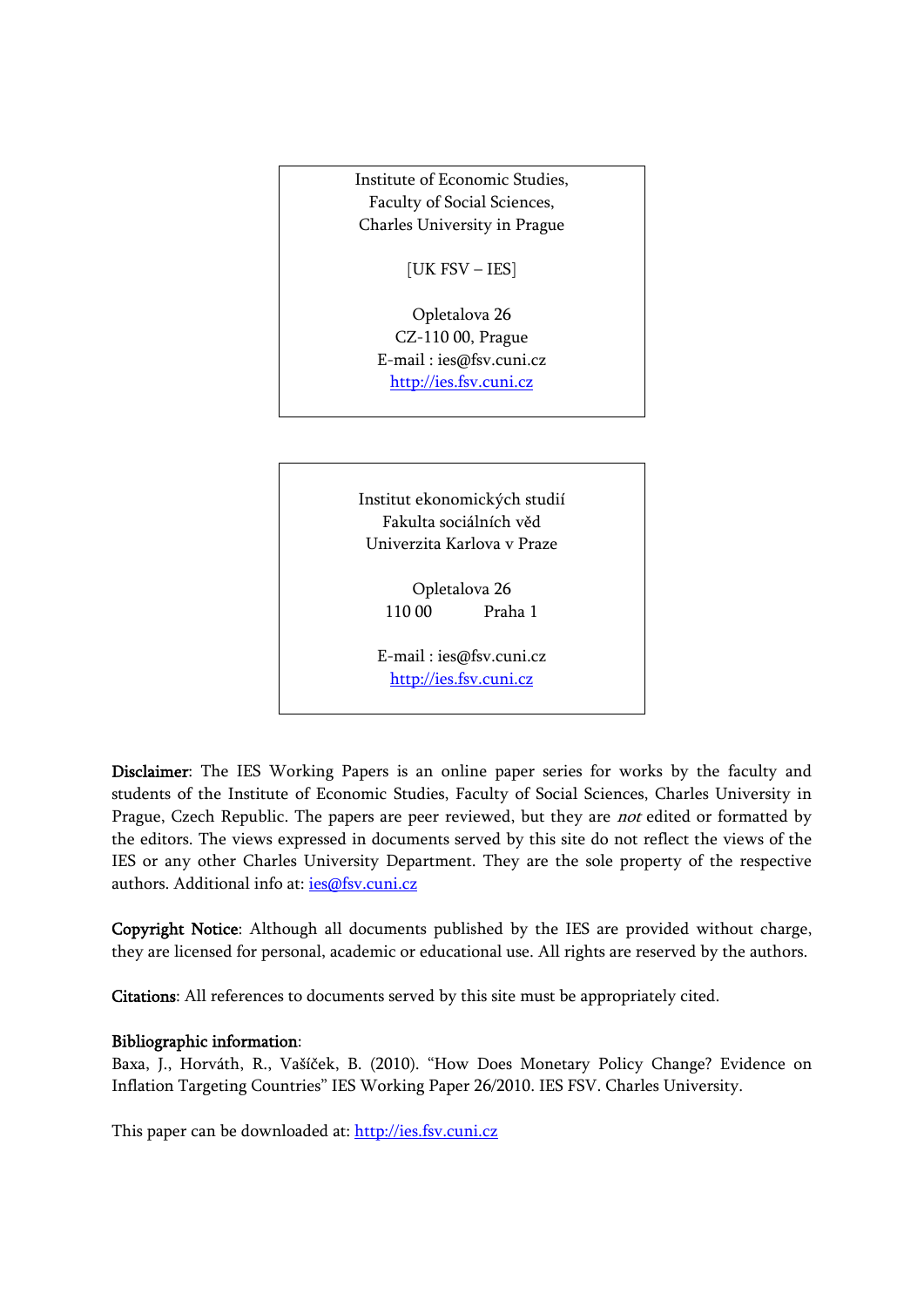# How Does Monetary Policy Change? Evidence on Inflation Targeting Countries

# Jaromír Baxa\* Roman Horváth# Bořek Vašíček°

 \* IES, Charles University Prague and Institute of Information Theory and Automation, Academy of Sciences of the Czech Republic, Prague E-mail: jaromir.baxa@gmail.com

> # Czech National Bank and IES, Charles University Prague E-mail: roman.horvath@gmail.com

° Universitat Autonoma de Barcelona E-mail: borek.vasicek@gmail.com

October 2010

#### Abstract:

We examine the evolution of monetary policy rules in a group of inflation targeting countries (Australia, Canada, New Zealand, Sweden and the United Kingdom), applying a moment-based estimator in a time-varying parameter model with endogenous regressors. Using this novel flexible framework, our main findings are threefold. First, monetary policy rules change gradually, pointing to the importance of applying a time-varying estimation framework. Second, the interest rate smoothing parameter is much lower than typically reported by previous timeinvariant estimates of policy rules. External factors matter for all countries, although the importance of the exchange rate diminishes after the adoption of inflation targeting. Third, the response of interest rates to inflation is particularly strong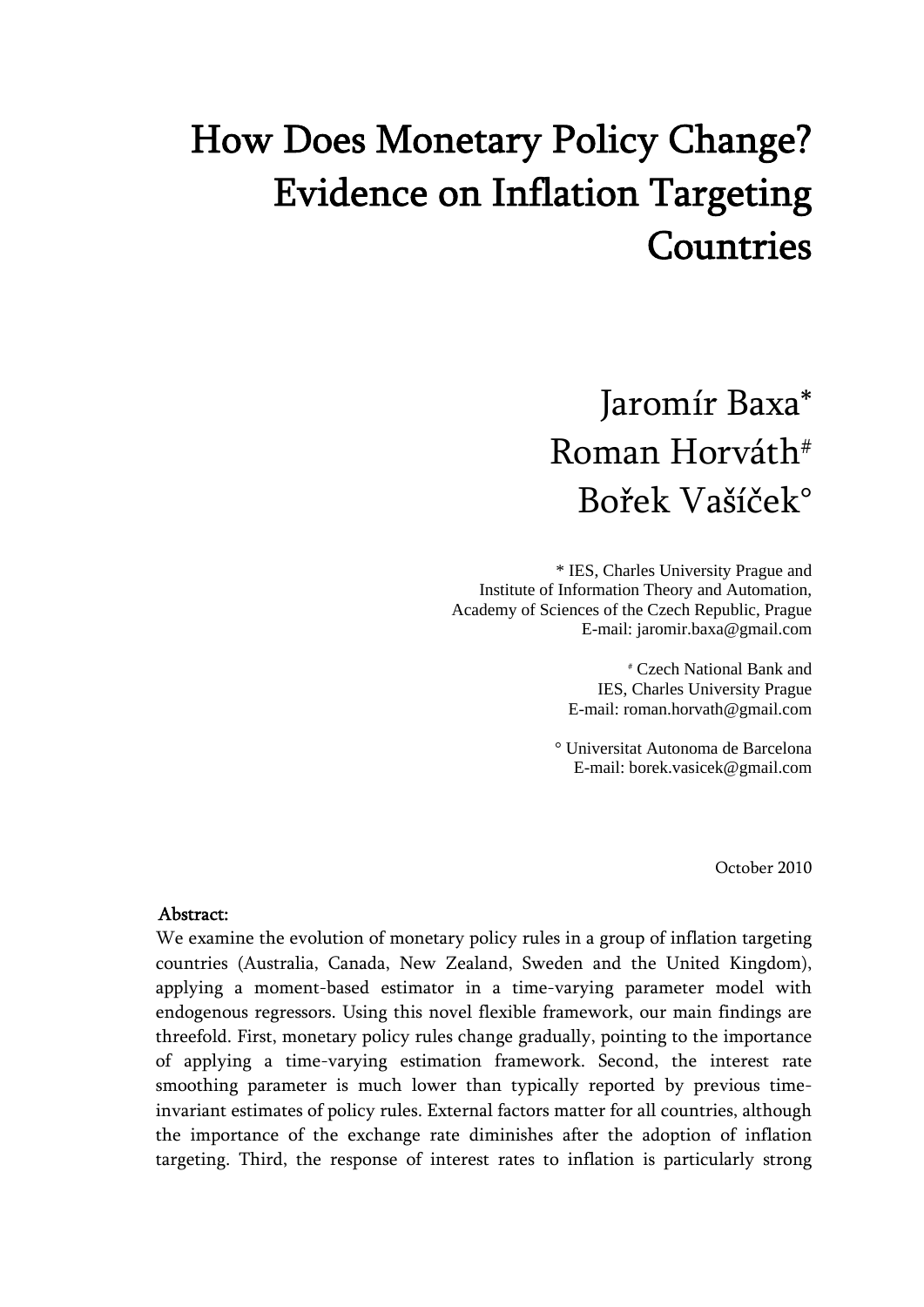during periods when central bankers want to break a record of high inflation, such as in the UK or Australia at the beginning of the 1980s. Contrary to common wisdom, the response becomes less aggressive after the adoption of inflation targeting, suggesting a positive anchoring effect of this regime on inflation expectations. This result is supported by our finding that inflation persistence as well as the policy neutral rate typically decreased after the adoption of inflation targeting.

Keywords: Taylor rule, inflation targeting, monetary policy, time-varying parameter model, endogenous regressors.

JEL: E43, E52, E58.

### Acknowledgements:

We thank Aleš Bulíř, Peter Claeys, Øyvind Eitrheim, Michal Franta, Dana Hájková, Gabriel Perez-Quiros, Ekkehart Schlicht, Pierre Siklos and the seminar participants at the 7th Norges Annual Monetary Policy Conference, the Czech National Bank, the Institute of Information Theory and Automation (Academy of Sciences of the Czech Republic), the Universitat Autonoma de Barcelona and the XXXIVth Symposium of the Spanish Economic Association for helpful discussions. The views expressed in this paper are not necessarily those of the Czech National Bank. Support from the Czech Science Foundation under grant 402/09/H045 and support from the Grant Agency of Charles University (GAUK) under project 46108 are gratefully acknowledged.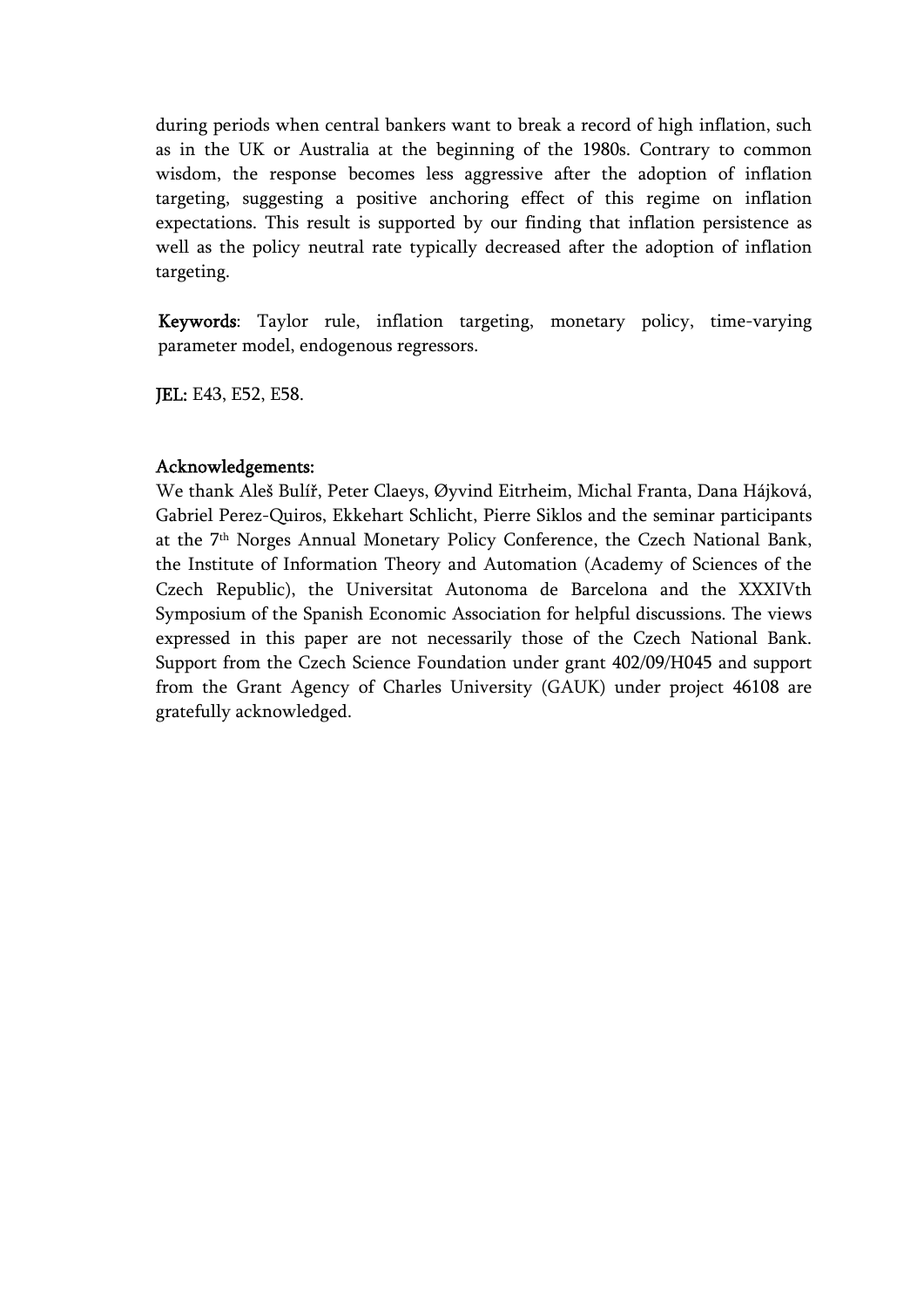# **1 Introduction**

Taylor-type regressions have been applied extensively in order to describe monetary policy setting for many countries. The research on U.S. monetary policy usually assumes that monetary policy was subject to structural breaks when the Fed chairman changed. Clarida et al. (2000) claims that the U.S. inflation during the 1970s was unleashed because the Fed's interest rate response to the inflation upsurge was too weak, while the increase of such response in the 1980s was behind the inflation moderation. Although there is ongoing discussion on the sources of this Great Moderation (Benati and Surico, 2009), it is generally accepted that monetary policy setting evolves over time.

The evolution of monetary policy setting as well as exogenous changes in the economic system over time raises several issues for empirical analysis. In particular, the coefficients of monetary policy rules estimated over longer periods are structurally unstable. The solution used in the literature is typically sub-sample analysis (Clarida et al., 1998, 2000). Such an approach is based on the rather strong assumption that the timing of structural breaks is known, but also that policy setting does not evolve within each sub-period. Consequently, this gives impetus to applying an empirical framework that allows for regime changes or, in other words, time variance in the model parameters (Cogley and Sargent, 2001, 2005). Countries that have implemented the inflation targeting (IT) regime are especially suitable for such analysis because it is likely that the monetary policy stance with respect to inflation and other macroeconomic variables changed as a consequence of the implementation of IT. Moreover, there is ongoing debate of to what extent IT represents a rule-based policy. Bernanke et al. (1999) claim that IT is a framework or constrained discretion rather than a mechanical rule. Consequently, the monetary policy rule of an IT central bank is likely to be time varying.

Our study aims to investigate the evolution of monetary policy for countries that have long experience with the IT regime. In particular, we analyze the time-varying monetary policy rules for Australia, Canada, New Zealand, Sweden and the United Kingdom. As we are interested in monetary policy evolution over a relatively long period, we do not consider countries where IT has been in place for a relatively short time (Finland, Spain), or was introduced relatively recently (such as Armenia, the Czech Republic, Hungary, Korea, Norway and South Africa). We apply the recently developed time-varying parameter model with endogenous regressors (Kim and Nelson, 2006), as this technique allows us to evaluate changes in policy rules over time, and, unlike Markov-switching methods, does not impose sudden policy switches between different regimes.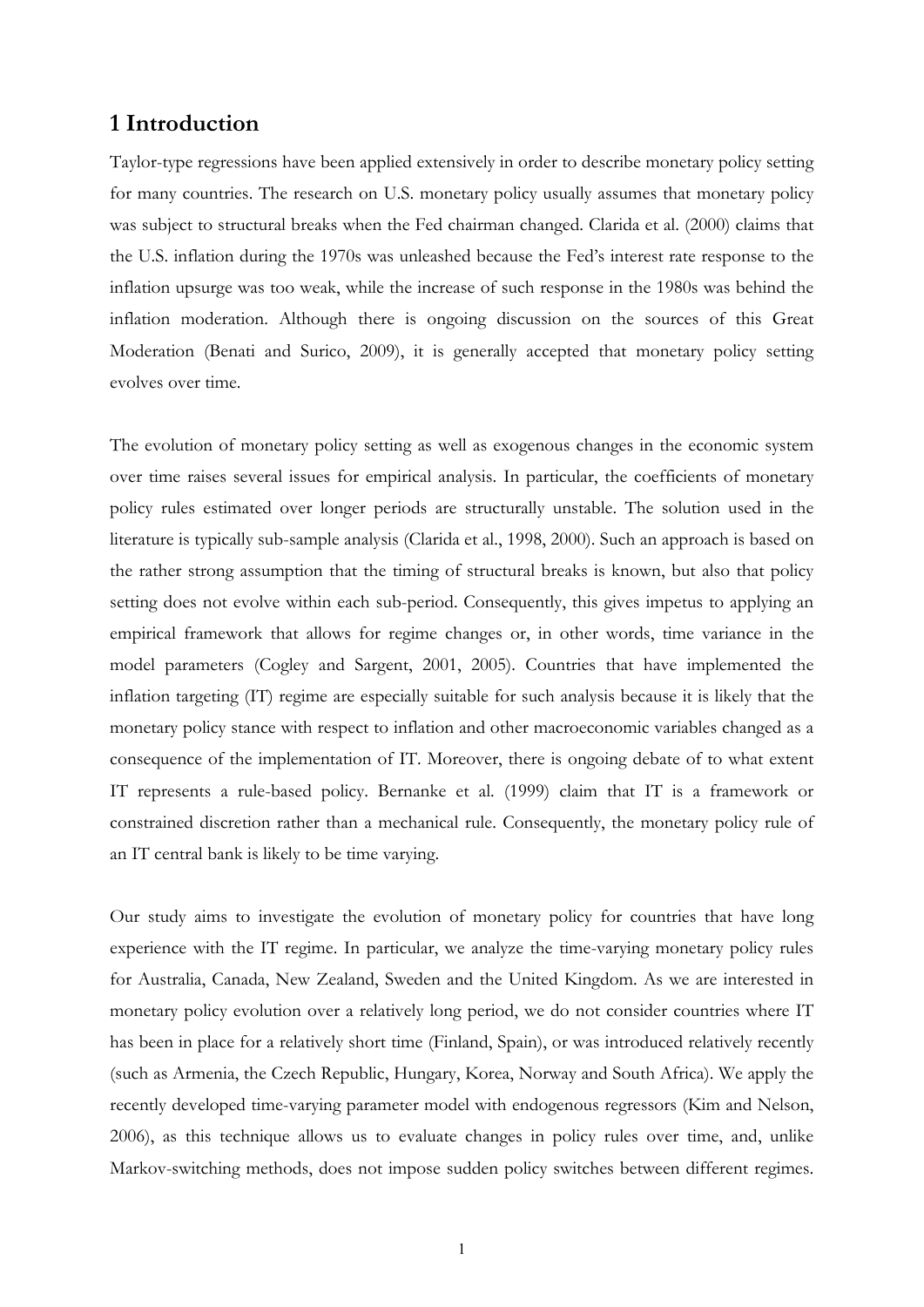On top of that, it also deals with endogeneity of policy rules. Unlike Kim and Nelson (2006) we do not rely on the Kalman filter, which is conventionally employed to estimate time-varying models, but employ the moment-based estimator proposed by Schlicht and Ludsteck (2006)<sup>1</sup> for its mathematical and descriptive transparency and minimal requirements as regards initial conditions. In addition, Kim and Nelson (2006) apply their estimator to evaluate changes in U.S. monetary policy, while we focus on inflation targeting economies.

Anticipating our results, we find that monetary policy changes gradually, pointing to the importance of applying a time-varying estimation framework (see also Koop et al., 2009, on evidence that monetary policy changes gradually rather than abruptly). When the issue of endogeneity in time-varying monetary policy rules is neglected, the parameters are estimated inconsistently, even though the resulting errors are economically not large. Second, the interest rate smoothing parameter is much lower than typically reported by previous time-invariant estimates of policy rules. This is in line with a recent critique by Rudebusch (2006), who emphasizes that the degree of smoothing is rather low. External factors matter for understanding the interest rate setting process for all countries, although the importance of the exchange rate diminishes after the adoption of inflation targeting. Third, the response of interest rates to inflation is particularly strong during periods when central bankers want to break a record of high inflation, such as in the UK at the beginning of the 1980s. Contrary to common wisdom, the response can become less aggressive after the adoption of inflation targeting, suggesting a positive anchoring effect of this regime on inflation expectations or a low inflation environment. This result is consistent with Kuttner and Posen (1999) and Sekine and Teranishi (2008), who show that inflation targeting can be associated with a smaller response of the interest rate to inflation developments if the previous inflation record was favorable.

The paper is organized as follows. Section 2 discusses the related literature. Section 3 describes our data and empirical methodology. Section 4 presents the results. Section 5 concludes. An appendix with a detailed description of the methodology and additional results follows.

# **2 Related Literature**

-

2.1 Monetary policy rules and inflation targeting

<sup>&</sup>lt;sup>1</sup> The description of this estimator is also available in Schlicht (2005), but we refer to the more recent working paper version, where this estimator is described in a great detail. Several important parts of this framework were introduced already in Schlicht (1981).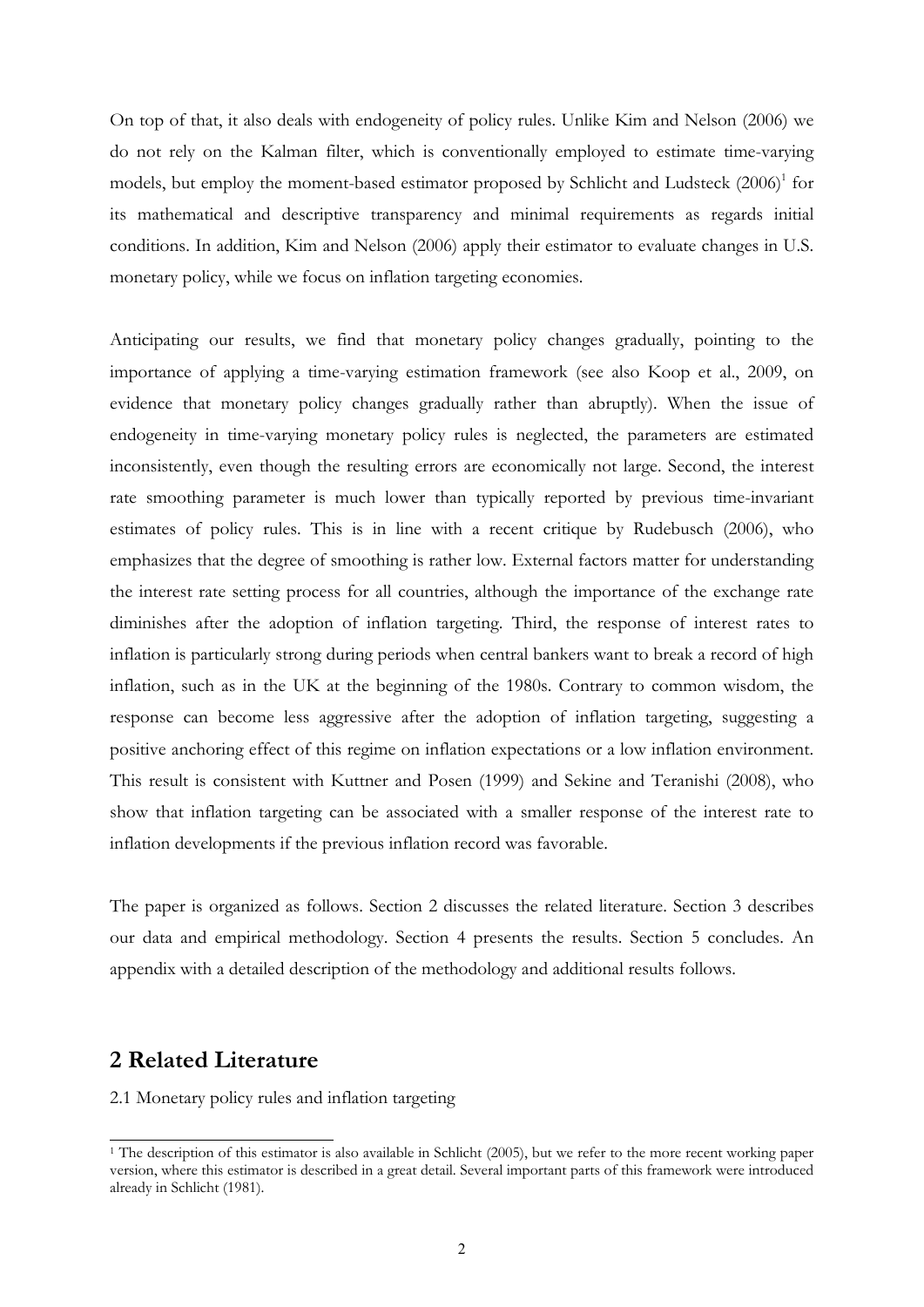Although the theoretical literature on optimal monetary policy usually distinguishes between instrument rules (the Taylor rule) and targeting rules (the inflation-targeting based rule), the forward-looking specification of the Taylor rule, sometimes augmented with other variables, has commonly been used for the analysis of decision making of IT central banks. The existing studies feature great diversity of empirical frameworks, which makes the comparison of their results sometimes complicated. In the following we provide a selective survey of empirical studies aimed at the countries that we focus on.

The United Kingdom adopted IT in 1992 (currently a  $2\%$  target and a  $\pm 1\%$  tolerance band) and the policy of the Bank of England (BoE) is subject to the most extensive empirical research. Clarida et al. (1998) analyzed the monetary policy setting of the BoE in the pre-IT period, concluding that it was consistent with the Taylor rule, yet additionally constrained by foreign (German) interest rate setting. Adam et al. (2005) find by means of sub-sample analysis that the introduction of IT did not represent a major change in monetary policy conduct, unlike the granting of instrument independence in 1997. Davradakis and Taylor (2006) point to significant asymmetry of British monetary policy during the IT period; in particular the BoE was concerned with inflation only when it significantly exceeded its target. Assenmacher-Wesche (2006) concludes by means of a Markov-switching model that no attention was paid to inflation until IT was adopted. Conversely, Kishor (2008) finds that the response to inflation had already increased, especially after Margaret Thatcher became prime minister (in 1979). Finally, Trecroci and Vassalli (2009) use a model with time-varying coefficients and conclude that policy had been getting gradually more inflation averse since the early 1980s.

New Zealand was the first country to adopt IT (in 1990). A particular feature besides the announcement of the inflation target (currently a band of  $1-3\%$ ) is that the governor of the Reserve Bank (RBNZ) has an explicit agreement with the government. Huang et al. (2001) study the monetary policy rule over the first decade of IT. He finds that the policy of the RBNZ was clearly aimed at the inflation target and did not respond to output fluctuations explicitly. The response to inflation was symmetric and a backward-looking rule does as good a job as a forward-looking one at tracking the interest rate dynamics. Plantier and Scrimgeour (2002) allow for the possibility that the neutral real interest rate (implicitly assumed in the Taylor rule to be constant) changes in time. In this framework they find that the response to inflation increased after IT was implemented and the policy neutral interest rate tailed away. Ftiti (2008) additionally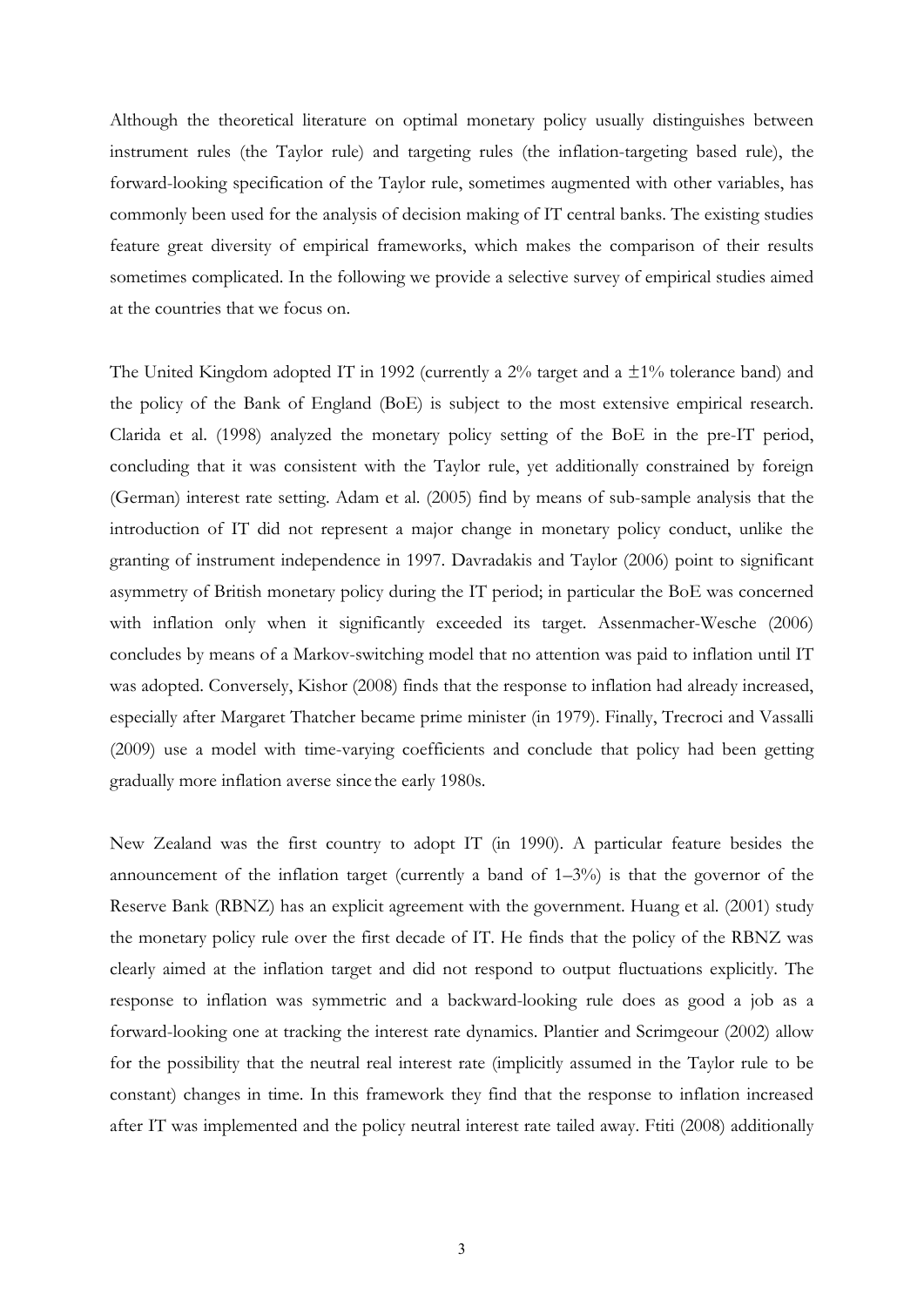confirms that the RBNZ did not explicitly respond to exchange rate fluctuations and Karedekikli and Lees (2007) disregard asymmetries in the RBNZ policy rule.

The Reserve Bank of Australia (RBA) turned to IT in 1993 (with a target of 2–3%) after decades of exchange rate pegs (till 1984) and consecutive monetary targeting.<sup>2</sup> De Brouwer and Gilbert (2005) using sub-sample analysis confirm that the RBA's consideration of inflation was very low in the pre-IT period and a concern for output stabilization was clearly predominant. The response to inflation (both actual and expected) increased substantially after IT adoption but the RBA seemed to consider exchange rate and foreign interest rate developments as well. Leu and Sheen (2006) find a lot of discretionality in the RBA's policy (a low fit of the time-invariant rule) in the pre-IT period, a consistent response to inflation during IT, and signs of asymmetry in both periods. Karedekikli and Lees (2007) document that the policy asymmetry is related to the RBA's distaste for negative output gaps.

The Bank of Canada (BoC) introduced IT in 1991 in the form of a series of targets for reducing inflation to the midpoint of the range of  $1-3\%$  by the end of 1995 (since then the target has remained unchanged). Demers and Rodríguez (2002) find that the implementation of this framework was distinguished by a higher inflation response, but the increase in the response to real economic activity was even more significant. Shih and Giles (2009) model the duration analysis of BoC interest rate changes with respect to different macroeconomic variables. They find that annual core inflation and the monthly growth rate of real GDP drive the changes of the policy rate, while the unemployment rate and the exchange rate do not. On the contrary, Dong (2008) confirms that the BoC considers real exchange rate movements.

Sweden adopted IT in 1993 (a 2% target with a tolerance band of 1 percentage point) just after the krona had been allowed to float. The independence of Sveriges Riksbank (SR) was legally increased in 1999. Jansson and Vredin (2003) studied its policy rule, concluding that the inflation forecast (published by the Riksbank) is the only relevant variable driving interest rate changes. Kuttner (2004) additionally finds a role for the output gap, but in terms of its growth forecast (rather than its observed value). Berg et al. (2004) provide a rigorous analysis of the sources of deviations between the SR policy rate and the targets implied by diverse empirical rules. They claim that higher inflation forecasts at the early stages of the IT regime (due to a lack of

 $\overline{a}$  In Australia, the adoption of inflation targeting was a gradual process. As from January 1990, the RBA increased the frequency of its communications via speeches and the style of the Bank's Bulletin started to correspond to the inflation reports as introduced in New Zealand. The exact inflation target was defined explicitly later, in April 1993. Greenville (1997) describes the policy changes in Australia in great detail.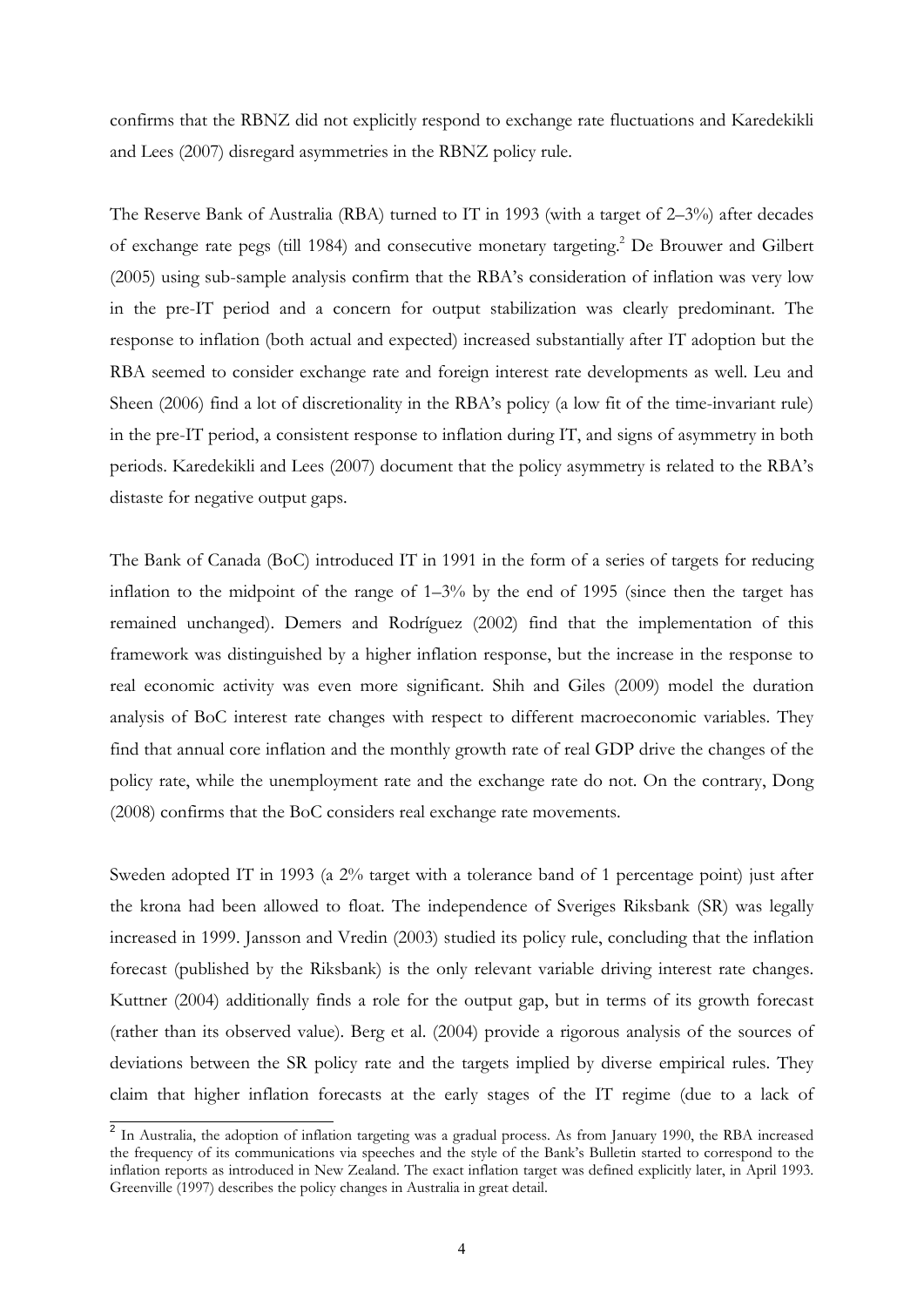credibility) generate a higher implied target from the forward-looking rule and therefore induce spurious indications of policy shocks. Their qualitative analysis of SR documents clarifies the rationale behind actual policy shocks, such as more gradualism (stronger inertia) in periods of macroeconomic uncertainty.

Finally, there are a few multi-country studies. Meirelles Aurelio (2005) analyzes the time-invariant rules of the same countries as us, finding significant dependence of the results on real-time versus historical measures of variables. Lubik and Schorfheide (2007) estimate by Bayesian methods an open economy structural model of four IT countries (AUS, CAN, NZ, UK) with the aim of seeing whether IT central banks respond to exchange rate movements. They confirm this claim for the BoE and BoC. Dong (2008) enriches their setting by incorporating some more realistic assumptions (exchange rate endogeneity, incomplete exchange-rate pass-through), finding additionally a response to the exchange rate for the RBA.

#### 2.2 Time variance in monetary policy rules

-

The original empirical research on monetary policy rules used a linear specification with timeinvariant coefficients. Instrument variable estimators such as the GMM gained popularity in this context, because they are able to deal with the issue of endogeneity that arises in the forwardlooking specification (Clarida et al., 1998).<sup>3</sup> While a time-invariant policy rule may be a reasonable approximation when the analyzed period is short, structural stability usually fails over longer periods.

The simplest empirical strategy for taking time variance into account is to use sub-sample analysis (Taylor, 1999; Clarida et al., 2000). The drawback of this approach is its rather subjective assumptions about points of structural change and structural stability within each sub-period. An alternative is to apply an econometric model that allows time variance for the coefficients. There are various methods dealing with time variance in the context of estimated monetary policy rules.

The most common option is the Markov-switching VAR method, originally used for business cycle analysis. Valente (2003) employs such a model with switches in the constant term representing the evolution of the inflation target (the inflation target together with the real

<sup>3</sup> One exception is when a researcher uses real-time central bank forecasts for Taylor-type rule estimation, i.e. the data available to the central bank before the monetary policy meeting. In such case, the endogeneity problem will not arise and least squares estimation may perform well (Orphanides, 2001). However, as we will discuss in more detail below, the use of real-time data may not solve the issue of endogeneity completely.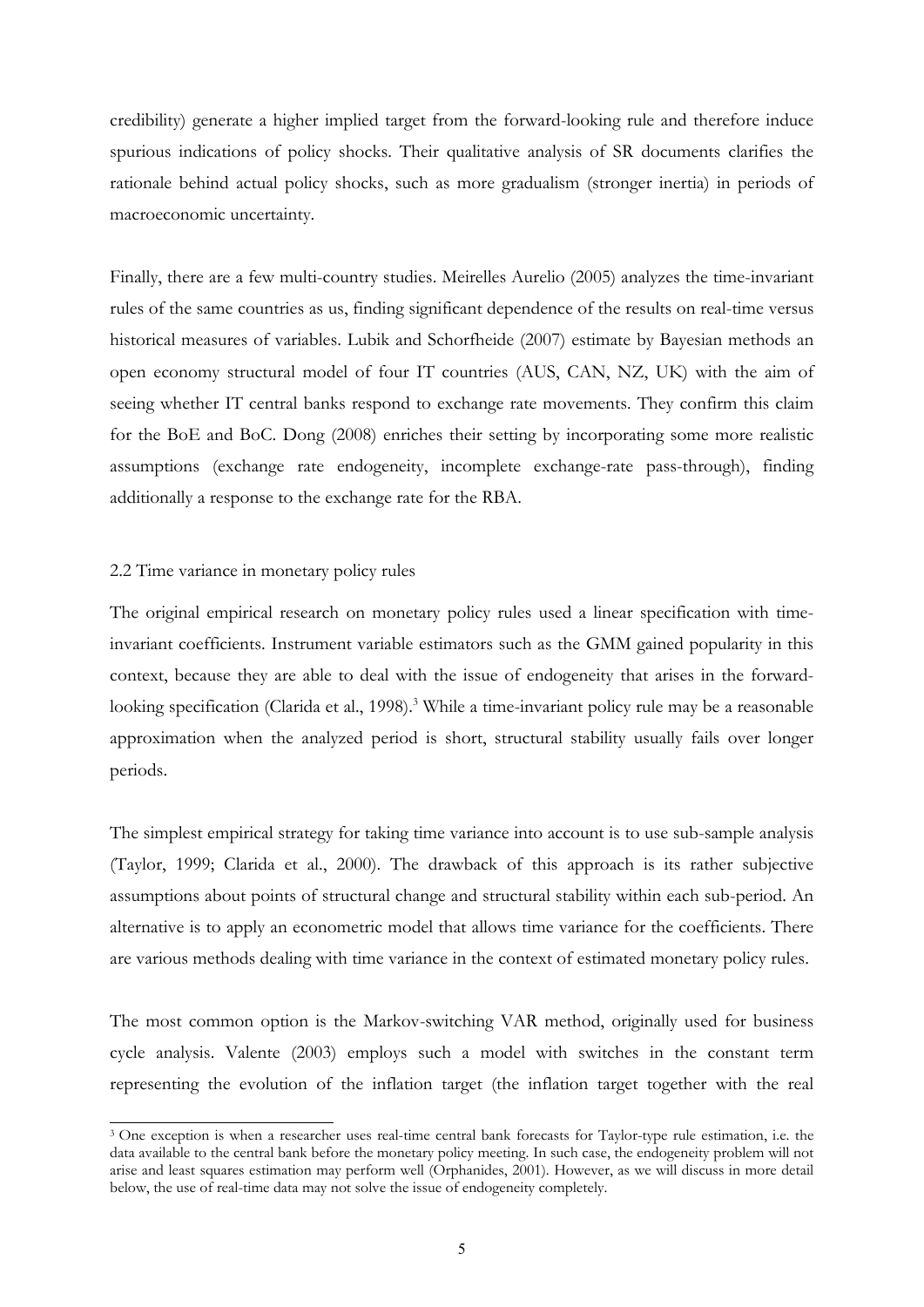equilibrium interest rate makes the constant term in a simple Taylor rule). Assenmacher-Wesche (2006) uses the Markov-switching model with shifts both in the coefficients and in the residual variances. Such separation between the evolution of policy preferences (coefficients) and exogenous changes in the economic system (residuals) is important for the continuing discussion on the sources of the Great Moderation (Benati and Surico, 2008; Canova and Gambetti, 2008). Sims and Zha (2006) present a multivariate model with discrete breaks in both coefficients and disturbances. Unlike Assenmacher-Wesche they find that the variance of the shock rather than the time variance of the monetary policy rule coefficient has shaped macroeconomic developments in the U.S. in the last four decades.

The application of Markov-switching VAR techniques turns out to be complicated for IT countries, where the policy rules are usually characterized as forward-looking and some regressors become endogenous. The endogeneity bias can be avoided by means of a backward-looking specification (lagged explanatory variables), but this is very probably inappropriate for IT central banks, which are arguably forward-looking.<sup>4</sup> However, there is another distinct feature of the Markov-switching model that makes its use for the analysis of time variance in the monetary policy rule rather questionable. The model assumes sudden switches from one policy regime to another rather than a gradual evolution of monetary policy. Although at first sight one may consider the introduction of IT to be an abrupt change, there are some reasons to believe that a smooth monetary policy transition is a more appropriate description for IT countries (Koop et al., 2009). Firstly, the IT regime is typically based on predictability and transparency, which does not seem to be consistent with sudden switches. Secondly, it is likely that inflation played a role in interest rate setting even before the IT regime was introduced, because in many countries a major decrease of inflation rates occurred before IT was implemented. Thirdly, the coefficients of different variables (such as inflation, the output gap or the exchange rate) in the monetary policy rule may evolve independently rather than moving from one regime to another at the same time (see also Darvas, 2009). For instance, a central bank may assign more weight to the observed or expected inflation rate when it implements IT, but that does not mean that it immediately disregards information on real economic activity or foreign interest rates. Finally, there is relevant evidence, though mostly for the U.S., that monetary policy evolves rather smoothly over time (Boivin, 2006; Canova and Gambetti, 2008; Koop et al., 2009). Therefore, based on this research, a smooth transition seems to be a more appropriate description of reality. In a similar manner, it is possible to estimate the policy rule using STAR-type models. Nevertheless, it should be noted

-

<sup>4</sup> Psaradakis et al. (2006) proposed a solution to the endogeneity problem in the context of the Markov-switching model in the case of the term structure of interest rates.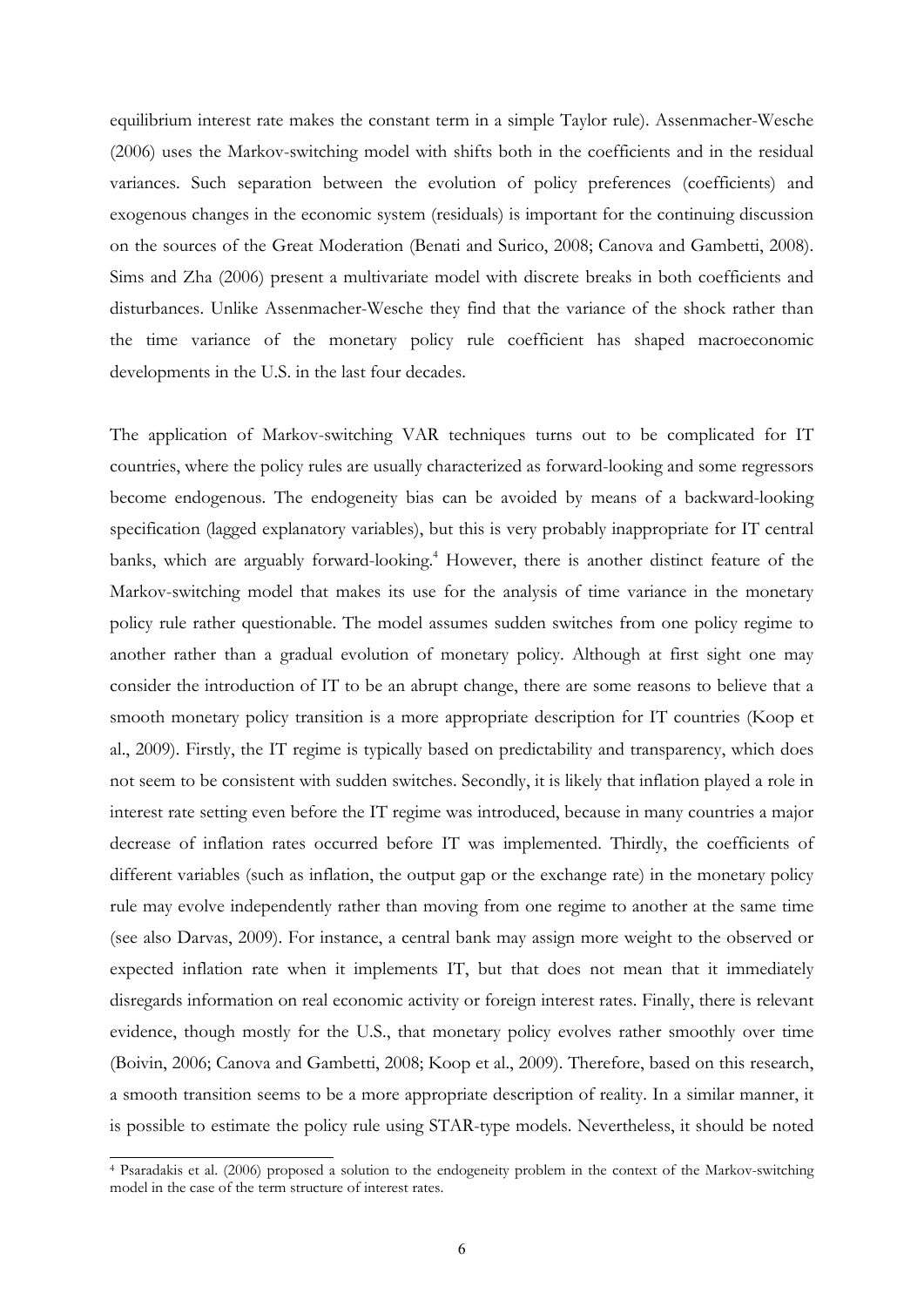that STAR-type models assume a specific type of smooth transition between regimes, which can be more restrictive than the flexible random walk specification that we employ in this paper. Therefore, we leave the empirical examination of Markov-switching as well as STAR-type models for further research.<sup>5</sup>

Besides simple recursive regression (e.g. Domenech et al., 2002), the Kalman filter has been employed in a few studies to estimate a coefficient vector that varies over time. Such a timevarying model is also suitable for reflection of possible asymmetry of the monetary policy rule (Dolado et al., 2004).<sup>6</sup> An example of such asymmetry is that the policy maker responds more strongly to the inflation rate when it is high than when it is low. Boivin (2006) uses such a timevarying model estimated via the Kalman filter for the U.S., Elkhoury (2006) does the same for Switzerland, and Trecroci and Vassalli (2010) do so for the U.S., the UK, Germany, France and Italy. However, none of these studies provides a specific econometric treatment to the endogeneity that arises in forward-looking specifications.

In this respect, Kim (2006) proposes a two-step procedure for dealing with the endogeneity problem in the time-varying parameter model. Kim and Nelson (2006) find with this methodology that U.S. monetary policy has evolved in a different manner than suggested by previous research. In particular, the Fed's interest in stabilizing real economic activity has significantly increased since the early  $1990s$ .<sup>7</sup> Kishor (2008) applies the same technique for analysis of the time-varying monetary policy rules of Japan, Germany, the UK, France and Italy. He detects a time-varying response not only with respect to the inflation rate and the output gap,

 $\degree$  Granger (2008) shows that any non-linear model can be approximated by a time-varying parameter linear model.<br>
<sup>7</sup> Kim et al. (2006) confirmed this finding with real-time data and additionally detected a significant d

 $\overline{\text{5}$  We run a number of experiments on simulated data with the true coefficients containing large sudden shifts to see whether the estimated coefficients are gradually changing or shifting. The specification of the basic experiment was as follows: The intercept follows a slowly moving random walk (variance of innovations set to 0.3). For the independent variable we used expected inflation in the UK, with the beta coefficient set to 0.75 up to the 60<sup>th</sup> observation and 1.75 afterwards. Then we included a lag of the dependent variable with a constant coefficient equal to  $0.5$  and residuals with distribution  $N(0.15)$ . The dependent variable was generated as the sum of these components. This example can be linked to a reaction function of a hypothetical central bank that smoothes the interest rate, that does not have the output gap in its reaction function, and that changed its aggressiveness abruptly in the middle of the sample. Then we estimated the model using the VC method and stored the value of the estimated change of the beta coefficient at the time of the switch in the data generating process. We repeated this small experiment 30 times for different sets of intercept and residuals and the estimated value of the switch was 0.98 on average, ranging from 0.9 to 1.02. The average sizes of the innovations in beta were below 0.09 in the remaining part of the samples. Clearly, in this simple setting an abrupt change in policy is detected by the model with respect to the size and timing of that change. Further experiments contained more variables in the reaction function and more switches going upwards and downwards as well. We found that, generally, sudden changes (larger than the average changes in the other time-varying coefficients) in the true coefficients resulted in switches in the estimated timevarying coefficients, too, and the varying coefficients did not imply gradual changes in these cases. Nevertheless, the ability of the time-varying parameter models to identify sudden structural breaks in parameters remains to be confirmed by careful Monte Carlo simulations, as pointed out by Sekine and Teranishi (2008).

response to expected inflation during the 1990s.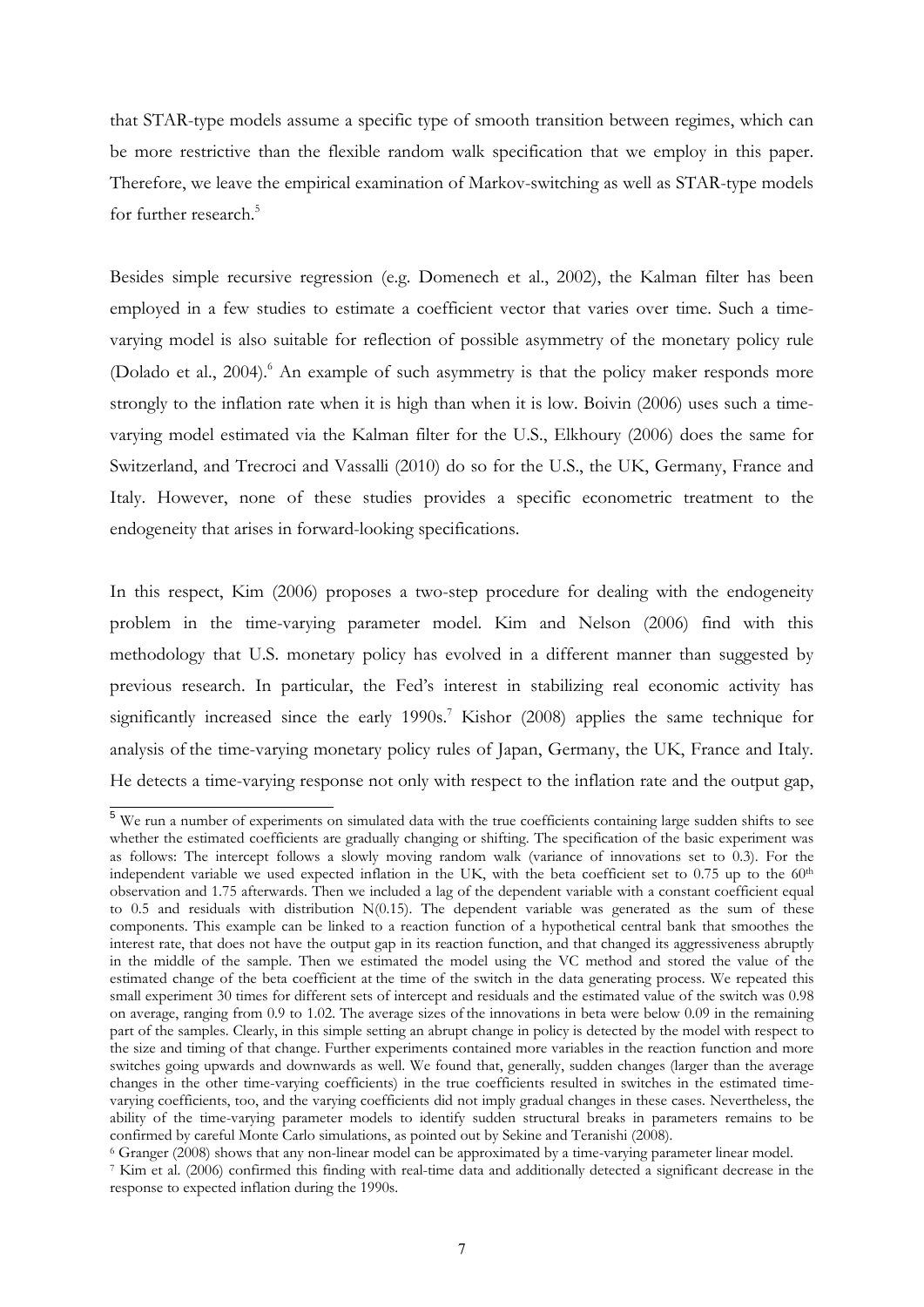but also with respect to the foreign interest rate. The relevance of endogeneity correction can be demonstrated by the difference between Kishor's results and those of Trecroci and Vassalli (2010), who both study the same sample of countries.<sup>8</sup> The time-varying parameter model with specific treatment of endogeneity can be relevant even when real-time data are used instead of ex-post data (Orphanides, 2001). When the real-time forecast is not derived under the assumption that nominal interest rates will remain constant within the forecast horizon, endogeneity may still be present in the model (see Boivin, 2006). Moreover, this estimation procedure is also viable for reflecting measurement error and heteroscedasticity in the model (Kim et al., 2006). However, the Kalman filter applied to a state-space model may suffer one important drawback in small samples: it is rather sensitive to the initial values of parameters which are unknown. The moment-based estimator proposed by Schlicht (1981), Schlicht (2005) and Schlicht and Ludsteck (2006), which is employed in our paper and described below, allows this problem to be avoided. Moreover, it is flexible enough to incorporate the endogeneity correction proposed by Kim (2006).

## **3 Empirical Methodology**

#### 3.1 The empirical model

<u>.</u>

In line with Taylor (1993) most empirical studies' models assume that the central bank targets the nominal interest rate in line with the state of the economy (see Clarida et al., 1998, 2000). Such policy rule, which in the case of an IT central bank is arguably forward-looking, can be written as follows:

$$
r_t^* = \overline{r} + \beta \left( E \left[ \pi_{t+i} \left| \Omega_t \right] - \pi_{t+i}^* \right) + \gamma E \left[ \gamma_{t+j} \left| \Omega_t \right] \right) \tag{1}
$$

where  $r_t^*$  denotes the targeted interest rate,  $\overline{r}$  is the policy neutral rate<sup>9</sup>,  $\pi_{t+i}$  stands for the central bank forecast of the yearly inflation rate *i* periods ahead, and  $\pi_{\mu i}^{*}$  is the central bank's inflation target.<sup>10</sup>  $y_{t+j}$  represents a measure of the output gap.  $E[\ ]$  is the expectation operator and  $\Omega$ , is the information set available at the time *t* when interest rates are set. Eq. (1) links the policy instrument (nominal interest rates) to a constant term (the neutral rate that would prevail if

<sup>8</sup> Horváth (2009) employs the time-varying model with endogenous regressors for estimation of the neutral interest rate for the Czech Republic and confirms the importance of endogeneity bias correction terms.<br><sup>9</sup> The policy neutral rate is typically defined as the sum of the real equilibrium rate and expected inflation.<br><sup>10</sup> The defini

rather than short-term. The target value can also vary over time. This variation has been especially pronounced in emerging countries that implemented IT as a gradual disinflation strategy. By contrast, for the countries studied here, the target value has not changed significantly over time.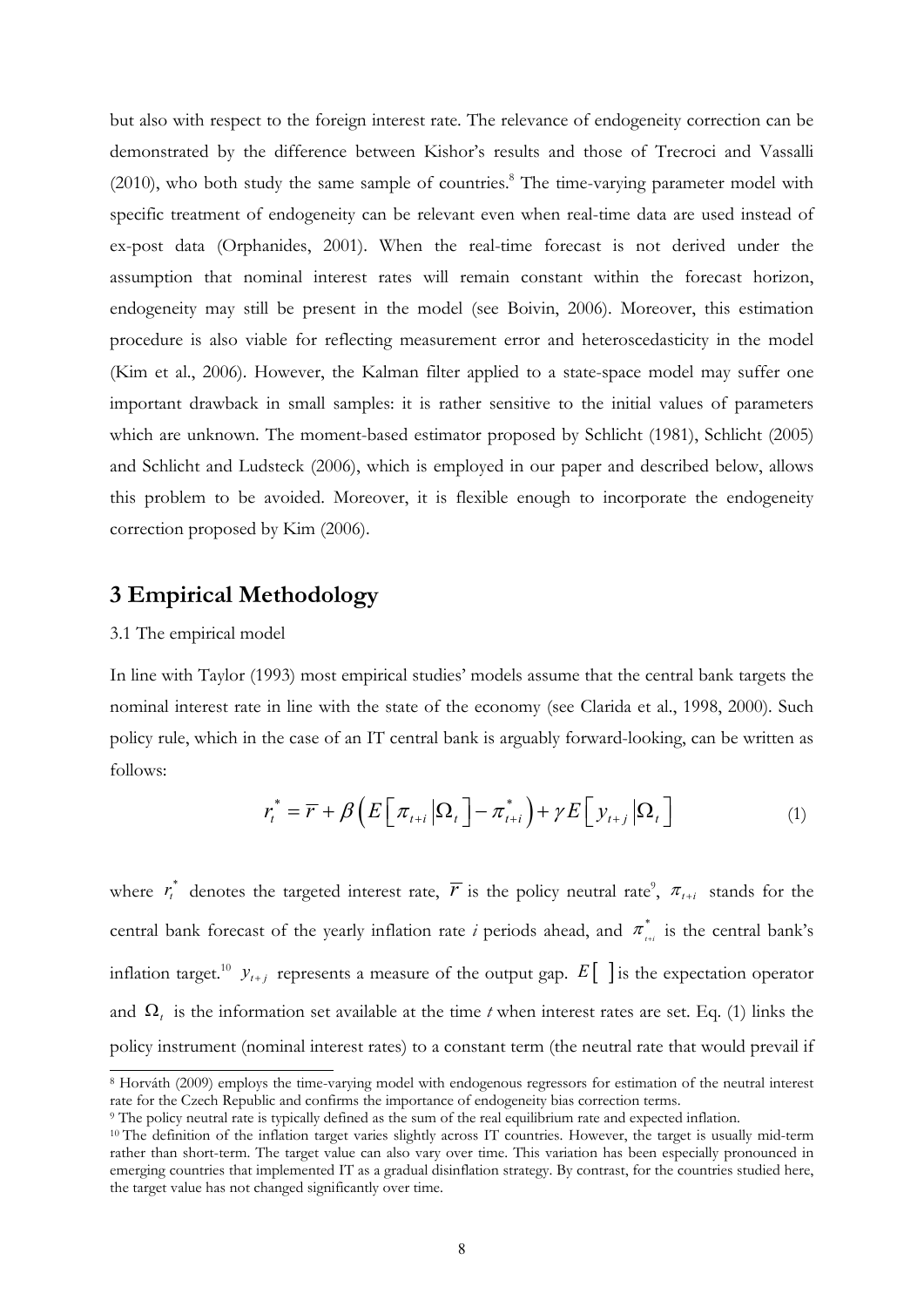expected inflation and output were at their targeted levels), the deviation of expected inflation from its target value and the output gap.

Nevertheless, Eq. (1) is often argued to be too restrictive to provide a reasonable description of actual interest rate setting. First, it does not account for interest rate smoothing by central banks. In line with Clarida et al. (1998) most studies assume that the central bank adjusts the interest rate sluggishly to the targeted value. This can be tracked by a simple partial-adjustment mechanism:

$$
r_t = \rho r_{t-1} + (1 - \rho) r_t^* \tag{2}
$$

where  $\rho \in [0,1]$  is the smoothing parameter. Although this is line with the common wisdom that central banks are averse to abrupt changes, most studies that estimate time-invariant models find unusually high policy inertia. For instance, using quarterly data  $\rho$  typically exceeds 0.8. Rudebusch (2006) points to an inconsistency between this finding and the practical impossibility to predict interest rate changes over a few quarters. Therefore, it is possible that the lagged dependent value takes over the impact of either autocorrelated shocks or omitted variables. The intensity of interest rate smoothing is logically reinforced in a linear time-invariant specification, as the response to some variables can be asymmetric and/or vary in time. Second, Eq. (1) assumes that the central bank aims only at the inflation rate and the output gap. However, many central banks that have implemented IT are in small open economies and may consider additional variables, in particular the exchange rate and the foreign interest rate , hence Eq. (1) can be extended for  $\delta x$ , where the coefficient  $\delta$  measures the impact of additional variable  $x$ , on interest rate setting. Therefore, in our empirical model we substitute Eq. (2) into Eq. (1), eliminating unobserved forecast variables and including additional variables, which results in Eq. (3):

$$
r_{t} = (1 - \rho) \left[ \alpha + \beta \left( \pi_{t+i} - \pi_{t+i}^{*} \right) + \gamma y_{t} + \delta x_{t} \right] + \rho r_{t-1} + \varepsilon_{t}
$$
\n(3)

Also,  $\alpha$  is a constant term which in Eq. (1) coincides with the policy neutral rate  $\overline{r}$ . However, if the model is augmented by additional variables that are not in the form of deviations from the target value, the constant term need not keep this interpretation. We set  $i$  equal to  $2^{11}$ 

<sup>&</sup>lt;sup>11</sup> Although the targeting horizon of central banks is usually longer  $(4-8$  quarters), we prefer to proxy inflation expectations by inflation in *t+2* for the following reasons. First, the endogeneity correction requires a strong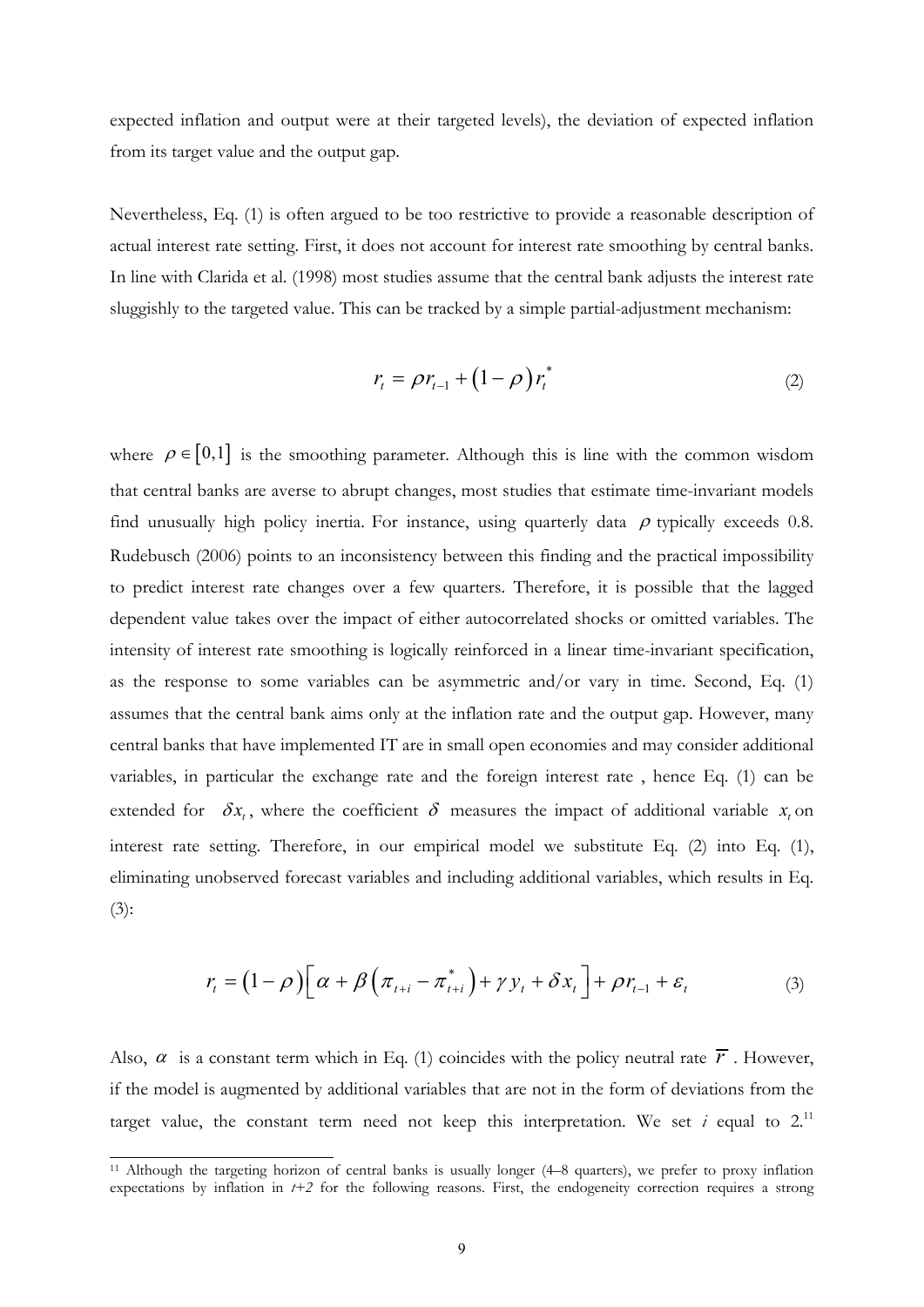Consequently, the disturbance term  $\varepsilon$  is a combination of forecast errors and is thus orthogonal to all information available at time  $t(\Omega_t)$ .

In line with our previous discussion, the interest rate rule described above will be estimated within a framework that allows time variance of the coefficients. Kim (2006) shows that the conventional time-varying parameter model (the Kalman filter applied to a state-space representation) delivers inconsistent estimates when the explanatory variables are correlated with the disturbance term. Endogeneity arises in forward-looking policy rules based on ex-post data, but it can appear even with real-time data, as discussed before. Kim (2006) proposes an estimator of the time-varying coefficient model with endogenous regressors. A few recent contributions use this framework for estimation of monetary policy rules (Kim and Nelson, 2006, Kim et al. 2006, Kishor, 2008). <sup>12</sup> Following Kim (2006) we can rewrite Eq. (3) as follows:

$$
r_{t} = (1 - \rho_{t}) \left[ \alpha_{t} + \beta_{t} \left( \pi_{t+i} \right) + \gamma_{t} y_{t} + \delta_{t} x_{t} \right] + \rho_{t} r_{t-1} + \varepsilon_{t}
$$
\n
$$
\tag{4}
$$

 $\alpha_{t} = \alpha_{t-1} + \beta_{1,t}, \ \beta_{1,t} \sim i.i.d.N\left(0, \sigma_{\beta_{t}}^{2}\right)$  (5)

$$
\beta_t = \beta_{t-1} + \mathcal{G}_{2,t}, \ \mathcal{G}_{2,t} \sim i.i.d.N\left(0, \sigma_{\mathcal{G}_2}^2\right) \tag{6}
$$

$$
\gamma_t = \gamma_{t-1} + \mathcal{G}_{3,t}, \ \mathcal{G}_{3,t} \sim i.i.d.N\left(0, \sigma_{\mathcal{G}_3}^2\right) \tag{7}
$$

$$
\delta_{t} = \delta_{t-1} + \mathcal{G}_{4,t}, \ \mathcal{G}_{4,t} \sim i.i.d.N\left(0, \sigma_{\mathcal{G}_{4}}^{2}\right) \tag{8}
$$

$$
\rho_t = \rho_{t-1} + \mathcal{G}_{5,t}, \ \mathcal{G}_{5,t} \sim i.i.d.N\left(0, \sigma_{\mathcal{G}_5}^2\right) \tag{9}
$$

$$
\pi_{t+i} = Z_{t-j}^{\dagger} \xi + \sigma_{\varphi} \varphi_t, \ \varphi_t \sim i.i.d.N(0,1) \tag{10}
$$

$$
y_t = Z_{t-j}'\psi + \sigma_v \nu_t, \ \nu_t \sim i.i.d.N(0,1)
$$
\n
$$
(11)
$$

The measurement equation (4) of the state-space representation is the monetary policy rule. The transition equations (5)–(9) describe the time-varying coefficients as a random walk process without drift. Eqs. (10) and (11) track the relationship between the endogenous regressors ( $\pi$ <sub>t+i</sub> and  $y_t$ ) and their instruments,  $Z_t$ . The list of instruments,  $Z_{t-i}$ , is as follows:  $\pi_{t-1}$ ,  $\pi_{t-4}$ ,  $y_{t-1}$ ,  $y_{t-2}$ ,  $r_{t-1}$  and  $r_t^+$  (foreign interest rate). Unlike Kim (2006), we assume that the parameters in Eqs.

-

correlation between the endogenous regressor and its instruments. Second, the prediction error logically increases at longer horizons. Third, the countries we analyze did not apply inflation targeting during the whole estimation period. Consequently, it is preferable owing to data limitations to keep only two inflation leads rather than four or six. 12 Note, however, that two of these contributions are, to our knowledge, unpublished as yet.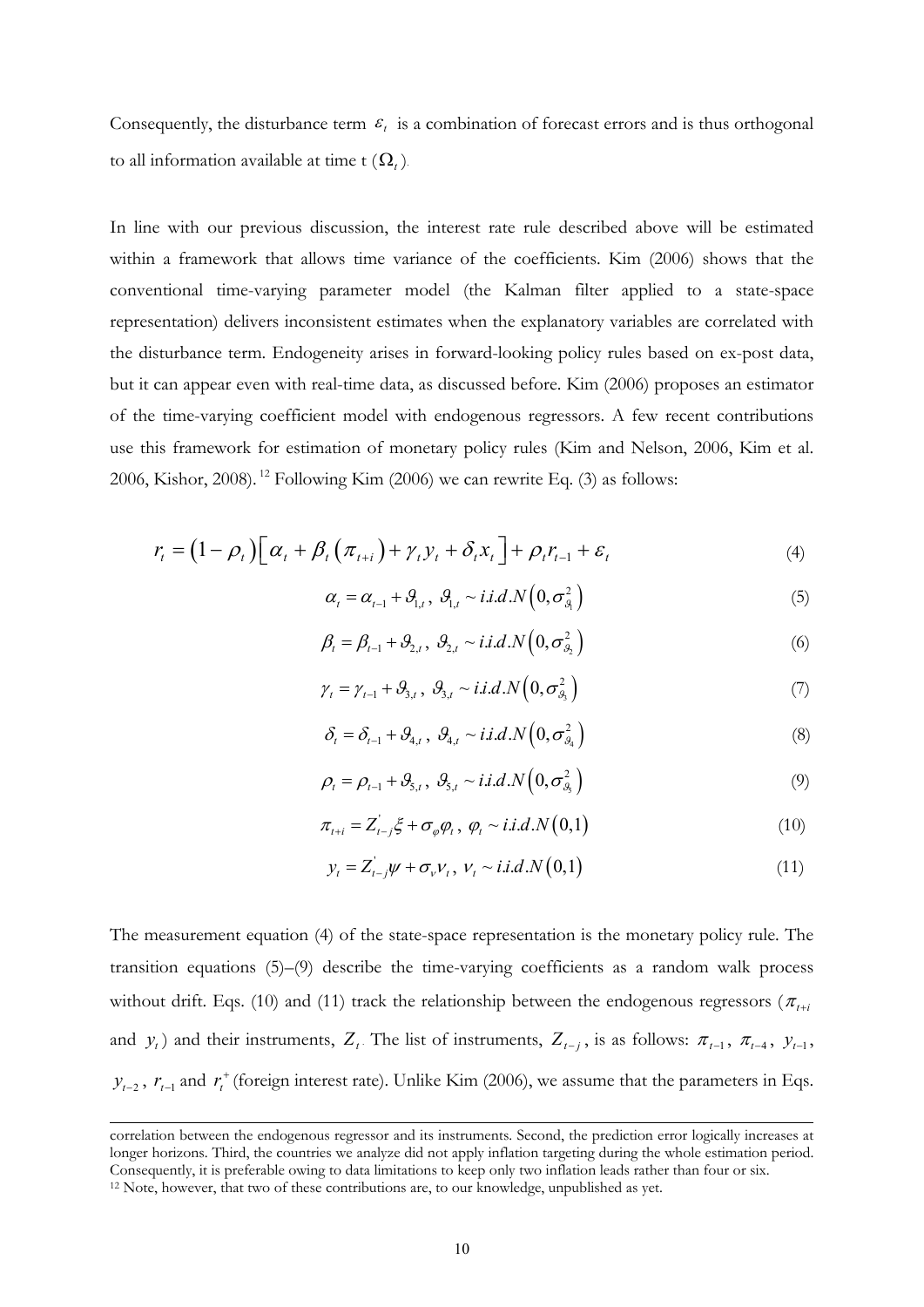(10) and (11) are time-invariant. Next, the correlation between the standardized residuals  $\varphi_t$  and  $v_t$  and  $\varepsilon_t$  is  $\kappa_{\alpha\epsilon}$  and  $\kappa_{v\epsilon}$ , respectively (note that  $\sigma_{\alpha}$  and  $\sigma_{v}$  are standard errors of  $\varphi_t$  and  $v_t$ , respectively). The consistent estimates of the coefficients in Eq. (4) are obtained in two steps. In the first step, we estimate equations (10) and (11) and save the standardized residuals  $\varphi$ , and  $\varphi$ . In the second step, we estimate Eq.  $(12)$  below along with Eqs.  $(5)$ – $(9)$ . Note that  $(12)$  now includes bias correction terms<sup>13</sup>, i.e. the (standardized) residuals from Eqs. (10) and (11), to address the aforementioned endogeneity of the regressors. Consequently, the estimated parameters in Eq. (12) are consistent, as  $z_t$  is uncorrelated with the regressors.

$$
r_{t} = (1 - \rho_{t}) \Big[ \alpha_{t} + \beta_{t} \left( \pi_{t+i} \right) + \gamma_{t} y_{t} + \delta_{t} x_{t} \Big] + \rho_{t} r_{t-1} + \kappa_{v,\varepsilon} \sigma_{\varepsilon,t} v_{t} + \kappa_{\varphi,\varepsilon} \sigma_{\varepsilon,t} \varphi_{t} + \zeta_{t}
$$
  
, 
$$
\zeta_{t} \sim N \Big( 0, (1 - \kappa_{v,\varepsilon}^{2} - \kappa_{\varphi,\varepsilon}^{2}) \sigma_{\varepsilon,t}^{2} \Big)
$$
 (12)

The standard framework for second-step estimation is the maximum likelihood estimator via the Kalman filter (Kim, 2006). However, there are several difficulties with the estimation of the Kalman filter (and Kalman smoother) in applied work. First, if the variables are nonstationary, the results often depend on the proper choice of the initial values, but those values are not known in advance.<sup>14</sup> The problem with the initial conditions is larger if one-sided estimates are used, as illustrated in Leigh (2008) on estimates of the time-varying natural rate of interest in the U.S. Applying the Kalman smoother alleviates the issue and the differences in the estimates at the beginning of the sample decrease sharply. Second, the log likelihood function is highly nonlinear and in some cases the optimization algorithm fails to minimize the negative of the log likelihood for several reasons (either it can fail to calculate the Hessian matrix throughout the iteration process or, when the likelihood function is approximated to facilitate the computations, the covariance matrix of the observation vector can become singular for the provided starting values).

In this paper, we adopt the "varying coefficients" (VC) method (Schlicht and Ludsteck, 2006). The VC method generalizes the standard ordinary least squares approach. In fact, instead of

-

<sup>13</sup> Obviously, if the correction terms are statistically significant, it shows that endogeneity matters. Similarly to Kim and Nelson (2006) and Horváth (2009), we find that these terms are typically significant: in our sample the endogeneity correction for inflation is significant for all countries except the UK at least at the 10% level, and for the GDP gap it is significant for Canada (see table A.1 in the Appendix).<br><sup>14</sup> Although there are a number of formal procedures for initialization of the Kalman filter in such cases (for example

see Koopman et al., 1999), fundamental uncertainty about their values remains.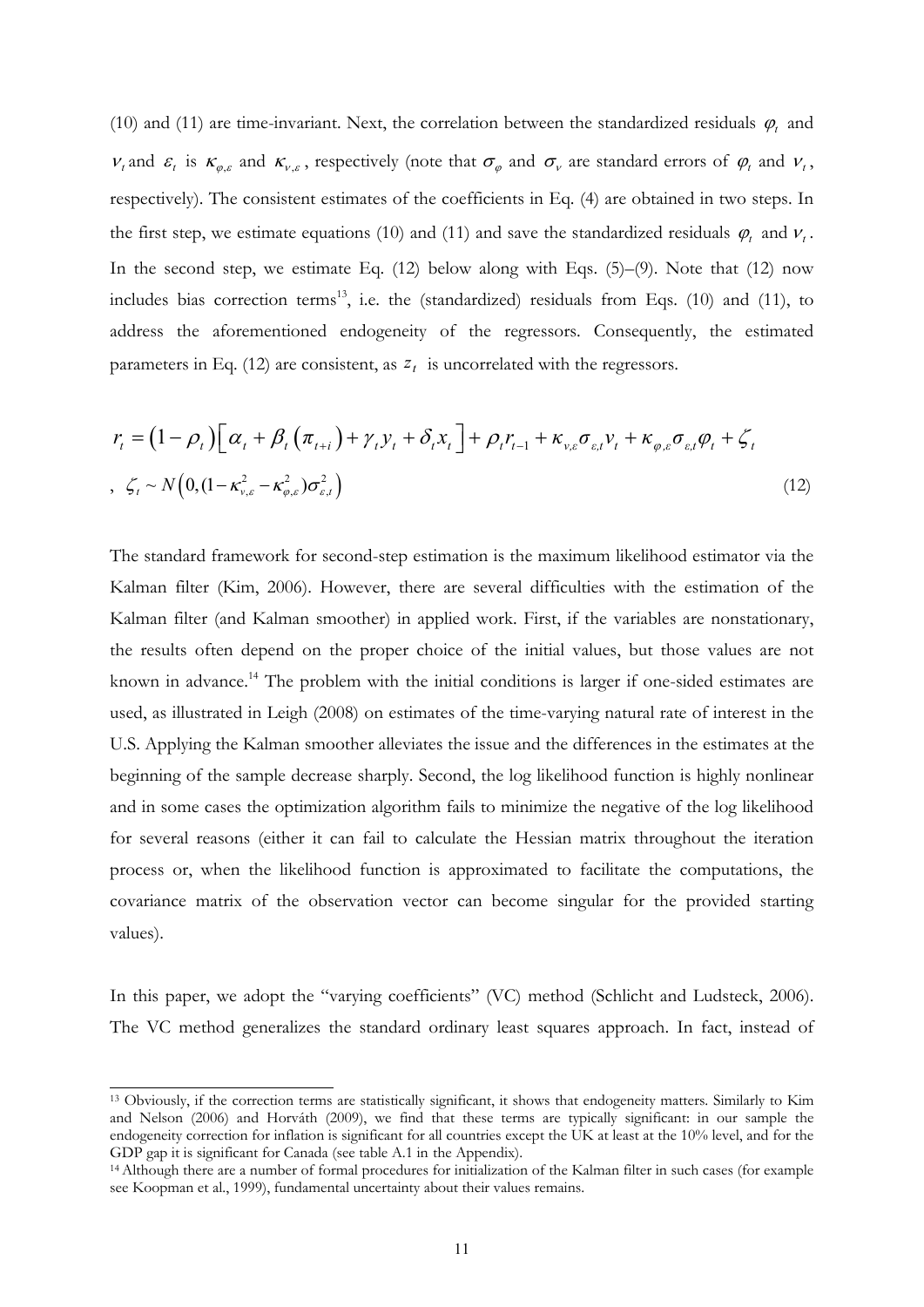minimizing the sum of the squares of the residuals  $\sum_{t=1} \zeta_t^2$ *T*  $\sum_{t=1}$   $\zeta_t^2$ , it uses minimization of the weighted sum of the squares:

$$
\sum_{t=1}^{T} \zeta_t^2 + \theta_1 \sum_{t=1}^{T} \theta_{1,t}^2 + \theta_2 \sum_{t=1}^{T} \theta_{2,t}^2 + \dots + \theta_n \sum_{t=1}^{T} \theta_{n,t}^2
$$
\n(13)

where the weights  $\theta_i$  are the inverse variance ratios of the regression residuals  $\zeta_i$  and the shocks in the time-varying coefficients  $\theta_i$ , that is,  $\theta_i = \sigma^2/\sigma_i^2$ . Hence it balances the fit of the model and the parameter stability.15. Additionally, the time averages of the regression coefficients estimated by such weighted least squares estimator are identical to the GLS estimates of the corresponding regression with fixed coefficients, that is,  $\frac{1}{T}\sum_{t=1}^{T}$  $\frac{1}{T}\sum_{t=1}^T \hat{a}_t = \hat{a}_{GLS}$  $\frac{1}{T}\sum_{t=1}^T \hat{a}_t = \hat{a}_{GLS}.$ 

The VC method has a number of advantages. First, it does not require initial conditions even for non-stationary variables prior to the estimation procedure. Instead, both the variance ratios and the coefficients are estimated simultaneously. Second, the property of the estimator that the time averages of the estimated time-varying coefficients are equal to their time-invariant counterparts permits easier interpretation of the results by comparison with time-invariant results. The features of the VC method make it feasible for our analysis: we deal with a time-varying model where the coefficients are assumed to follow a random walk, there is no *a priori* information about the initial values and the time series are rather short.<sup>16</sup>

Furthermore, Schlicht and Ludsteck (2006) compare the results from the VC method and from the Kalman filter, showing that both estimators give very similar results given the assumption that the Kalman filter is initialized with the correct initial conditions. Yet in this case, the VC

<u>.</u>

<sup>&</sup>lt;sup>15</sup> It should be noted that throughout our computations we did not have to solve problems with convergence of the moment estimator, as it was almost always able to find equilibrium. Computational details of the VC method are described in the Appendix. Originally, Schlicht and Ludsteck (2006) start with a derivation of the maximum likelihood estimator of parameters *a* based on the idea of orthogonal parameterization, which is described in the Appendix. Then they prove that the weighted least squares estimator is identical to the maximum likelihood estimator and also that the likelihood estimator is identical to the moment estimator for very large samples.<br><sup>16</sup> The number of observations differs across the countries, ranging from 89 to 144. In the case of Kalman filt

can utilize the whole sample if we opt for initial conditions equal to the full sample OLS estimated values (recommended for stationary systems). Another approach derives the initial conditions related directly to the beginning of the sample from the first subset of available observations and the Kalman filter is performed on the latter part of the sample. Kim and Nelson (2006) adopted this approach and used the first 40 observations for the initialization. The estimation of the second step is carried out by Schlicht's VC package, which uses the moment estimator.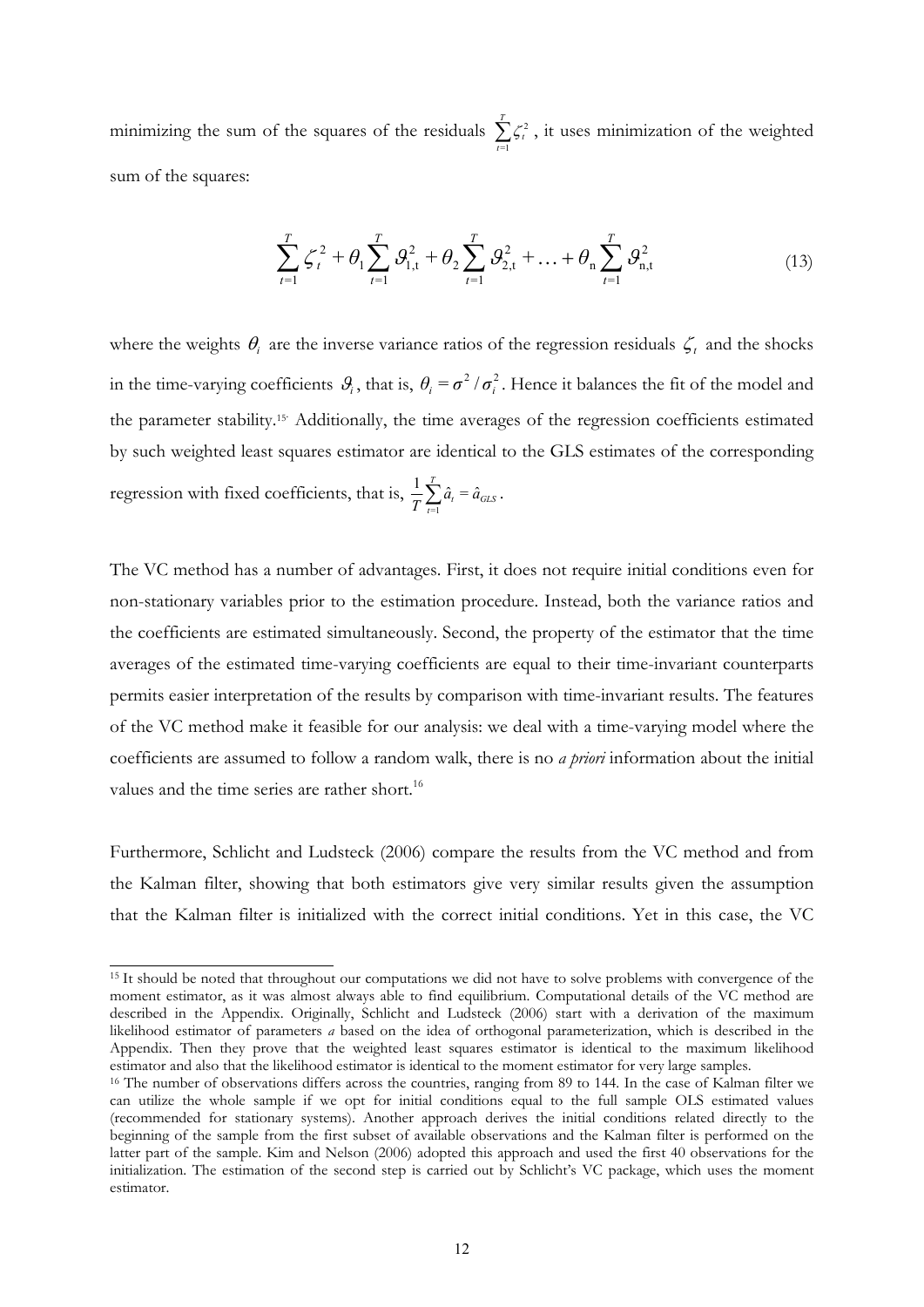estimator has a slightly lower mean squared error and this difference is more pronounced for small samples.<sup>17</sup>

We assume that the variance of the disturbance term in Eq. (12) is not time-varying. Nevertheless, there is an ongoing discussion about to what extent changes in the macroeconomic environment are driven by changes in the variance of the disturbance term (i.e. exogenous changes in the economic system) vis-à-vis the variance in the coefficients of the monetary policy rule (see, for example, Benati and Surico, 2008, Canova and Gambetti, 2008, or Sims and Zha, 2006).

One can also think about Eqs. (4), (10) and (11) in terms of the New Keynesian model, with Eqs. (10) and (11) representing the Phillips and IS curves. It should be noted that our framework is in general less restrictive and imposes less structure than the full-blown New Keynesian model.

We expect  $\beta_t$  to be positive, as the central bank is likely to react to an increase in expected inflation by increasing its policy rate. In particular,  $\beta$ , should be greater than one in the long-run solution of Eq. (4) if monetary policy is stabilizing. The development of  $\beta$ , over time may be driven by a number of factors, such as changes in monetary policy regime or institutional constraints (Adam et al., 2005). The effect of the adoption of inflation targeting on  $\beta_t$  is ambiguous. As put forward by Kuttner and Posen (1999),  $\beta_t$  can both increase and decrease. They show that under a conservative central bank the response of short-term interest rates is greater than under discretion or the optimal state-contingent rule (inflation targeting),<sup>18</sup> while the strength of the response under inflation targeting as compared to discretion depends on the credibility of the regime. Credible monetary policy does not have to react so strongly to inflation surprises, as inflation expectations are likely to remain anchored. Sekine and Teranishi (2008) provide a new Keynesian model that reaches to the same conclusions. Siklos and Weymark (2009) estimate that inflation targeting in Australia, Canada and New Zealand reduced the magnitude of the interest rate changes to needed to maintain a low inflation environment.

<sup>&</sup>lt;sup>17</sup> For comparison, we estimated equation (12) using the conventional Kalman filter in the GROCER software using the function *tvp* (Dubois-Michaux, 2009). We parameterized the model with initial conditions taken from the OLS estimates of the parameters on the full sample and the initial forecast error covariance matrix set to 0. The matrix of the residuals of the time-varying coefficients is assumed to be diagonal as in the VC method. The results were very similar to those obtained from the VC method, with the estimated variances being the same in both methods. The only country where the estimated variance was different, was Sweden, with a lower variance in smoothing parameter *ρ* and higher a variance in *β*. Still, the results were consistent with ours. These results are available upon request. <sup>18</sup> See King (1997) on how inflation targeting allows one to come close to the optimal state-contingent rule.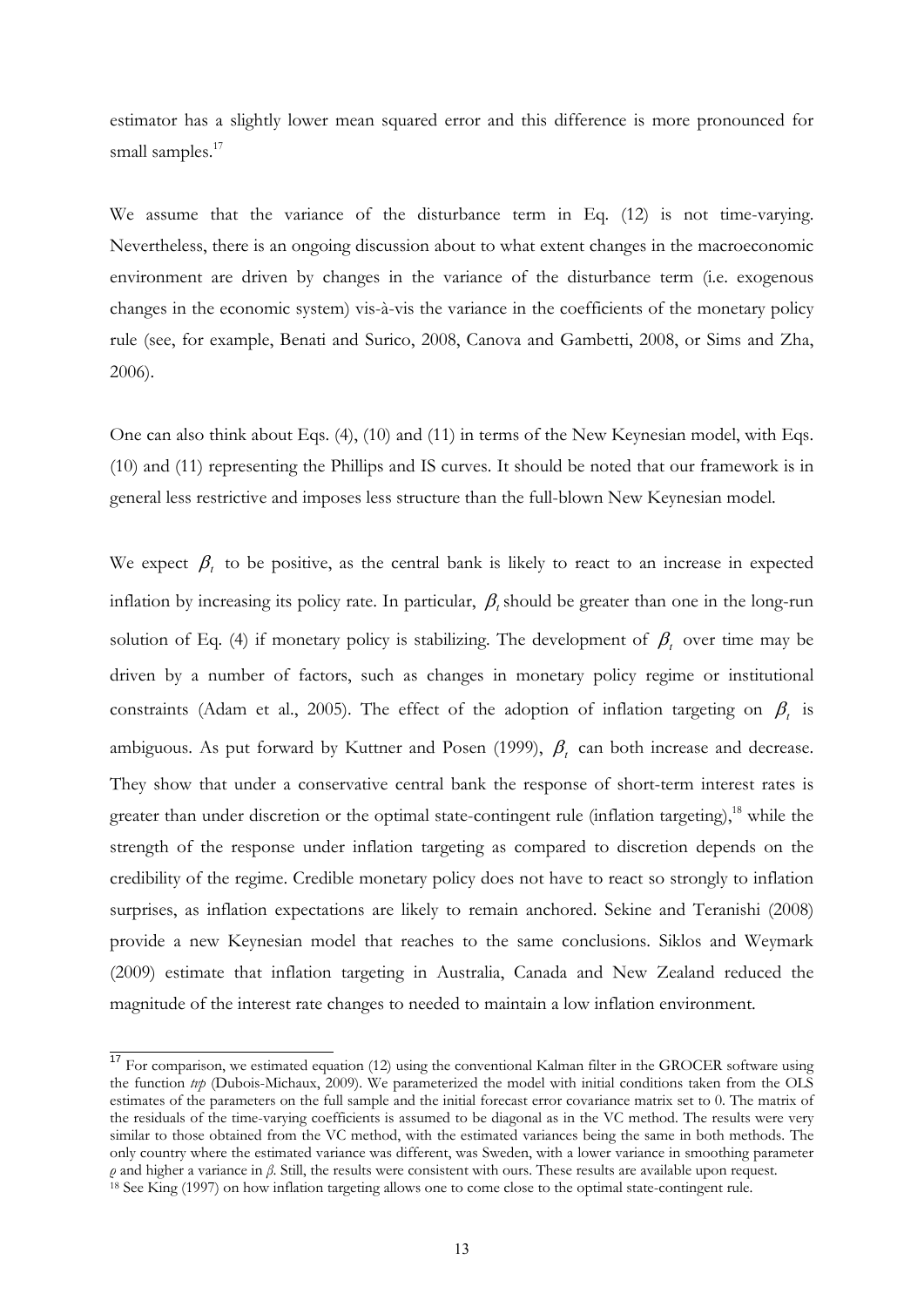Similarly,  $\rho$ , a measure of interest rate smoothing, is expected to be positive with values between zero and one. Many time-invariant estimates of monetary policy rules find the value of this parameter to be about 0.7–0.9, implying a substantial degree of interest rate smoothing. Rudebusch (2006) claims that such figures are clearly overestimated in the face of very low interest rate forecastability in the term structure of interest rates. On the contrary, the timevarying model in principle enables some variables to affect interest rate setting in one period but not in another, and is less prone to autocorrelated shocks.

Next, the effect of the output gap,  $\gamma_t$ , on interest rates is expected to be positive or insignificant. In the first case, the central bank may have an explicit concern for real activity or understand the output gap as a useful predictor of future inflation. In the latter case, the insignificant coefficient may suggest that the central bank is primarily focused on inflation and does not consider the output gap to be important in delivering low inflation.

There is a debate in literature about whether other variables should be included in the monetary policy rule. This is especially appealing for small open economies, which may be concerned with exchange rate fluctuations as well as the evolution of foreign interest rates. Taylor (2001) puts forward that even if the exchange rate or foreign interest rates are not explicitly included in the policy rule, they still remain present implicitly, as the exchange rate influences the inflation forecast, to which the inflation-targeting central bank is likely to react. It is also worth emphasizing that significance of the exchange rate or foreign interest rates does not necessarily mean that the central bank targets some particular values of these variables, but rather that the bank considers foreign developments to be important for its inflation forecast. On the other hand, empirical studies often favor the inclusion of these variables in the estimated policy rule. Having these considerations in mind, we decided to include the exchange rate and foreign interest rates, too, in order to assess whether these two variables carry any additional information for understanding the interest rate setting process in our sample countries.

#### 3.2 The dataset

We use quarterly data. The sample period varies from country to country owing to data availability (the UK 1975:1Q–2007:4Q, Australia 1975:1Q–2007:4Q, Canada 1975:1Q–2007:4Q, New Zealand 1985:1Q–2007:3Q, Sweden 1982:2Q–2007:3Q), but on average the time coverage is about three decades.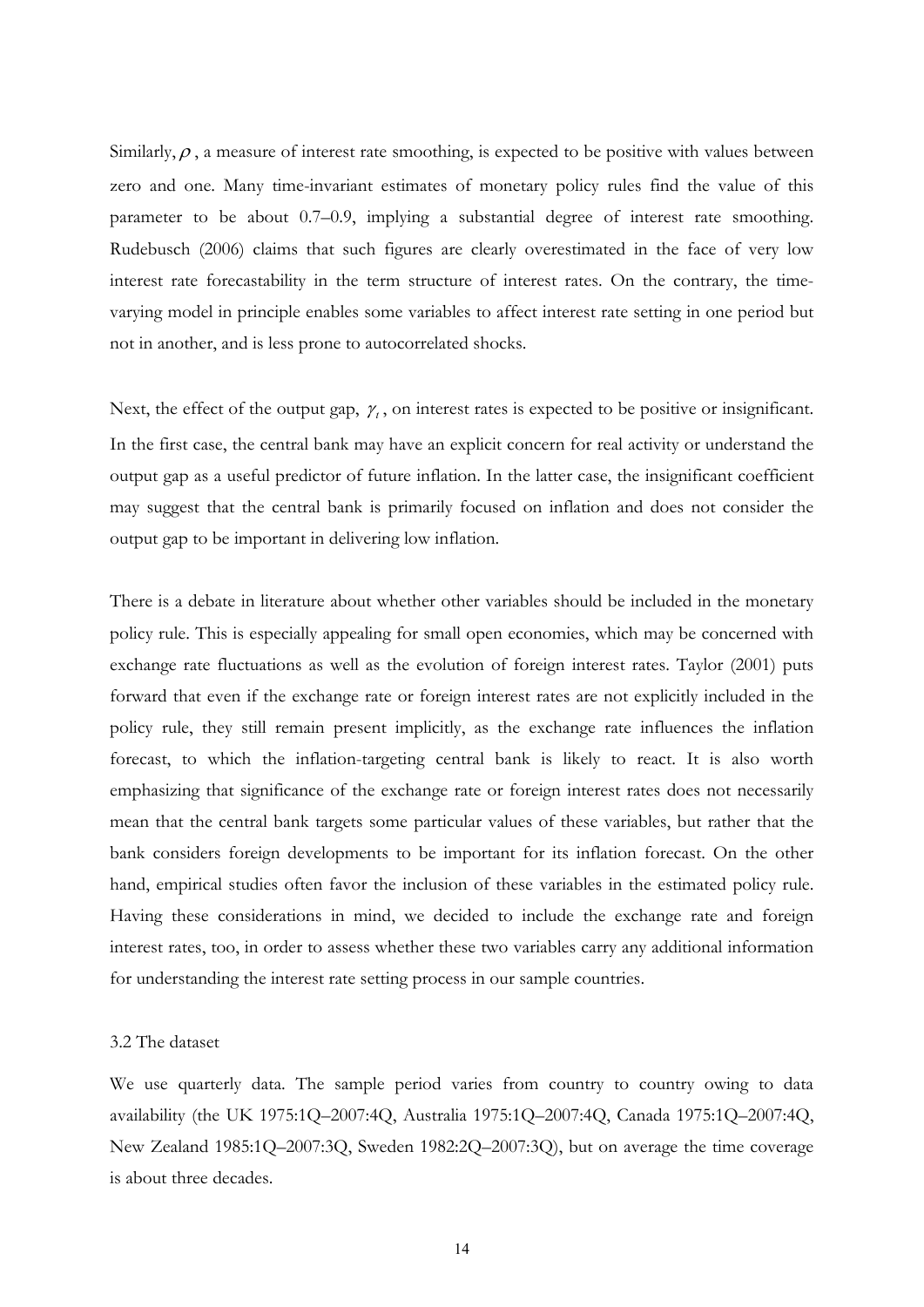Following Clarida, Galí and Gertler (1998), the dependent variable is the short-term interest rate, which is typically closely linked to the monetary policy rate. The reason for choosing the shortterm interest rate rather than the monetary policy rate is the fact that the monetary policy rate and the change therein are censored (Podpiera, 2008). Therefore, the dependent variables capturing the policy rate are the discount rate (3-month Treasury bills) for the UK, the interbank 3-month interest rate for Australia, the 3-month Treasury bills rate for Canada, the overnight interbank 90-day interest rate for NZ and the interbank 3-month interest rate for Sweden. We choose the interest rate so as to be closely linked to monetary policy, but also to be available for a sufficiently long period. The foreign interest rate is the German 3-month Euribor for the UK and Sweden and the U.S. 3-month interbank interest rate for Australia, NZ, and Canada.

The inflation is measured as the year-on-year change in the CPI, except for the UK, where we use the RPIX (the retail price index excluding mortgage interest payments), and the NZ, where we use the CPIX (the CPI without interest payments).<sup>19</sup>

The output gap is taken as reported in the OECD Economic Outlook (the production function method based on the NAWRU – the non-accelerating wages rate of unemployment), except for NZ, where this series is short and where we use the output gap derived from the Hodrick-Prescott filter applied to the GDP series (constant prices, seasonally adjusted).<sup>20</sup> The exchange rate is measured by the chain-linked nominal effective exchange rate (NEER), except for Canada, where we use the bilateral USD/CAD exchange rate. For the regressions we use the deviation of the index from the HP trend (first differences were used for a robustness check) – see also Lubik and Schorfheide (2007).

# **4 Results**

This section presents the country-specific estimates of the time-varying monetary policy rules in sub-sections 4.1–4.5. Sub-section 4.6 contains the estimates of time-varying inflation persistence and sub-section 4.7 provides a summary of the main policy-relevant findings.

 $\frac{19}{19}$  We use year-on-year data, as the inflation target is also defined on a year-on-year basis.

<sup>&</sup>lt;sup>20</sup> There is no agreement on what is the best method for extraction of the unobserved output gap (Billmeier, 2009). We prefer to use the output gaps obtained by the OECD by means of the production function approach because they are based on a substantially richer information set than simple statistical detrending. Somewhat surprisingly, the OECD output gap and the simple HP gap evolve very closely.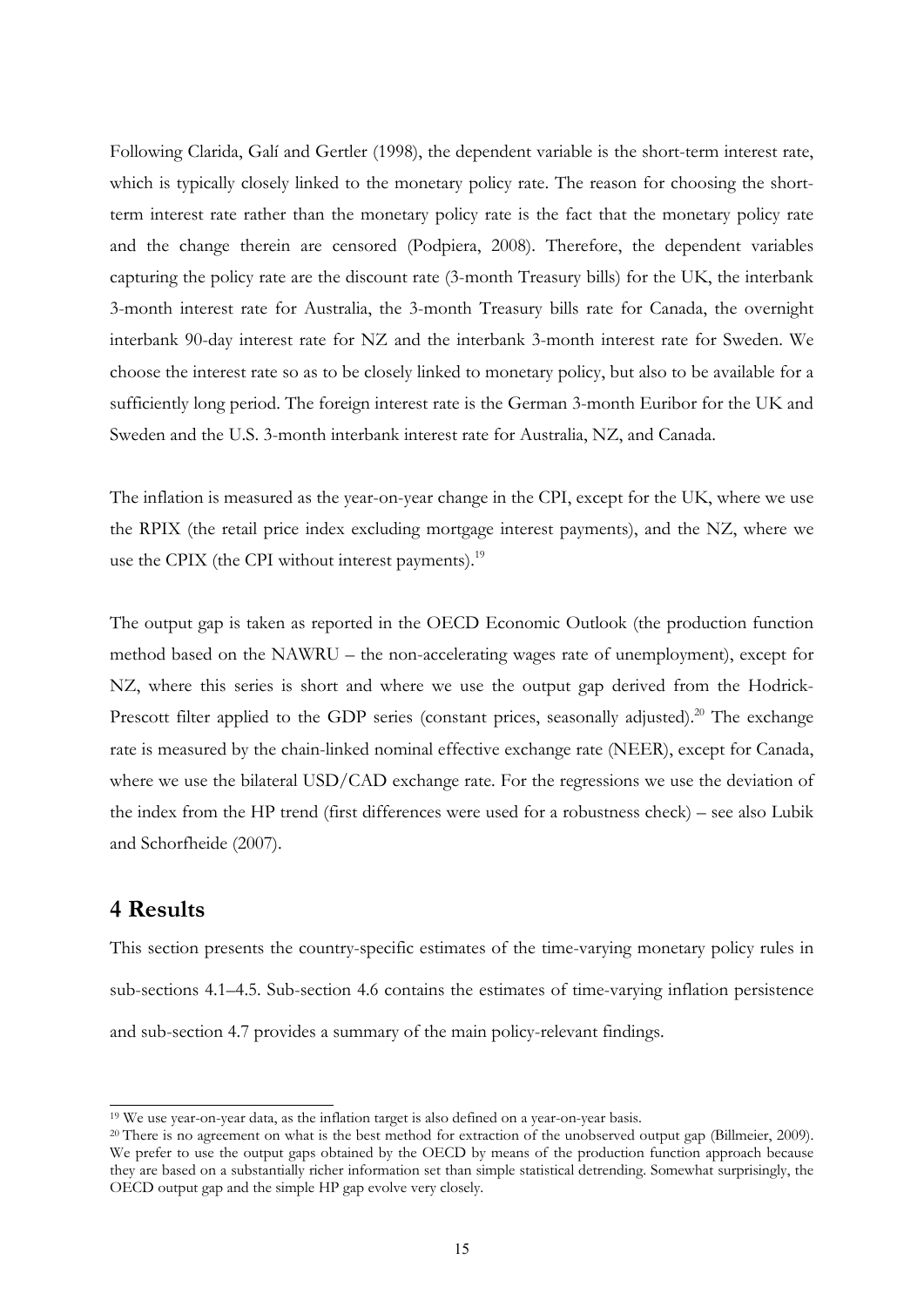#### 4.1 United Kingdom

Our results show that the BoE significantly increased its response to inflation from the late 1970s till the mid-1980s. This overlaps with the Thatcher government and its major priority of inflation control. The overall decline of the response since 1985 can be related to the dismissal of the medium-term financial strategy (adopted in 1979). We find that the response of interest rates to inflation was gradually decreasing during the 1990s in spite of the introduction of IT. Although this finding may seem at first sight counterintuitive, it is important to keep in mind that, unlike in some emerging countries, IT was not implemented in the UK as a strong anti-inflation strategy. Inflation had already been contained in the 1980s and the very benign inflation environment was also supported by declining prices of raw materials on world markets. This corroborates with the findings of Kuttner and Posen (1999) and Sekine and Teranishi (2008), who show that inflation targeting can be associated with less aggressive monetary policy.

 The effect of the output gap is estimated as positive (although the confidence intervals are rather large, probably reflecting the fact that the gap is an unobserved variable and calculated ex post) and does not vary substantially over time. The interest rate smoothing parameter is found to have values between 0.1 and 0.3, which is much lower than typically reported by time-invariant estimates of monetary policy rules (Clarida et al., 1998, 2000). Our estimates seem to be reasonable in the face of the recent critique by Rudebusch (2006). Finally, in this basic model the intercept can be interpreted as the policy neutral (nominal) interest rate. We can see that it has steadily declined over time, which is consistent with the low inflation environment that prevailed in the UK in the 1990s.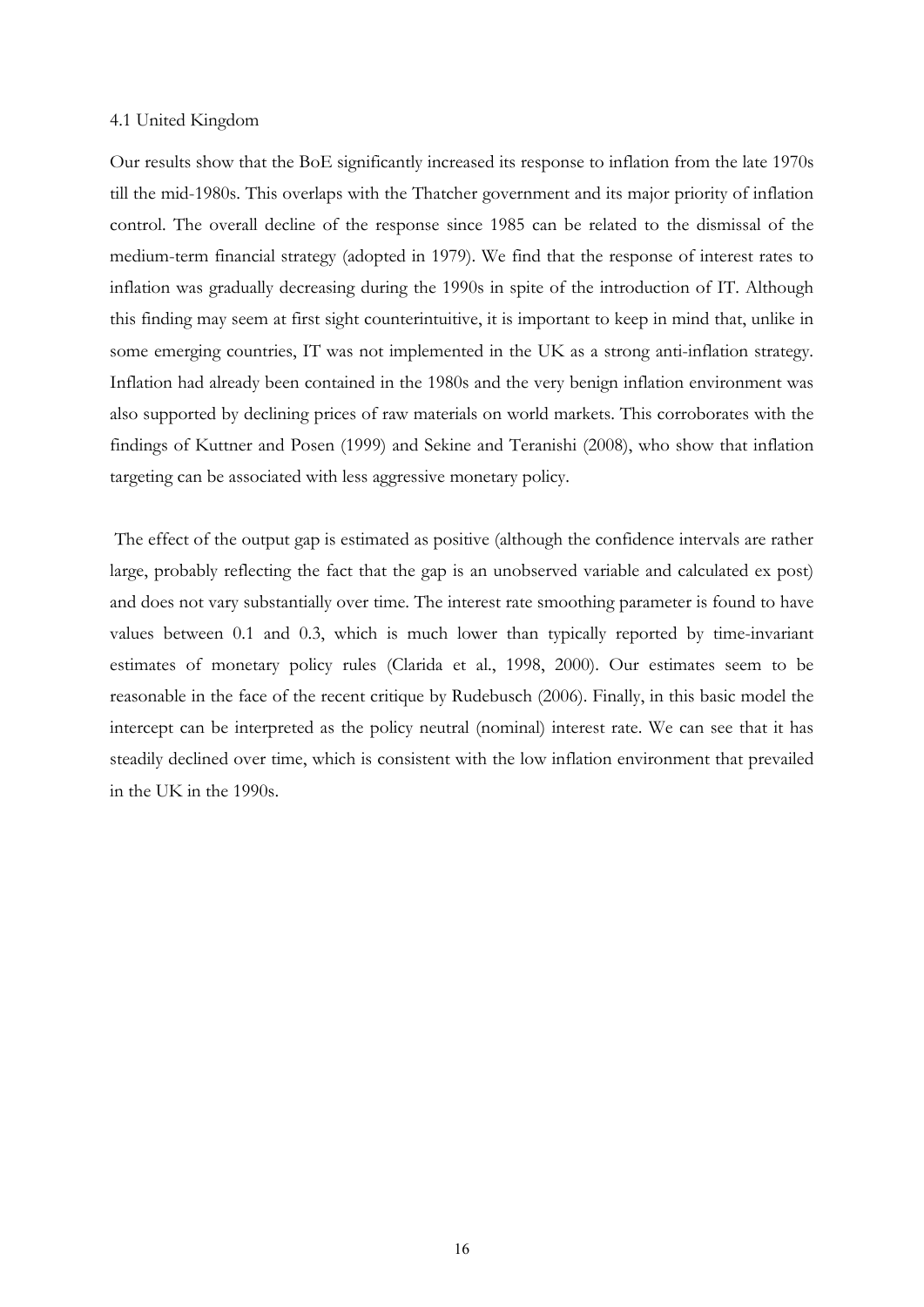

**Figure 1 – Time-varying response coefficients in baseline (closed economy) policy rule,** 

**UK** 

Note: 95% confidence bands; model with bias correction terms, i.e. dealing with endogeneity in monetary policy rules. The upper-left graph depicts the evolution of the neutral rate. The upper-right graph depicts the evolution of the response of interest rates to inflation. The lower-left graph depicts the evolution of the response of interest rates to the output gap. The lower-right graph depicts the evolution of the interest rate smoothing parameter.

The results of our augmented model show that the monetary policy of the BoE was influenced by external factors, although their importance was greater in the 1980s than recently.<sup>21</sup> In particular, we find evidence that the BoE decreased its policy rate as the nominal effective exchange rate (NEER) strengthened during the 1980s even before the pound officially joined the ERM (1990). Yet, once the UK abandoned the ERM and introduced IT, the BoE no longer seemed to react explicitly to the exchange rate. Obviously, it considered the exchange rate indirectly, as exchange rate fluctuations influence the inflation forecast (for more on this see Taylor, 2001). The same reasoning applies to the response to the foreign interest rate (Euribor).

<sup>&</sup>lt;sup>21</sup> In what follows, we present the evolution of the coefficients for the response to the exchange rate and foreign interest rates; the other coefficients remain largely unchanged and are not reported for the sake of brevity.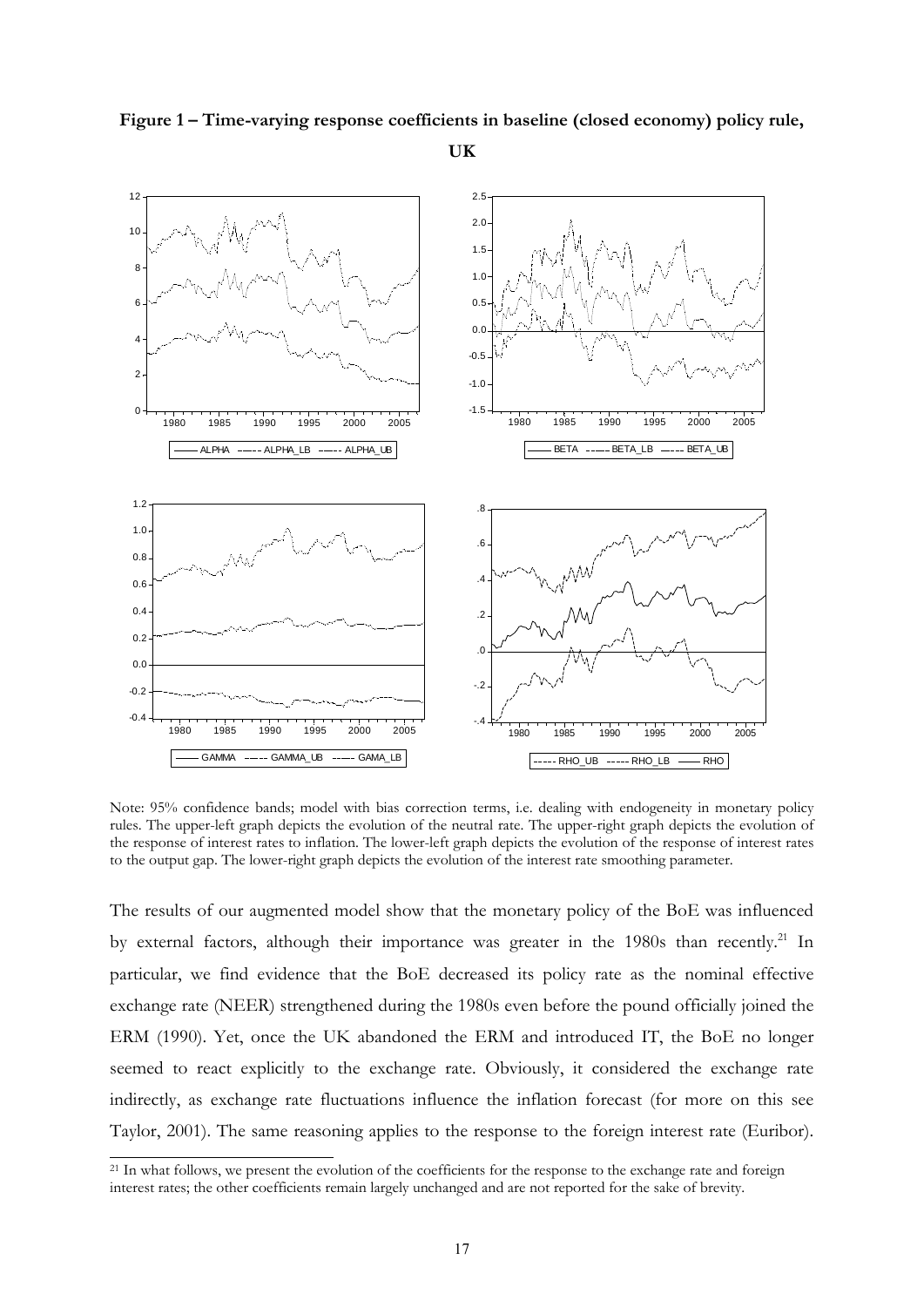It was particularly strong during the 1980s and subsequently its importance somewhat declined. Our results show little support for the hypothesis that the monetary policy of the BoE follows that of the ECB, as the estimated response of the coefficient declined and the confidence intervals widened after the launch of the euro.

# **Figure 2 – Time-varying response coefficients in augmented (open economy) policy rule, UK**



Note: 95% confidence bands; model with bias correction terms, i.e. dealing with endogeneity in monetary policy rules. The left-hand graph depicts the evolution of the response of interest rate to the nominal effective exchange rate (the deviation from the HP trend). The right-hand graph depicts the evolution of the response of the interest rate to the foreign interest rate.

There are two studies directly comparable with this paper. Kishor (2008) obtains results similar to ours in spite of using monthly data known to have slightly different dynamics. He finds that the anti-inflation stance peaked in the mid-1980s and tended to decline from then onwards in spite of the adoption of IT. Similarly, his finding that the response to the foreign interest rate significantly declined after the ERM crisis is complementary to our result that the BoE gave much less consideration to the evolution of the exchange rate (the NEER gap).

Trecroci and Vassalli (2010), who, unlike Kishor (2008) and this paper, do not correct for endogeneity in the time-varying model, come to the opposite conclusion that the BoE's response to inflation increased over time. Yet, some counterintuitive results of their study point to the possibility of endogeneity bias. First, the interest rate smoothing parameter takes on significantly negative values from 1980 till 1995. This would imply not only that policy was not inertial, but also that there was actually a negative correlation between the present and past interest rate, which is inconsistent even in the face of a simple visual inspection of the interest rate series.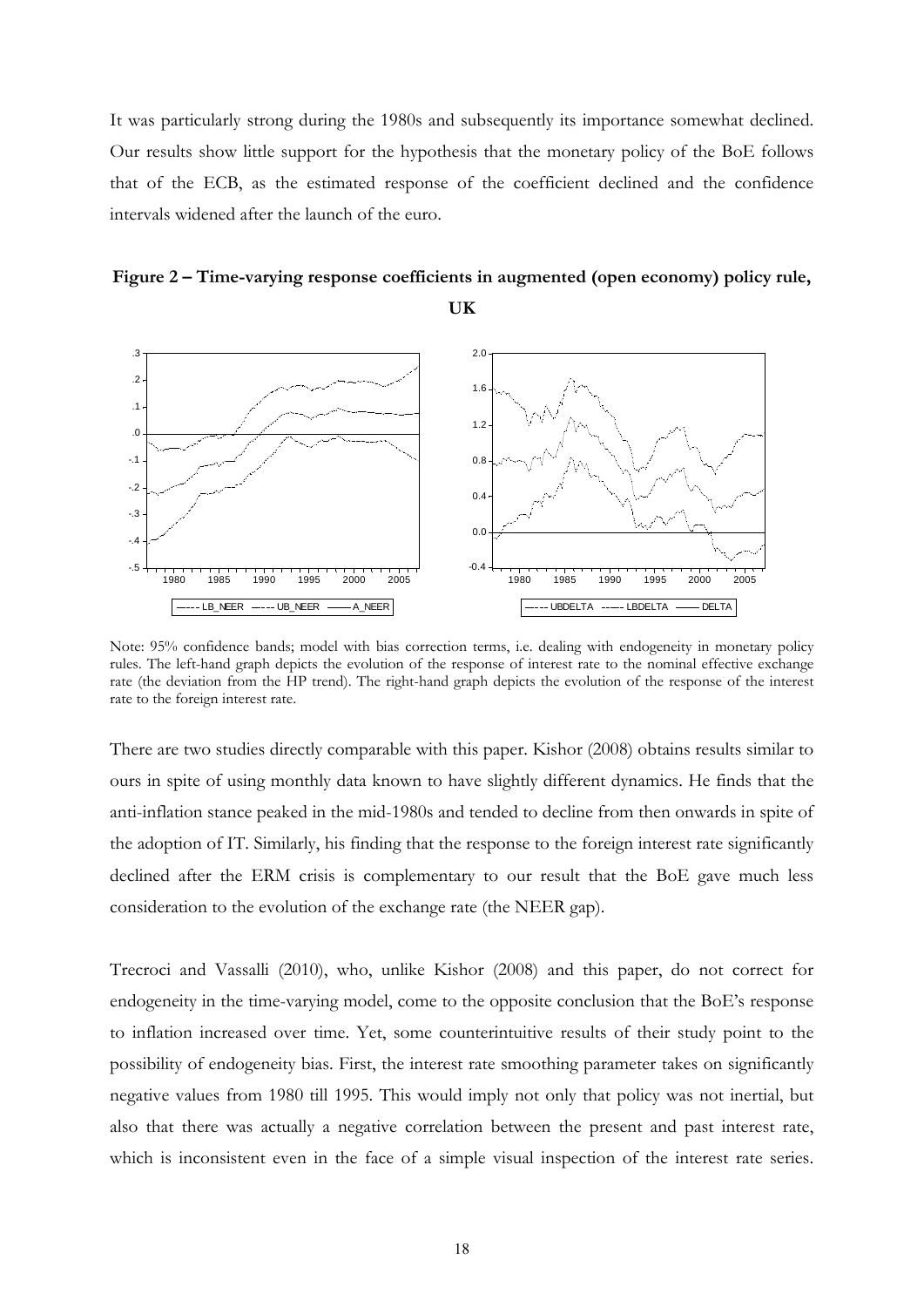When we estimate our model without the endogeneity-correcting coefficients we obtain a similar result (see Appendix, Figure A.1).<sup>22</sup> Second, their coefficient for the foreign (German) interest rate peaks in 1990 and is *de facto* invariant since then, which the authors interpret as implicit exchange-rate targeting. This finding is doubtful given the pound's exit from the ERM and the implementation of IT from 1992 onwards. In fact, British and German short-term rates, which were almost at par in 1992, diverged and the interbank interest rate in the UK exceeded the German one by almost 4% on the eve of euro adoption.

#### 4.2 New Zealand

-

New Zealand was the first country in the world to introduce inflation targeting, doing so by means of the Federal Bank Act signed in March 1990.<sup>23</sup> Our results indicate that the response of the RBNZ to expected inflation was very close to unity throughout the sample period (1985– 2007). In fact, it is clearly visible that the interest rate and inflation series move together very closely. However, in Figure 3 we can also see that the official introduction of IT does not seem to have engendered a significant change in interest rate setting (if anything there is very slight decrease of the response coefficient on inflation). Unlike in the UK, the response coefficient does not decrease substantially. This may be related to the fact that at the time IT was introduced in New Zealand the inflation rate was not far from double-digit values. Therefore, this policy was implemented in a different context than, say, in the UK, where single-digit inflation had already been achieved during the 1980s.<sup>24</sup> This result, together with the estimated insignificant response to the output gap, is consistent with the findings of time-invariant studies (Huang et al., 2001; Plantier and Scrimgeour, 2002) that the RBNZ applied a rather strict version of inflation targeting. Finally, we find that the interest rate smoothing parameter is again rather modest.

<sup>&</sup>lt;sup>22</sup> The bias correction terms are significant when we estimate the model addressing endogeneity, even though the economic significance is in general not large – see the Appendix.<br><sup>23</sup> Huang et al. (2001) argue that this policy was in effect since the end of 1988, when the RBNZ abandoned both

monetary and exchange rate targeting. They also point to a specific feature of RBNZ monetary policy that could be referred to as "Open Mouth Operations". Between 1989 and 1999 the RBNZ specified a 90-day bank bill rate consistent with price stability and threatened to use quantitative controls to achieve the desired market rate if it deviated from the target. Therefore, the RBNZ did not control this interest rate permanently and directly.<br><sup>24</sup> At the end of 1986 New Zealand introduced VAT, which had a direct impact on the inflation rate in the followin

two quarters. Consequently, we include a time dummy in Q1 and Q2 1987, whose coefficient is estimated as positive and significant.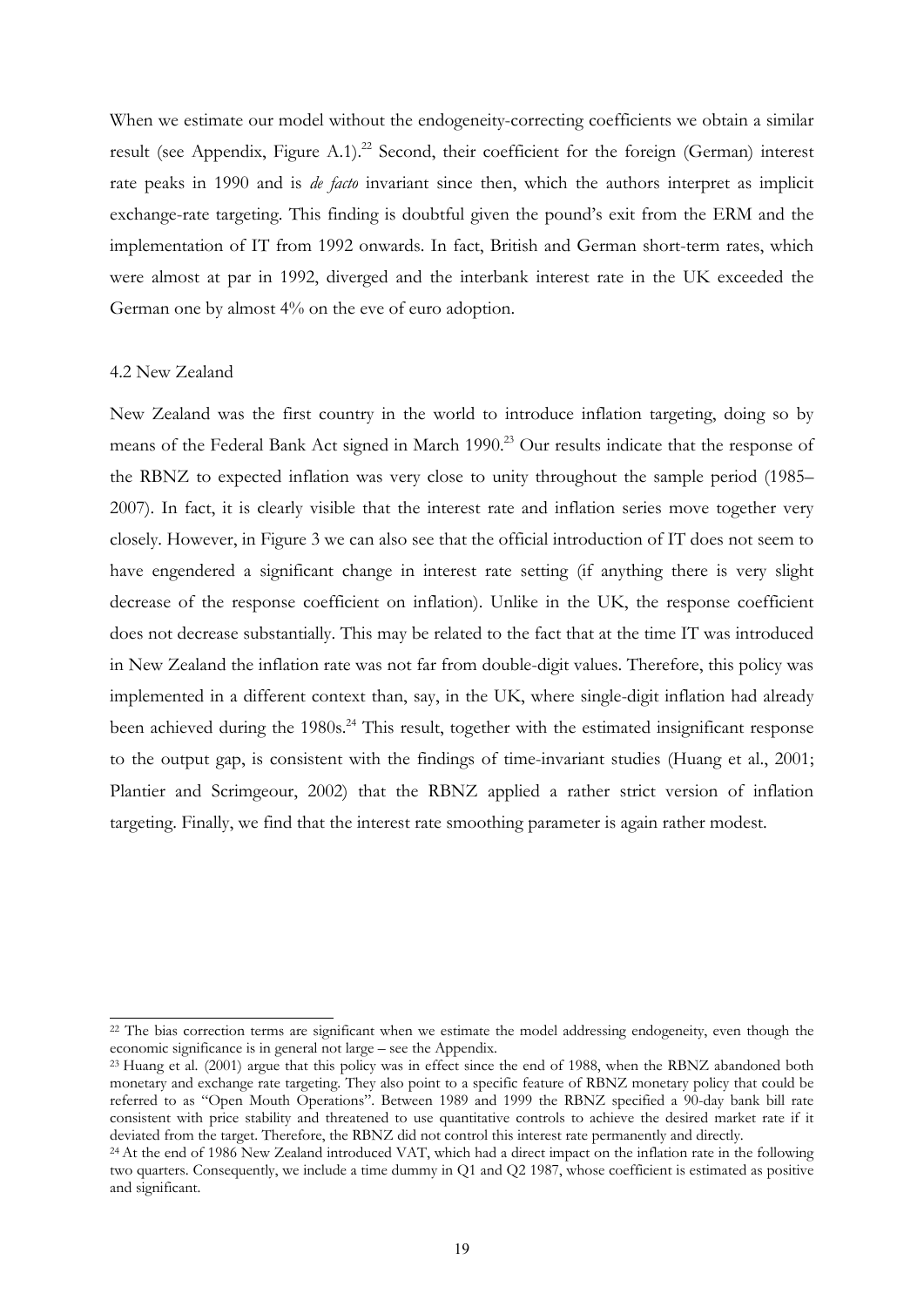

# **Figure 3 – Time-varying response coefficients in baseline (closed economy) policy rule, New Zealand**

Note: 95% confidence bands; model with bias correction terms, i.e. dealing with endogeneity in monetary policy rules. The upper-left graph depicts the evolution of the neutral rate. The upper-right graph depicts the evolution of the response of interest rates to inflation. The lower-left graph depicts the evolution of the response of interest rates to the output gap. The lower-right graph depicts the evolution of the interest rate smoothing parameter.

When we estimate the augmented model for New Zealand, the evidence for the exchange rate is not conclusive. We find a positive response to the NEER, which is rather counterintuitive in terms of the Taylor rule. However, the coefficient is significant only before the introduction of IT and its positive sign is probably related to currency appreciation following the interest rate increase. In that period the RBNZ aimed to keep the exchange rate within a predefined range and the interest rate was probably set so as to influence the exchange rate ex ante rather than ex post. Consistent with this finding, Ftiti (2008) in a time-invariant model rejects the hypothesis that the RBNZ responded to the exchange rate. On the other hand, we find some evidence in favor of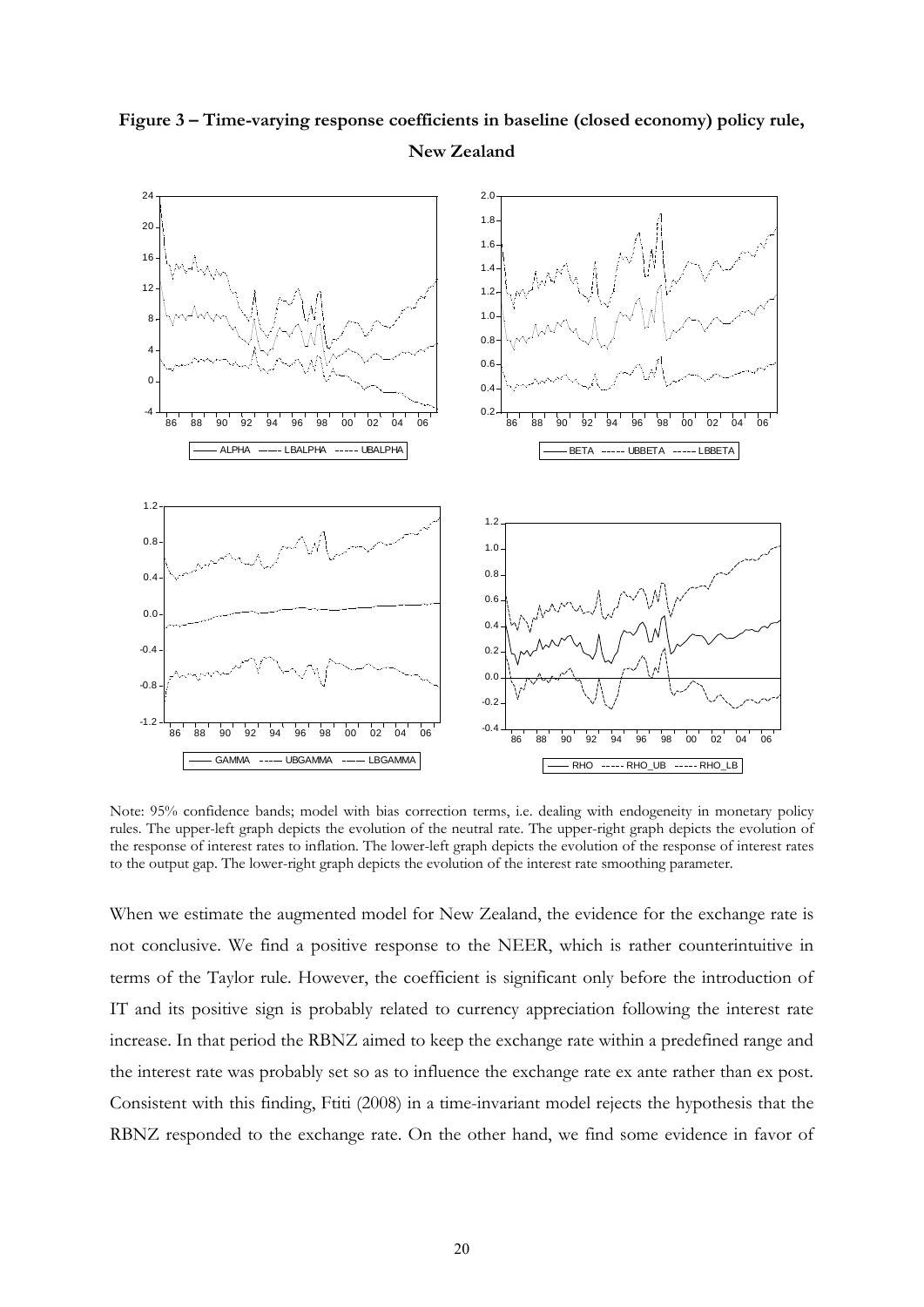consideration of the foreign interest rate, although its response coefficient generally decreased after the launch of IT.



# **Figure 4 – Time-varying response coefficients in augmented (open economy) policy rule, New Zealand**

Note: 95% confidence bands; model with bias correction terms, i.e. dealing with endogeneity in monetary policy rules. The left-hand graph depicts the evolution of the response of interest rate to the nominal effective exchange rate (the deviation from the HP trend). The right-hand graph depicts the evolution of the response of the interest rate to the foreign interest rate.

#### 4.3 Australia

Our results for Australia are available in Figures 5 and 6. The response of the interest rate to inflation is strongest in the 1980s, which is very similar to the UK experience. This period was characterized by inflation rates of around 10% and central bankers had to be quite aggressive in interest rate setting in order to break the record of high inflation deeply ingrained in public expectations. Neither monetary targeting (employed until 1984) nor the checklist approach (1985–1990) seemed to be successful in this regard. The fluctuation of the inflation response coefficient points to the discretionary nature of policy decisions (making this finding consistent with Leu and Sheen, 2006). The response coefficient peaks in 1990 on the eve of IT but declines after the adoption of this regime. It is again arguable whether it was the credibility of this regime that anchored inflation expectations and allowed the RBA to behave less aggressively. The original inflation decline may also have been related to the world recession in the early 1990s. Our results dispute the finding of De Brouwer and Gordon (2005) that the inflation response of the RBA increased as a result of the launch of inflation targeting.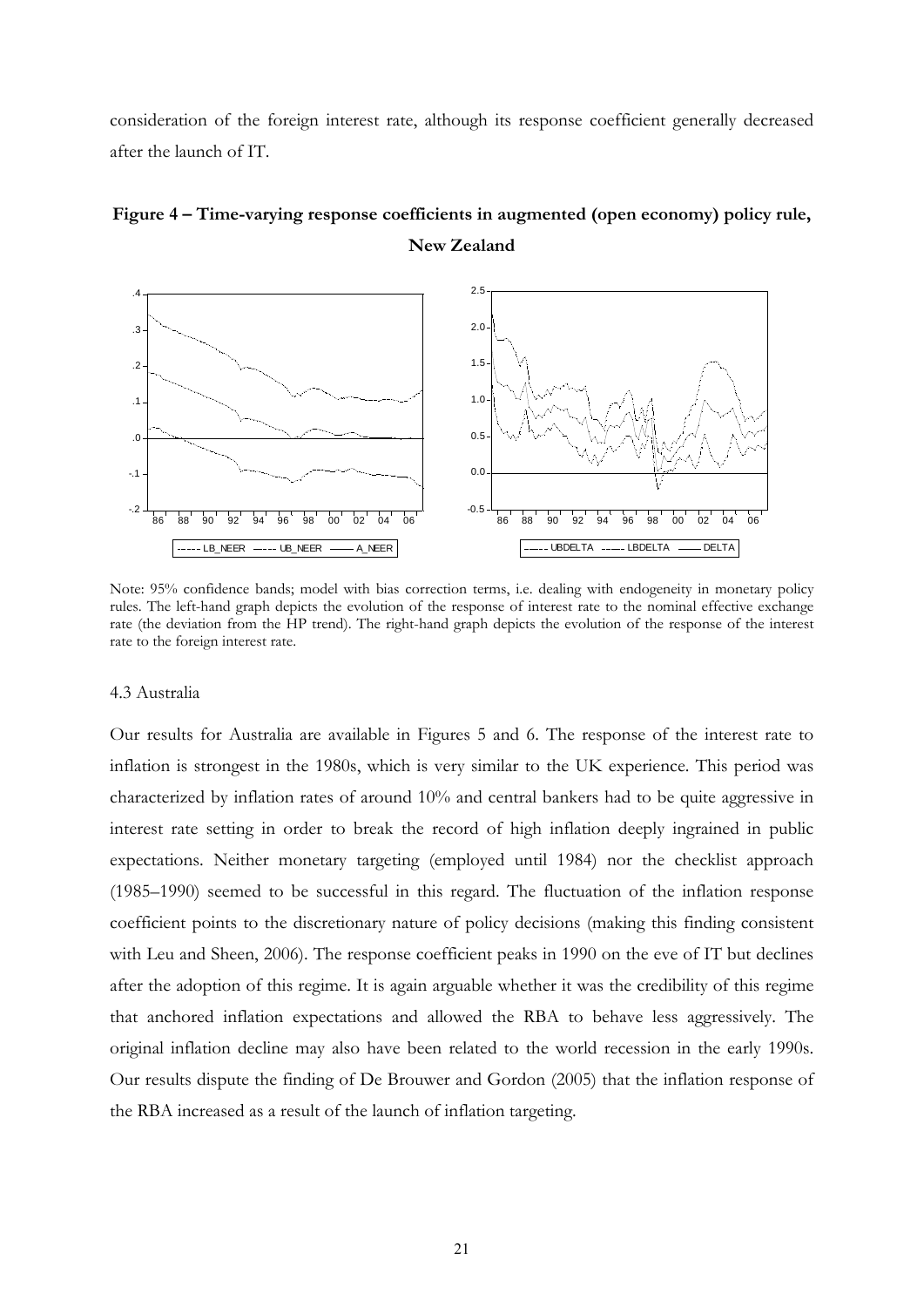As for other countries, the neutral rate declines in the 1990s, reflecting the global low inflation environment. The output gap is not found to be significant and the estimated interest rate smoothing is again rather low.



**Figure 5 – Time-varying response coefficients in baseline (closed economy) policy rule, Australia** 

Note: 95% confidence bands; model with bias correction terms, i.e. dealing with endogeneity in monetary policy rules. The upper-left graph depicts the evolution of the neutral rate. The upper-right graph depicts the evolution of the response of interest rates to inflation. The lower-left graph depicts the evolution of the response of interest rates to the output gap. The lower-right graph depicts the evolution of the interest rate smoothing parameter.

We find that the exchange rate does not have a significant effect on the short-term interest rate (besides the NEER we use also the trade-weighted index – TWI, which is an exchange rate measure reported and often referred to by the RBA) except in the period of 1985–87, when the currency depreciation (the Australian dollar was allowed to float in 1983 after a period of a moving peg vis-à-vis the TWI) was offset by an interest rate increase so as to curb the inflation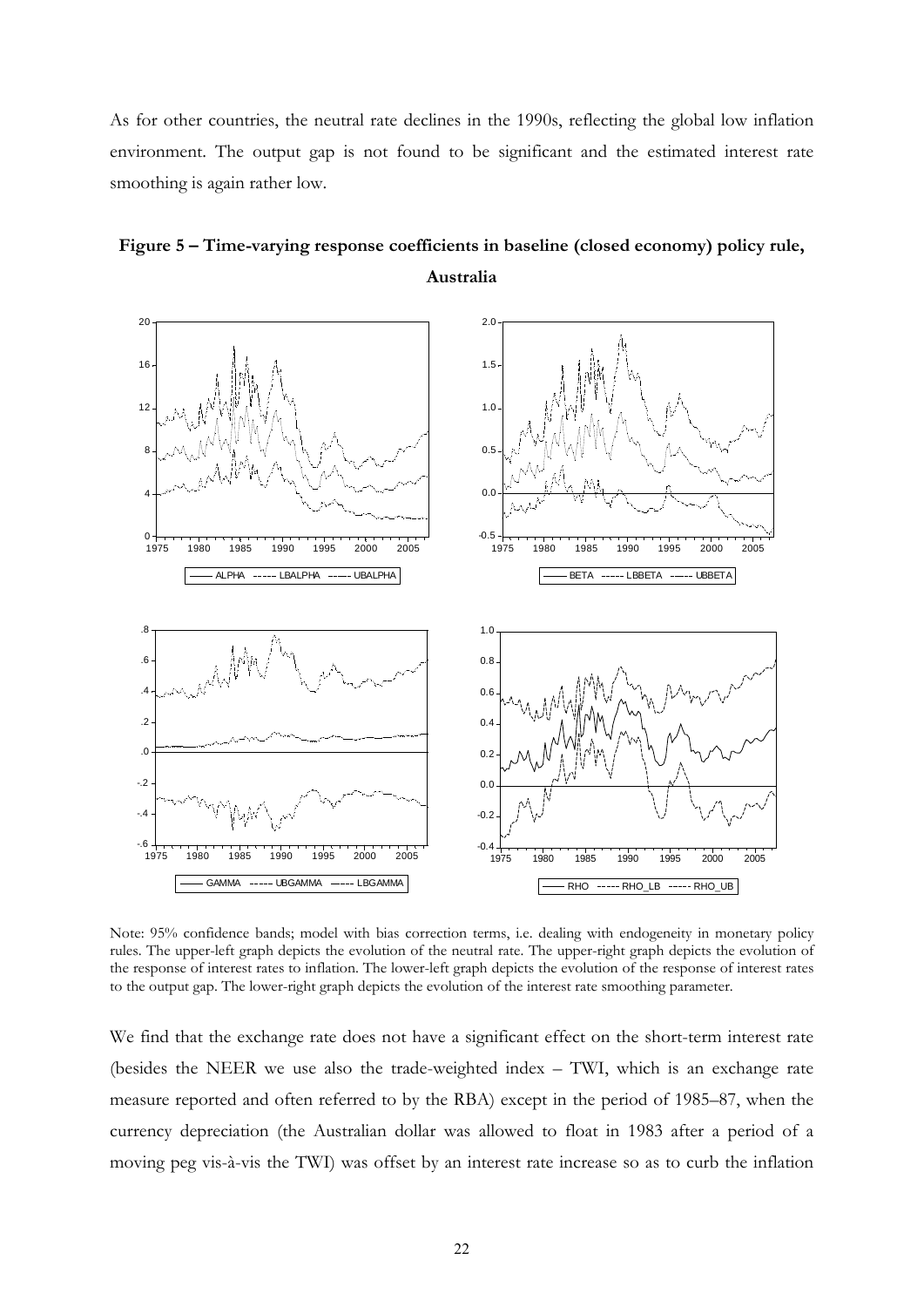pressures (see Greenville, 1997). The foreign interest rate parameter is estimated as being always positive, although it is significant only in the 1990s and its importance fades after IT was introduced. After 2001, Australian and U.S. interest rates diverge and the response coefficient approaches zero. This may be related to idiosyncratic developments in the U.S. when the Fed lowered the interest rate so as to face the fear of recession following the September 2001 terrorist attacks.





Note: 95% confidence bands; model with bias correction terms, i.e. dealing with endogeneity in monetary policy rules. The left-hand graph depicts the evolution of the response of interest rate to the nominal effective exchange rate (the deviation from the HP trend). The right-hand graph depicts the evolution of the response of the interest rate to the foreign interest rate.

#### 4.4 Canada

-

The monetary policy rule estimates for Canada are presented in Figures 7 and 8. The response of the interest rate to inflation peaks in the first half of the 1980s and in the mid-1990s. The former period was characterized by relatively high inflation rates, which unquestionably drove the rather aggressive policy of the BoC similarly as in the UK and Australia. It is arguable whether the original inflation rate was a consequence of the accommodative policy of monetary targeting applied between 1978 and 1982 (see Figure 7). Unlike in the UK and Australia, the inflation response coefficient increased temporarily after the announcement of IT, which reflects the fact that IT was adopted as a part of a joint disinflation strategy of the BoC and the federal government. Then it decreases only in the last decade (due to almost negligible inflation rates).<sup>25</sup>

<sup>&</sup>lt;sup>25</sup> The BoC also reported the monetary condition index (MCI), a compound of the policy instrument (the interest rate) and the exchange rate. The MCI accompanies the proposal of Ball (1999) to target long-term inflation, i.e. the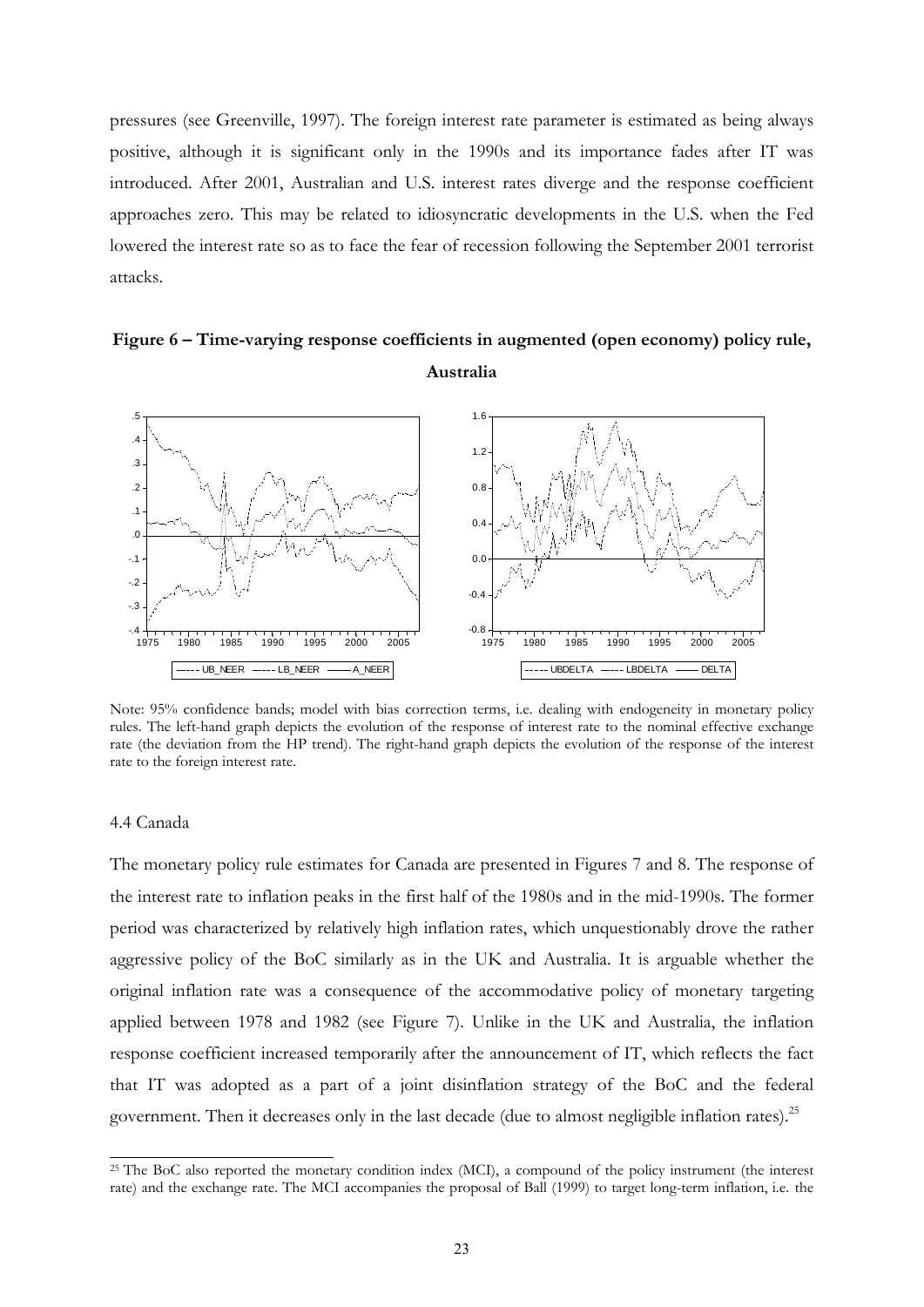The response to the output gap is significant and almost invariant in time (as in the UK), confirming the long-term preference of the BoC for smoothing economic fluctuations. The intensity of the response is unique among the IT countries in our sample. The interest rate smoothing is almost negligible.



**Figure 7 – Time-varying response coefficients in baseline (closed economy) policy rule, Canada** 

Note: 95% confidence bands; model with bias correction terms, i.e. dealing with endogeneity in monetary policy rules. The upper-left graph depicts the evolution of the neutral rate. The upper-right graph depicts the evolution of the response of interest rates to inflation. The lower-left graph depicts the evolution of the response of interest rates to the output gap. The lower-right graph depicts the evolution of the interest rate smoothing parameter.

The dependence of Canadian monetary policy on external factors, in particular developments in the U.S., is confirmed in the model augmented by the exchange rate and foreign interest rate. The

-

inflation rate adjusted for the transitory effect of the exchange rate on import prices. However, there is no indication that the BoC actually ever used the MCI for practical policy making, and it ceased to publish it in 2006.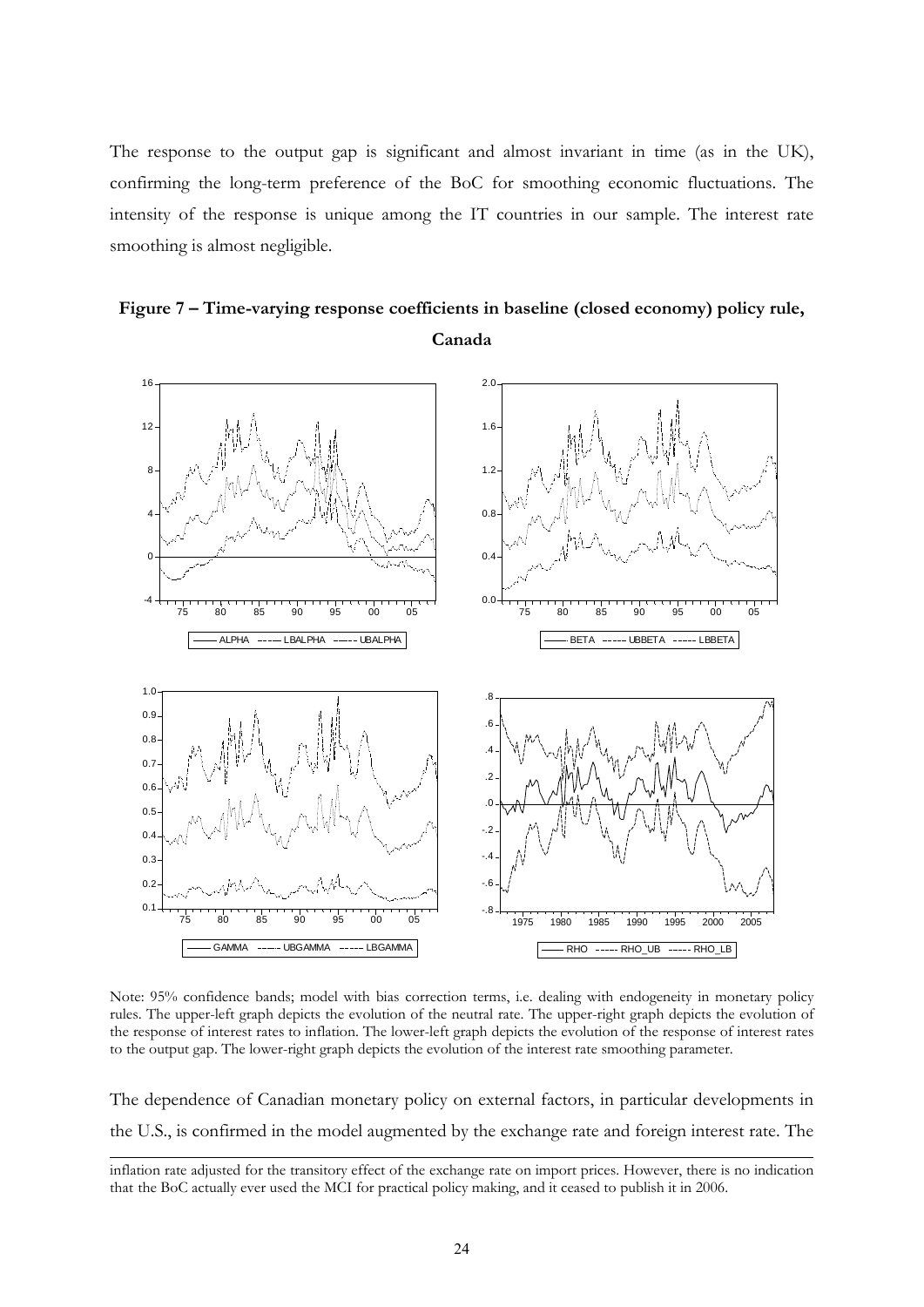response to the exchange rate is positive but almost insignificant and dissipates in the last decade. On the other hand, the response to the U.S. interest rate dynamics is substantial for the whole period of analysis until the end of the sample.





Note: 95% confidence bands; model with bias correction terms, i.e. dealing with endogeneity in monetary policy rules. The left-hand graph depicts the evolution of the response of interest rate to the nominal effective exchange rate (the deviation from the HP trend). The right-hand graph depicts the evolution of the response of the interest rate to the foreign interest rate.

#### 4.5 Sweden

Our results suggest that the response of interest rates to inflation was stronger before and at the beginning of IT. This is in line with Berg et al. (2004), who argue that the introductory phase of IT in Sweden was characterized by building the credibility of the new regime. The decline of the neutral rate reflects the low inflation environment prevailing in Sweden from the mid-1990s onwards. The time-varying coefficient on interest rate smoothing is estimated to be somewhat larger in Sweden than in the other countries. This suggests that Sveriges Riksbank is likely to smooth its interest rates to a greater degree. $^{26}$ 

 $\frac{1}{26}$  At the time of the ERM crisis (September 1992), the Swedish krona started to depreciate. SR tried (unsuccessfully) to maintain the previous exchange rate and massively increased the short-term interest rate. Consequently, we have included a time dummy in Q3 1992.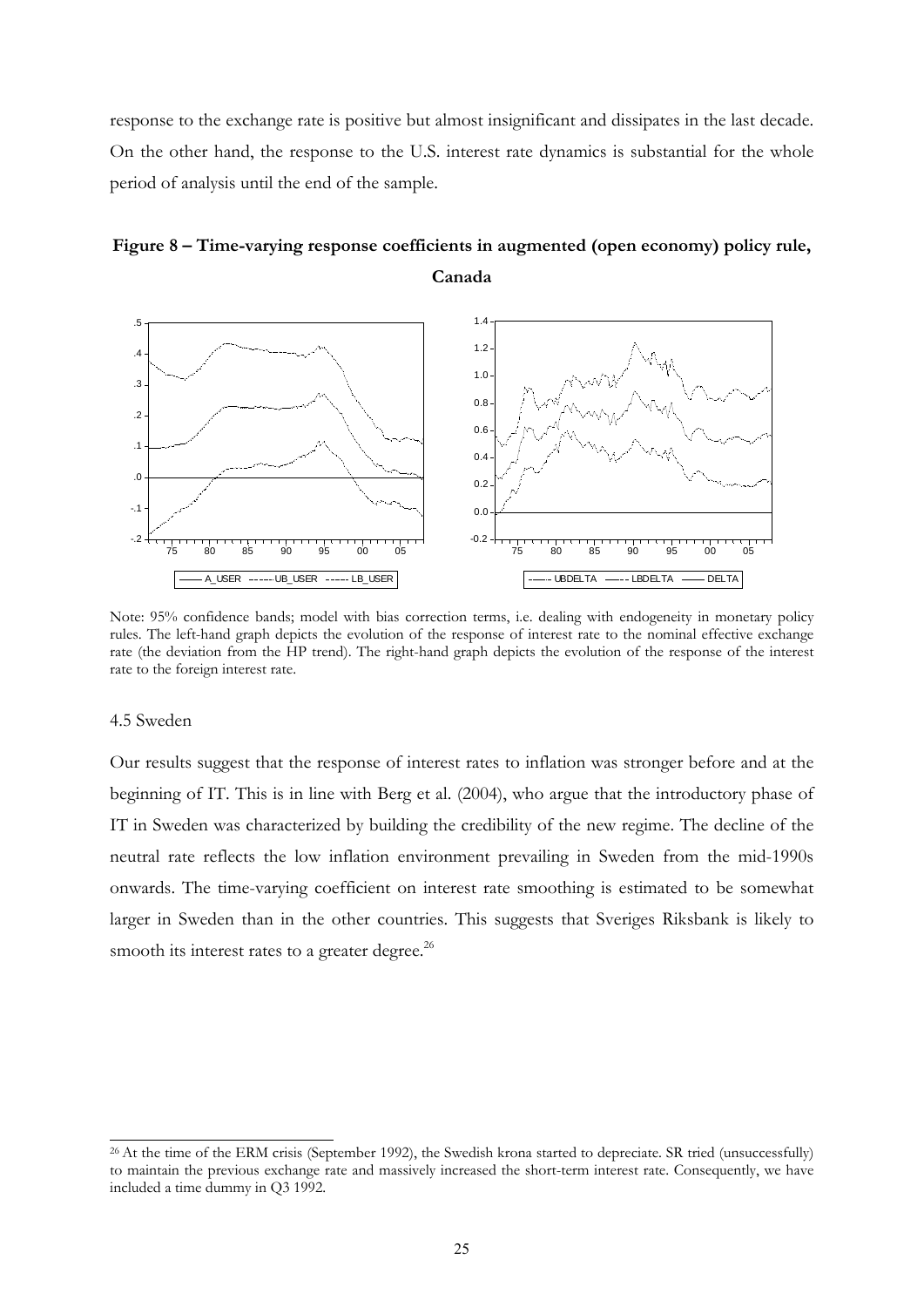

# **Figure 9 – Time-varying response coefficients in baseline (closed economy) policy rule, Sweden**

Note: 95% confidence bands; model with bias correction terms, i.e. dealing with endogeneity in monetary policy rules. The upper-left graph depicts the evolution of the neutral rate. The upper-right graph depicts the evolution of the response of interest rates to inflation. The lower-left graph depicts the evolution of the response of interest rates to the output gap. The lower-right graph depicts the evolution of the interest rate smoothing parameter.

Our results imply a prominent role for external factors rather than the output gap for the determination of Swedish monetary policy. In particular, the coefficient on the foreign interest rate (Eurolibor) is sizeable throughout the sample period, which is rather interesting given that Swedish monetary policy has not officially been subject to any external constraint (at least since the krona's exit from the ERM in 1992). On the other hand, the role of the exchange rate is unclear. The NEER response coefficient is mostly positive, but with very wide confidence intervals, pointing to its insignificance.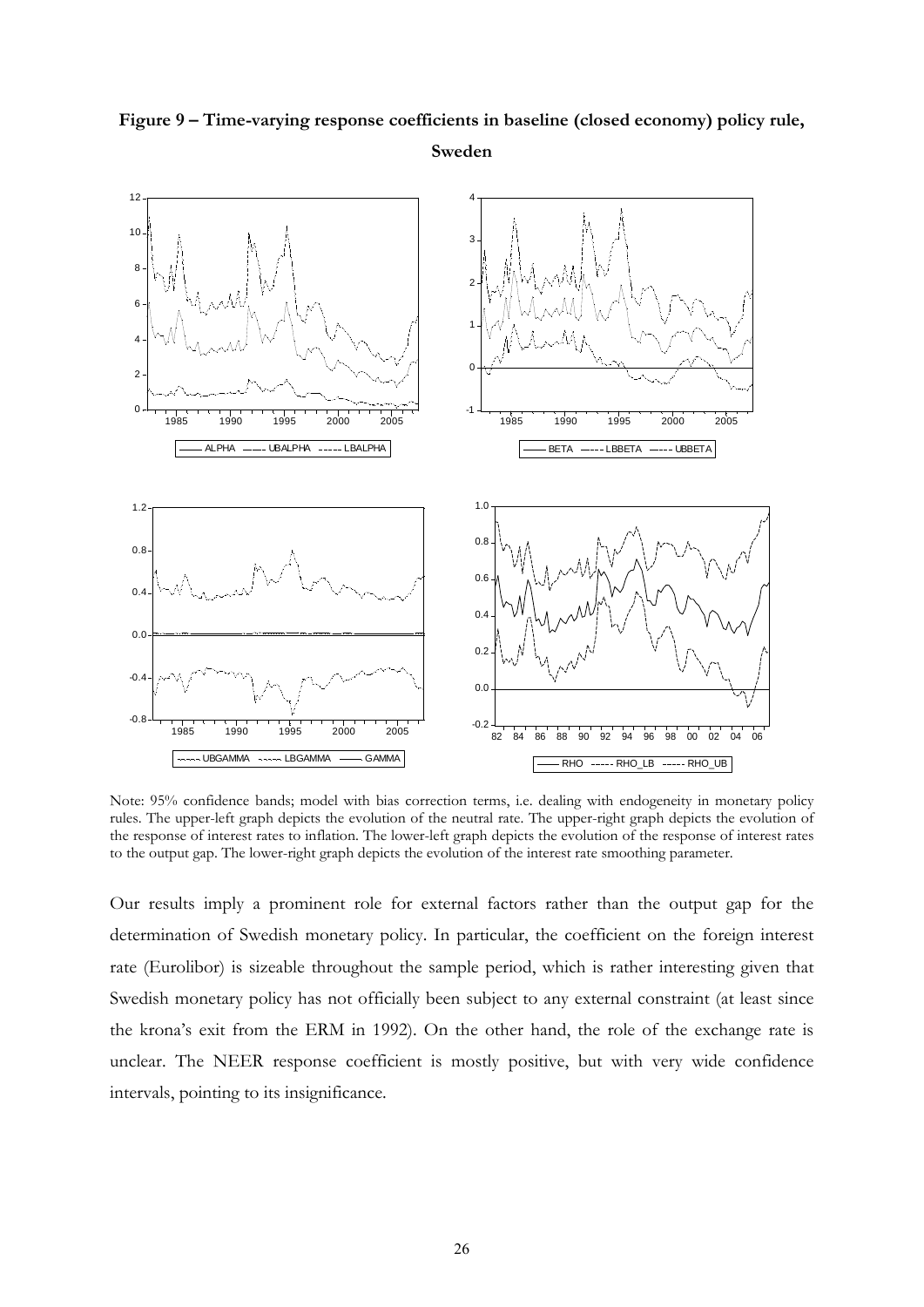Our results are consistent overall with the surveyed time-invariant studies emphasizing the predominant role of the inflation forecast (Jansson and Vredin, 2003) as well as more cautious policy decisions leading to more policy inertia during periods of macroeconomic instability such as the ERM crisis (Berg at al., 2004).

# **Figure 10 – Time-varying response coefficients in augmented (open economy) policy rule, Sweden**



Note: 95% confidence bands; model with bias correction terms, i.e. dealing with endogeneity in monetary policy rules. The left-hand graph depicts the evolution of the response of interest rate to the nominal effective exchange rate (the deviation from the HP trend). The right-hand graph depicts the evolution of the response of the interest rate to the foreign interest rate.

#### 4.6 Inflation Targeting and Inflation Persistence

We have related our finding that the inflation response coefficient often falls after the adoption of IT to the hypothesis that this monetary framework has a positive effect on the inflation expectations of economic agents. If expected inflation is low, monetary policy need not be as aggressive as under a discretionary regime in order to achieve price stability. This argument is in line with recent studies on inflation dynamics (Benati, 2008; Zhang et al., 2008) claiming that under a credible policy regime (such as IT), inflation persistence (the dependence of current inflation on past values) fades away.

To shed some light on this issue, we used our estimation framework and fitted the AR(1) model with drift to inflation series, allowing the coefficient on lagged inflation as well as the constant to be time-varying. Our results (as reported in Figure 11) indicate that inflation persistence decreased over time for all the countries. Moreover, it is notable that the persistence fell especially during the 1990s as IT was introduced. This finding is confirmed when, in the spirit of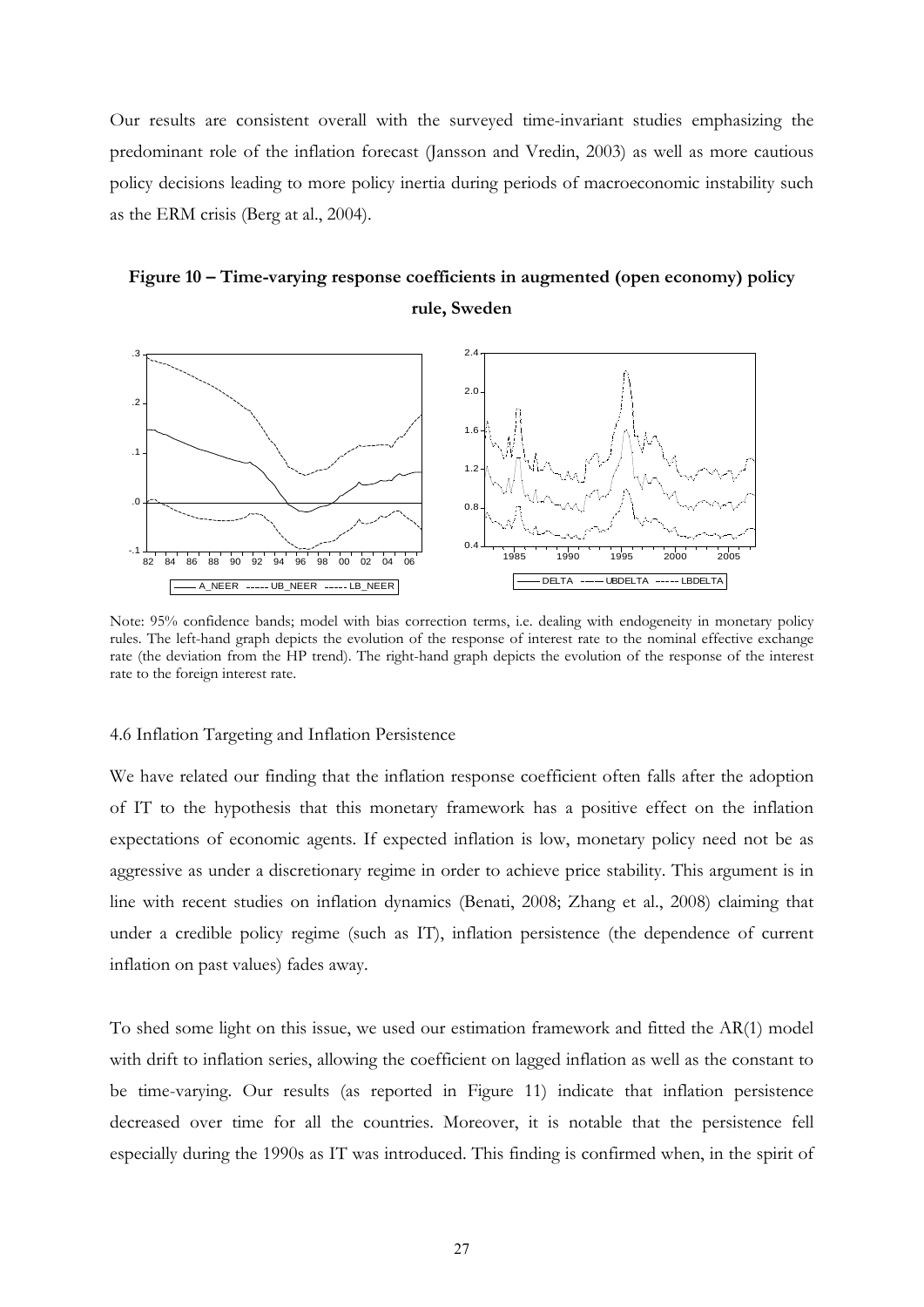the backward-looking Phillips curve, we include the lagged output gap as a forcing variable.<sup>27</sup> In addition, the results reported in Figure 11 clearly indicate that the moment estimator applied to the time-varying coefficient approach is suitable even if the estimated coefficient is subject to sudden switches rather than smooth transition (see the UK after the adoption of inflation targeting).

In general, our results are broadly consistent with those of Benati (2008), who performs subsample analysis under different policy regimes. Unlike Benati (2008), our approach does not need to impose breaks in the inflation process at any particular date, but simply observes whether and when such breaks occur. Our findings do not exclude the possibility that inflation persistence decreased because of other factors (the "good luck" hypothesis), but the temporal coincidence between the introduction of IT and the significant decrease of inflation persistence in several countries make a case for the "good policy" hypothesis. Taking the example of the UK, we can see that the inflation (rate) moderation goes back to the 1980s, when we still observe rather high inflation persistence in spite of very aggressive anti-inflationary (yet discretionary) policy. Unfortunately, as we do not have a full structural model we cannot tell much about the nature of shocks in the pre- and post-IT period as done in VAR studies on the Great Moderation. Using standard tests of structural stability, we can clearly reject structural stability of the inflation process defined by AR(1) in the pre- and post-IT period.





 $\frac{27}{27}$  See Hondroyiannis et al. (2009) on the estimation of the Phillips curve within a somewhat different time-varying framework.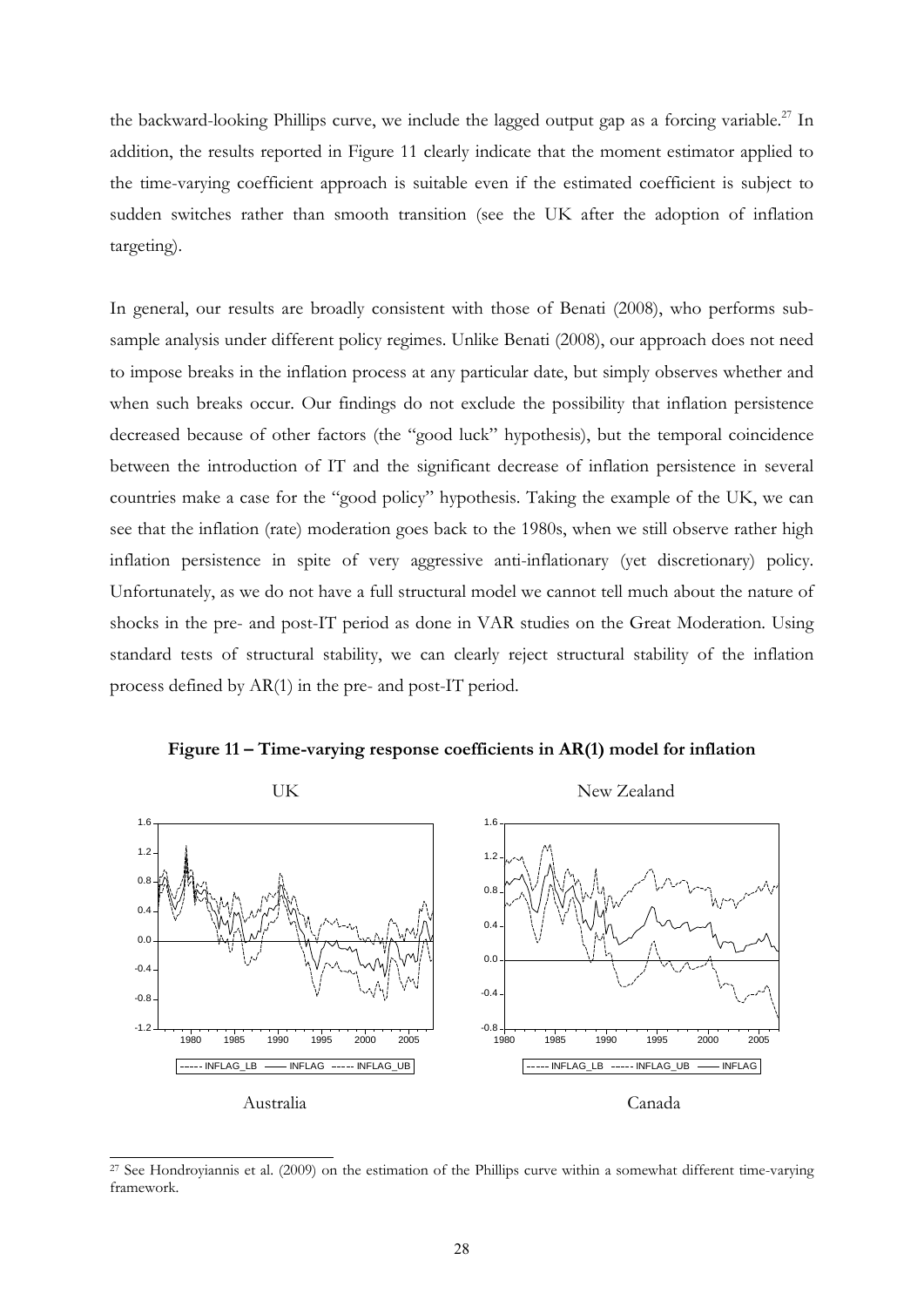

Note: 95% confidence bands; the coefficient of the AR(1) term (i.e. model  $\pi_t = \alpha_t + \rho_t \pi_{t-1} + \varepsilon_t$ ) for the inflation series employed in the previous analysis for each country.

4.7 Monetary Policy Rules – Wrap-Up of Main Policy Findings

This sub-section summarizes the main policy-relevant findings of this paper. We focus on the following four issues: 1) monetary policy aggressiveness and the inflation rate, 2) monetary policy aggressiveness and inflation targeting, 3) interest rate smoothing and 4) inflation persistence and inflation targeting.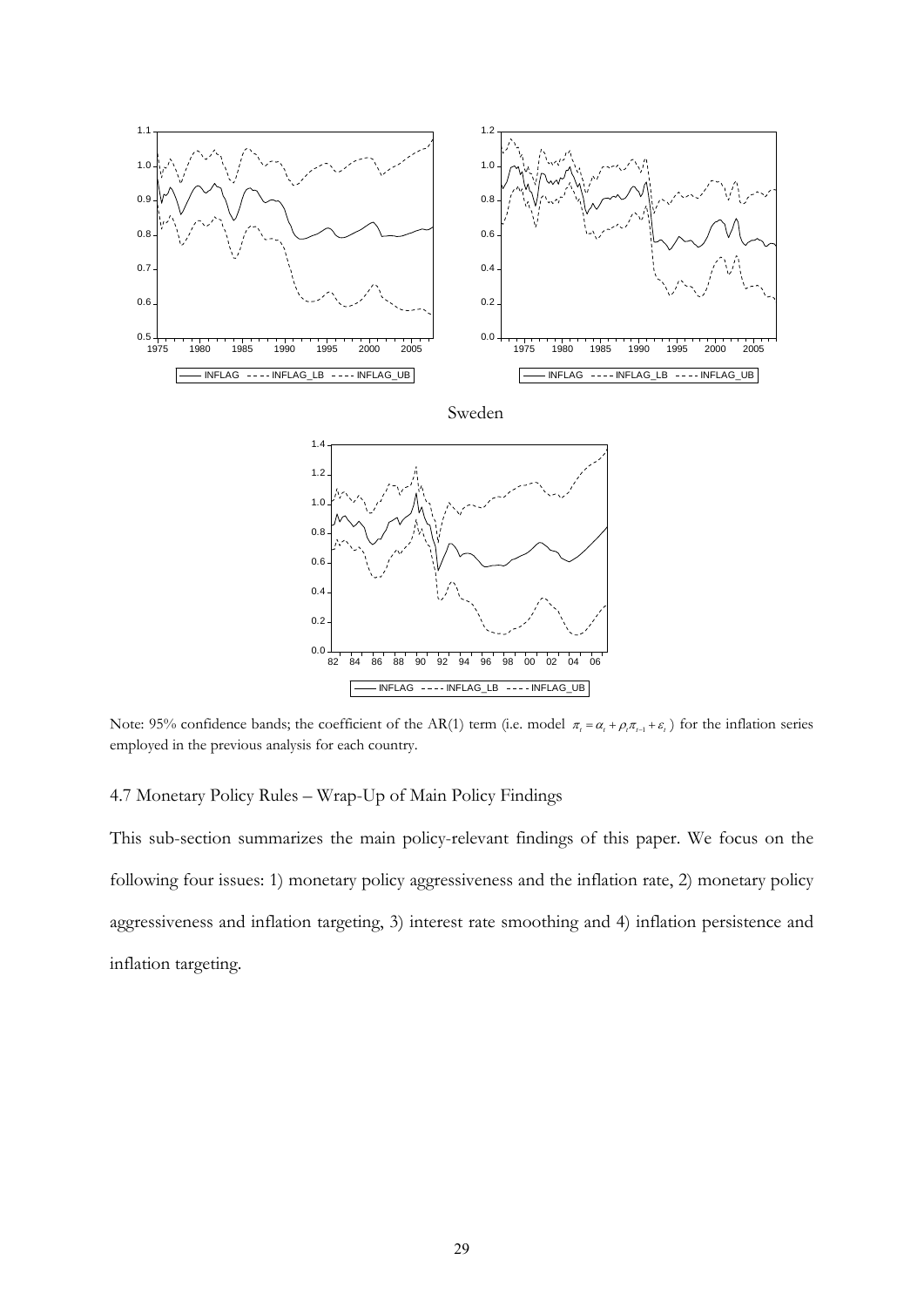

**Figure 12 – Monetary Policy Aggressiveness and Inflation Targeting** 

Note: The y axis depicts the evolution of the estimated parameter  $(\beta)$  (the response of interest rates to expected inflation) and the x axis represents time, with the year of inflation targeting adoption denoted by a black vertical line. The value of  $\beta$  for New Zealand is plotted on the right-hand axis.

Figure 12 presents the link between monetary policy aggressiveness (defined as the estimate of the response of interest rates to expected inflation) and inflation targeting. It can be seen that in no country did the aggressiveness parameter increase after the adoption of inflation targeting. In fact, this aggressiveness substantially decreased in the UK, Australia and Sweden. If we look at the link between aggressiveness and expected inflation within the IT period, the results suggest that in most countries the aggressiveness is higher the more expected inflation deviates from its target. This broadly corresponds to the findings of Davradakis and Taylor (2006), who document a non-linear policy rule for the UK of a similar pattern.

Figure 13 documents a relatively strong link between the level of inflation and monetary policy aggressiveness for the UK, Australia and Sweden. This is because 1) the response of interest rates to inflation has been particularly strong during periods when central bankers want to break a record of high inflation and 2) the response has been less aggressive after the adoption of inflation targeting with well-anchored inflation expectations. In contrast, New Zealand and Canada do not seem to exhibit a link between aggressiveness and inflation.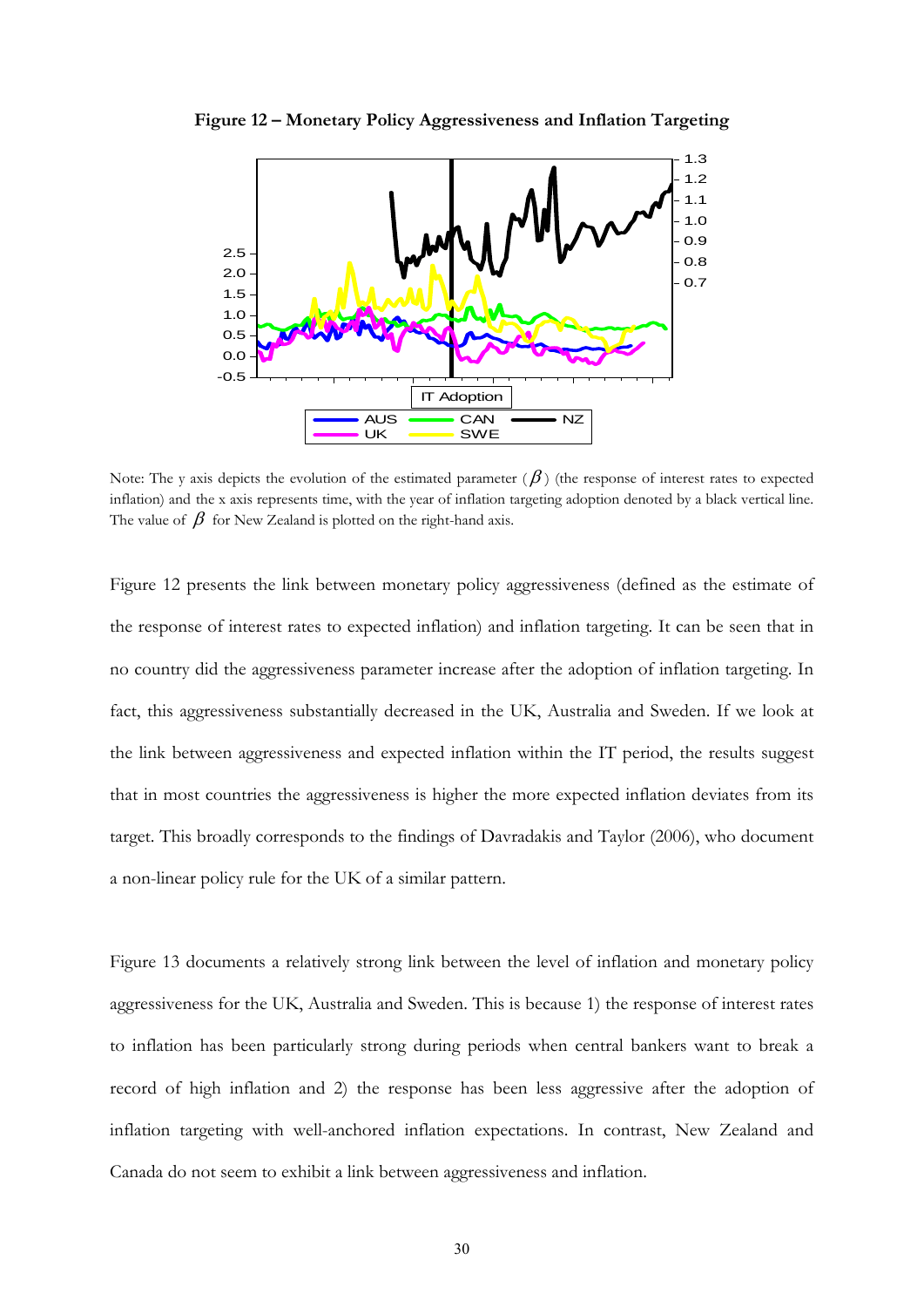

**Figure 13 – Monetary Policy Aggressiveness and Inflation Rate** 

Note: The figure presents the scatter plots between the inflation rate and the response of interest rates to expected inflation ( $\beta$ ), labeled as aggressiveness, for each country individually.

The evolution of the estimated interest rate smoothing parameter in comparison to the timeinvariant estimates for the UK in 1979–1990 by Clarida et al. (2000) is available in Figure 14. Our time-varying estimates of interest rate smoothing are well below the time-invariant one, which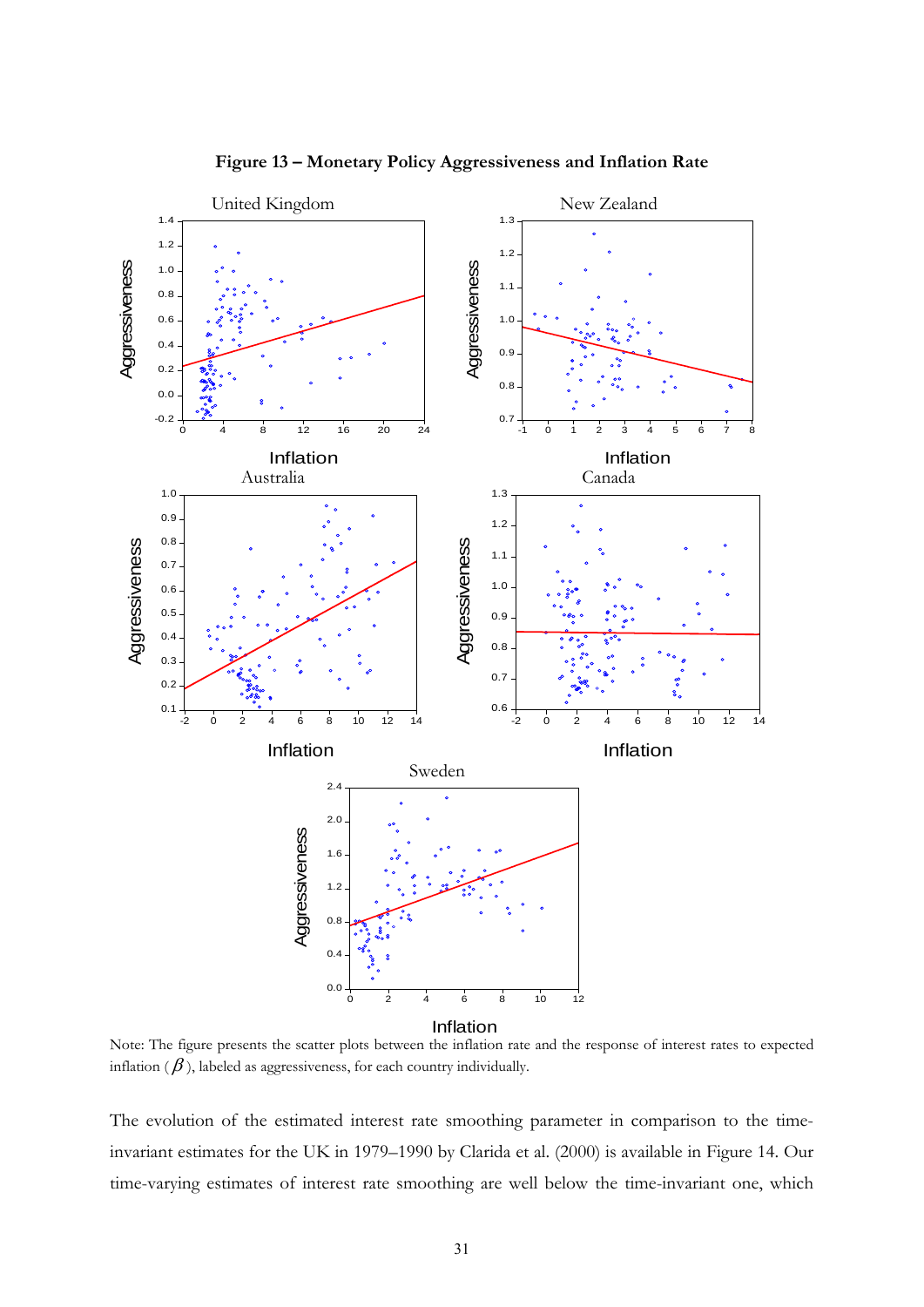seems reasonable in the light of the recent critique by Rudebusch (2006), who puts forward that the degree of interest rate smoothing is actually low. While omitted variables or persistent shocks were deemed to be behind the implausible degree of policy inertia, our empirical results suggest that omission of the time-varying nature of the response coefficient may be another reason for the overestimation of smoothing coefficient  $r$  in time-invariant policy rules. Moreover, given that the policy rule is modeled as a partial adjustment (see Eq. (3)), the overestimation of smoothing coefficient  $r$  may drive the upper bias in all the other coefficients. This seems to explain why our long-term inflation multiplier  $b$  is substantially lower than found in timeinvariant studies. Though a high  $b$  is consistent with common wisdom, we suspect that it is a byproduct of the upper bias in *r* .



**Figure 14 – Interest Rate Smoothing** 

Note: The figure presents the evolution of the estimated interest rate smoothing parameter  $\rho$  over time in comparison to the interest rate smoothing parameter estimated in the time-invariant model of Clarida et al. (2000) for the UK.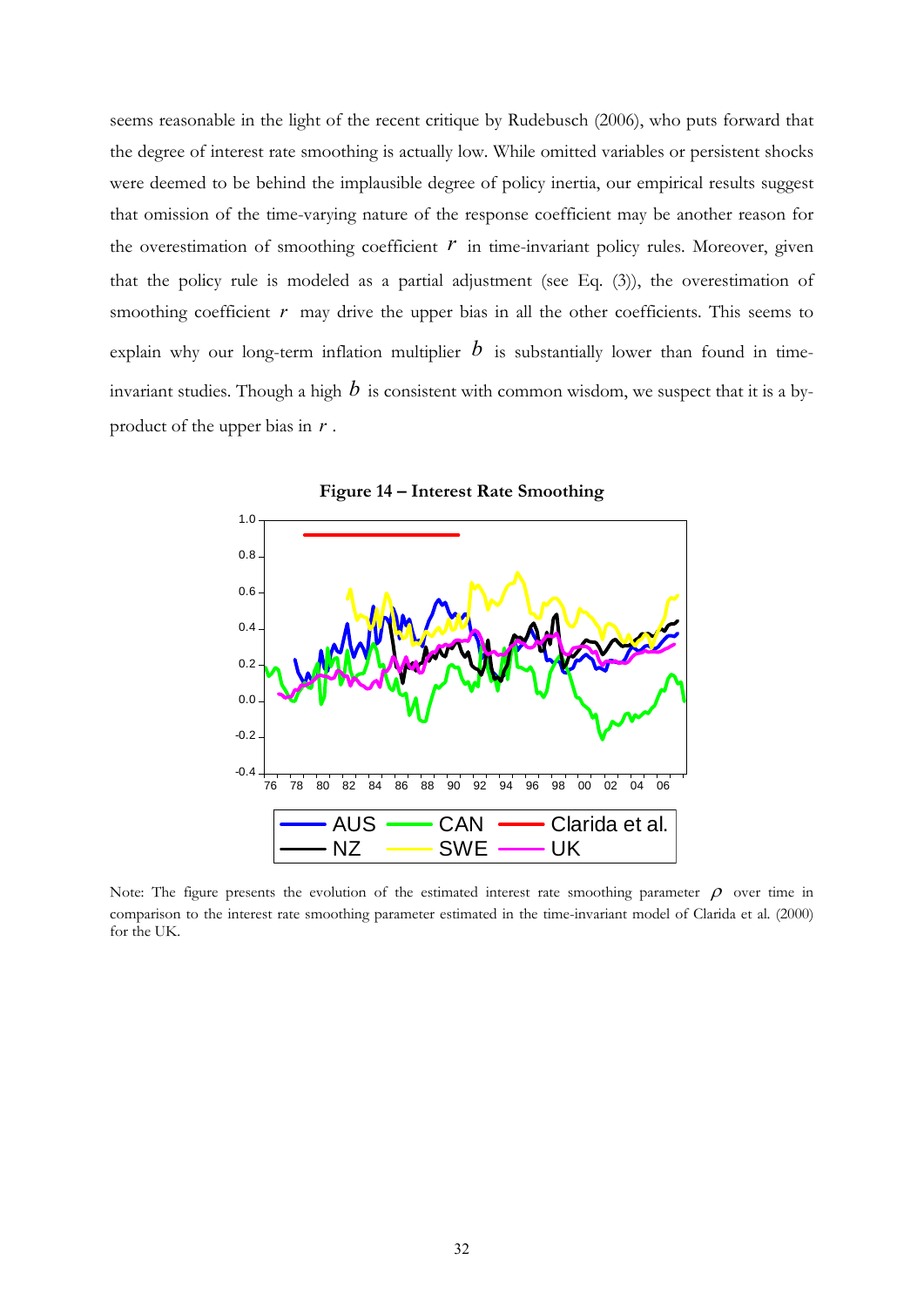

**Figure 15 – Inflation Targeting and Inflation Persistence** 

Note: The y axis depicts the evolution of the estimated inflation persistence parameter and the y axis represents time, with the year of inflation targeting adoption denoted by a black vertical line.

Finally, the results in Figure 15 plot the estimates of inflation persistence over time for all countries with respect to the inflation targeting adoption date. The results suggest that inflation persistence decreased after the adoption of inflation targeting, with a very distinct fall in the UK and New Zealand.

# **5 Concluding Remarks**

In this paper, we shed light on the evolution of monetary policy in the main inflation targeting central banks during the last three decades. The evolution of monetary policy is evaluated within a novel framework of a time-varying parameter model with endogenous regressors (Kim and Nelson, 2006), further addressing small sample issues (Schlicht, 1981; Schlicht, 2005; Schlicht and Ludsteck, 2006).

In our view, the results point to the usefulness of this econometric framework for analysis of the evolution of monetary policy setting. The estimation of standard monetary policy rules reveals that policy changes gradually and the changes coincide with several important institutional reforms as well as with the periods when the central banks successfully decreased double-digit inflation rates to rates consistent with their definitions of price stability.

In this respect, our results suggest that the response of interest rates to inflation is particularly high during periods when central bankers want to break a record of high inflation, such as in the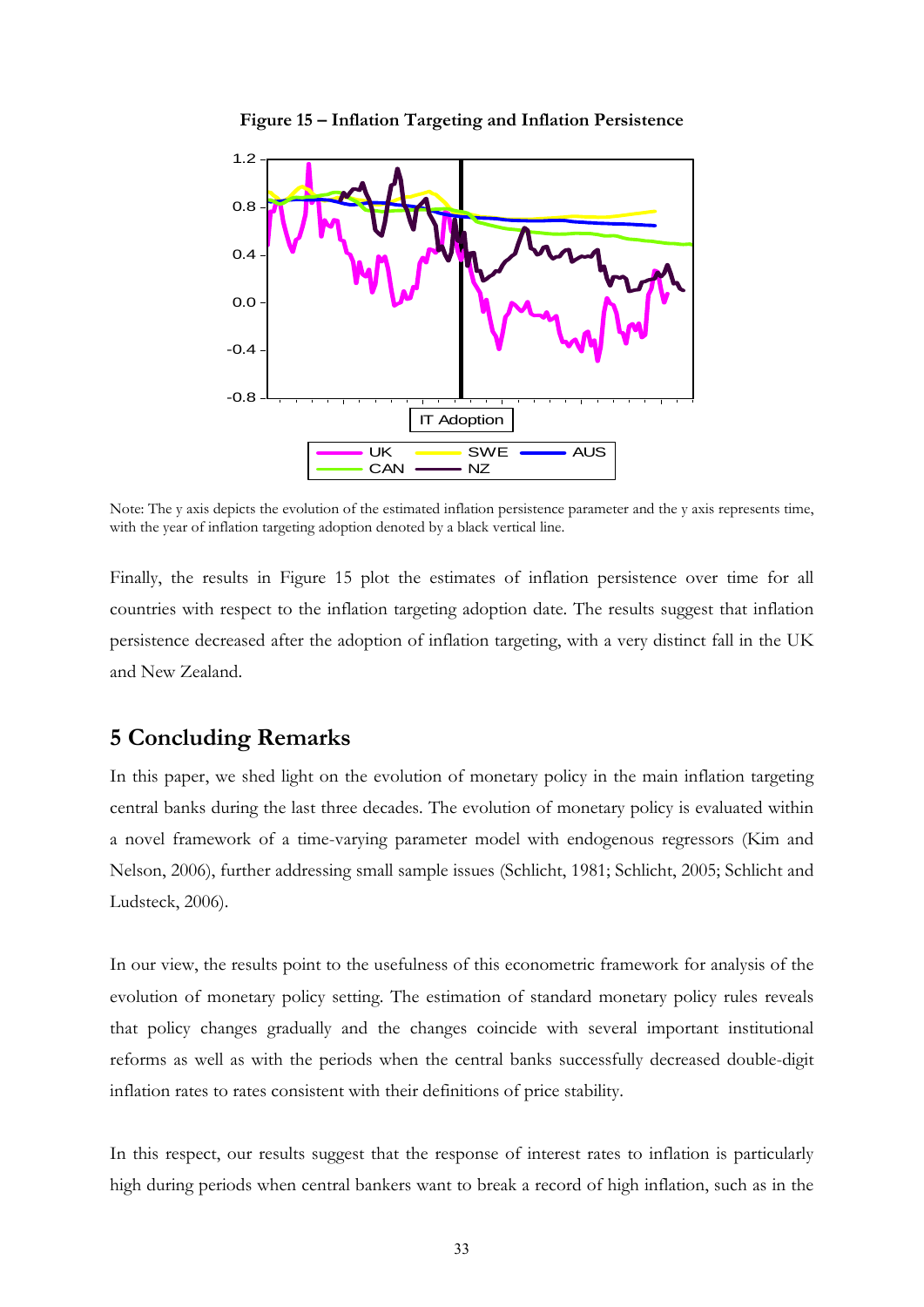UK in the early 1980s. Contrary to common wisdom, the response is often found to be less aggressive after the adoption of inflation targeting, suggesting a positive anchoring effect of this regime on inflation expectations. In other words, monetary policy need not be as aggressive as under a discretionary regime in order to achieve price stability (Kuttner and Posen, 1999). This result is supported by our finding that inflation becomes less inertial and the policy neutral rate decreases after the adoption of inflation targeting.

We find that external factors matter for interest rate setting in all our sample countries. To be more precise, the foreign interest rate is found to enter the monetary policy rule significantly. The importance of the exchange rate varies, being apparently more important before the countries adopted inflation targeting than afterwards.

Our results also indicate that interest rate smoothing is much lower than typically reported by time-invariant estimates of monetary policy rules (see, for example, Clarida et al., 1998, 2000). Our estimates support the recent critique by Rudebusch (2006), who argues that the degree of interest rate smoothing is rather low. We suggest that neglect of changes in monetary policy setting over time is the reason for the implausible degree of policy inertia previously found. Moreover, the fact that upper bias in the smoothing parameter affects all the estimates may explain some fundamental differences between our findings and those established in the literature, such as the size of the inflation response coefficient.

In terms of future research we believe it would be worthwhile to apply this framework to better understand whether and how monetary policy reacts to periods of financial instability and which types of financial instability are the most worrying for central banks. In consequence, this would improve the understanding of both the interest rate setting process and the reaction of monetary policy makers to the current global financial crisis in a more systematic manner.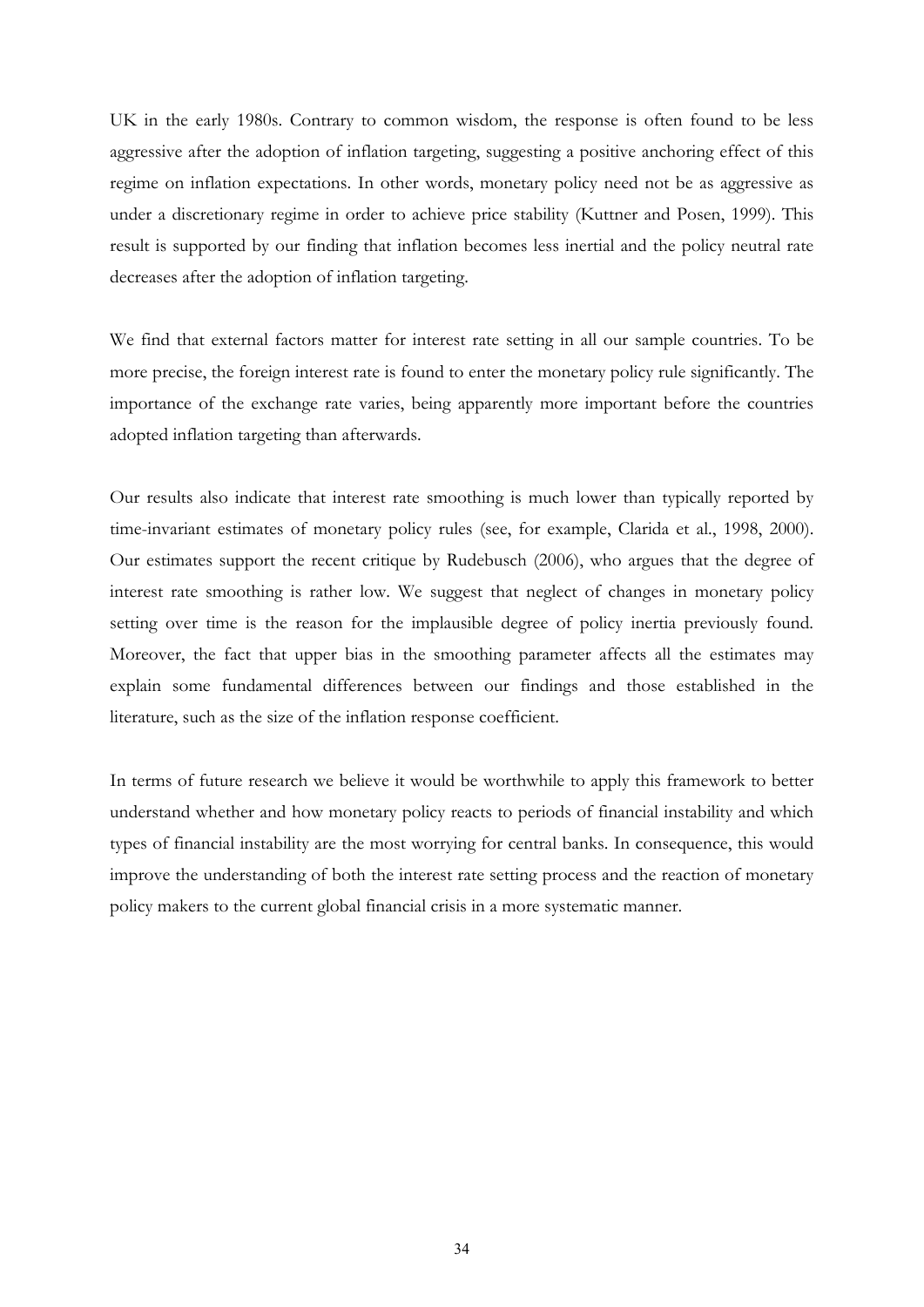## **References**

- Adam, Christopher; Cobham, David; Girardin, Eric, 2005. Monetary Frameworks and Institutional Constraints: UK Monetary Policy Reaction Functions, 1985–2003. Oxford Bulletin of Economics and Statistics 67, 497–516.
- Assenmacher-Wesche, Katrin, 2006. Estimating Central Banks' Preferences from a Time-varying Empirical Reaction Function. European Economic Review 50, 1951–1974.
- Ball, Laurence, 1999b. Policy Rules for Open Economies, in J. Taylor (ed.): Monetary Policy Rules. University of Chicago Press for NBER, Cambridge, 127–144.
- Benati, Luca; Surico, Paolo, 2009. VAR Analysis and the Great Moderation. American Economic Review 99(4), 1636–1652.
- Benati, Luca, 2008. Investigating Inflation Persistence across Monetary Regimes. The Quarterly Journal of Economics 123, 1005–1060.
- Berg, Claes; Jansson, Per; Vredin, Andres, 2004. How Useful Are Simple Rules for Monetary Policy? The Swedish Experience. Sveriges Riksbank Working Paper Series, No. 169.
- Bernanke, Ben S.; Laubach, Thomas; Mishkin, Frederic; Posen, Adam S., 1999. Inflation Targeting: Lessons from the International Experience. Princeton University Press, Princeton.
- Billmeier, Andreas, 2009. Ghostbusting: Which Output Gap Really Matters? International Economics and Economic Policy 6(4), 319–419.
- Blinder, Alan, 2007. Monetary Policy by Committee: Why and How? European Journal of Political Economy 23, 106–123.
- Boivin, Jean, 2006. Has U.S. Monetary Policy Changed? Evidence from Drifting Coefficients and Real-Time Data. Journal of Money, Credit and Banking 38(5), 1149–1173.
- Canova, Fabio; Gambetti, Luca, 2008. Structural Changes in the US Economy: Is There a Role for Monetary Policy? Journal of Economic Dynamics & Control 33, 477–490.
- Clarida, Richard; Galí, Jordi; Gertler, Mark, 1998. Monetary Policy Rules in Practice: Some International Evidence. European Economic Review 42, 1033–1067.
- Clarida, Richard; Galí, Jordi; Gertler, Mark, 2000. Monetary Policy Rules and Macroeconomic Stability: Evidence and Some Theory. The Quarterly Journal of Economics 115, 147–180.
- Cogley, T.; Sargent, T., 2001. Evolving Post World War II U.S. Inflation. NBER Macroeconomics Annual, Vol. 16.
- Cogley, T.; Sargent, T., 2003. Drifts and Volatilities: Monetary Policies and Outcomes in the Post WWII U.S. Review of Economic Dynamics 8(2), 262–302.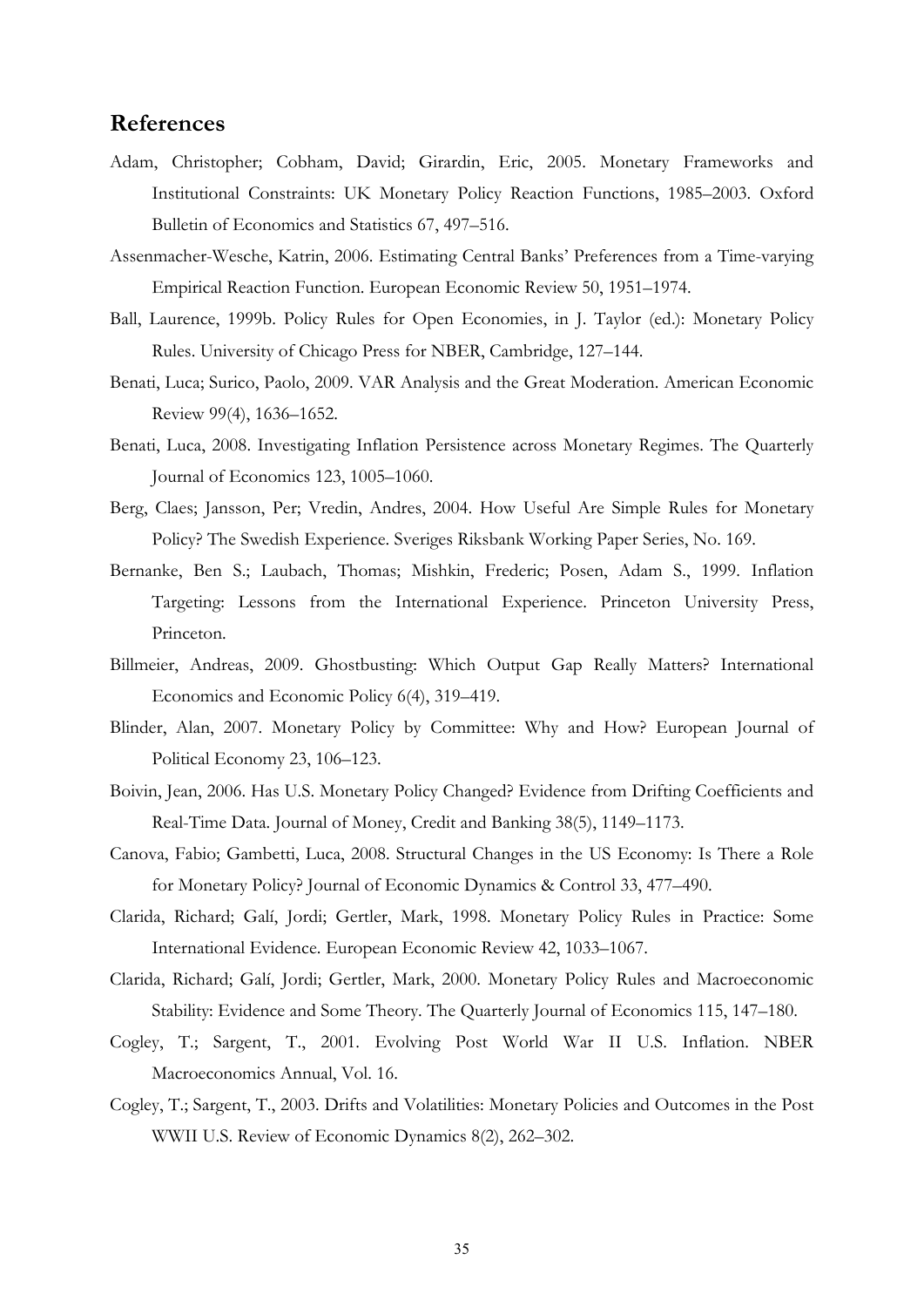- Darvas, Zsolt, 2009. Monetary Transmission in Three Central European Countries: Evidence from Time-Varying Coefficient Vector Autoregressions. DNB Working Paper No. 209.
- Davradakis, Emmanuel; Taylor, Mark P., 2006. Interest Rate Setting and Inflation Targeting: Evidence of a Nonlinear Taylor Rule for the United Kingdom. Studies in Nonlinear Dynamics & Econometrics 10(4), Article 1.
- De Brouwer, Gordon; Gilbert, James, 2005. Monetary Policy Reaction Functions in Australia. The Economic Record 81(253), 124–134.
- Demers, Fréderick; Rodríguez, Gabriel, 2002. Estimation of the Taylor Rule for Canada Under Multiple Structural Changes. Working Paper No. 107E, University of Ottawa.
- Dolado, Juan José; María-Dolores, Ramon; Ruge-Murcia, Francisco, 2004. Nonlinear Monetary Policy Rules: Some New Evidence for the U.S. Studies in Nonlinear Dynamics & Econometrics 8(3), Article 2.
- Domenech, Rafael; Ledo, Mayte; Taguas, David, 2002. Some New Results on the Interest Rate Rules in EMU and in the U.S. Journal of Economics and Business 54, 431–446.
- Dong, Wei, 2008. Do Central Banks Respond to Exchange Rate Movements? Some New Evidence from Structural Estimation. Working Paper No. 24, Bank of Canada.
- Dubois, É.; Michaux, E., 2009. Grocer 1.4: an econometric toolbox for Scilab, available at http://dubois.ensae.net/grocer.html.
- Elkhoury, Marwan, 2006. A Time-Varying Parameter Model of a Monetary Policy Rule for Switzerland. Working Paper No. 01, HEI Geneva.
- Ftiti, Zied, 2008. Taylor Rule and Inflation Targeting: Evidence from New Zealand. International Business & Economics Research Journal 7, 131–150.
- Granger, Clive W. J., 2008. Non-Linear Models: Where Do We Go Next Time-Varying Parameter Models? Studies in Nonlinear Dynamics & Econometrics 12(3), Article 1.
- Grenville, Stephen, 1997. The Evolution of Monetary Policy: From Money Targets to Inflation Targets, in P. W. Lowe (ed.), Monetary Policy and Inflation Targeting. Reserve Bank of Australia, Sydney, 125–158.
- Horváth, Roman, 2009. The Time-Varying Policy Neutral Rate in Real Time: A Predictor for Future Inflation? Economic Modelling 26(1), 71–81.
- Hondroyiannis, George; Swamy, P. A. V. B.; Tavlas, George, 2009. The New Keynesian Phillips Curve in a Time-Varying Coefficient Environment: Some European Evidence. Macroeconomic Dynamics 13, 149–166.
- Huang, Angela; Margaritis, Dimitri; Mayes, David, 2001. Monetary Policy Rules in Practice: Evidence from New Zealand. Multinational Finance Journal 5(3), 175–200.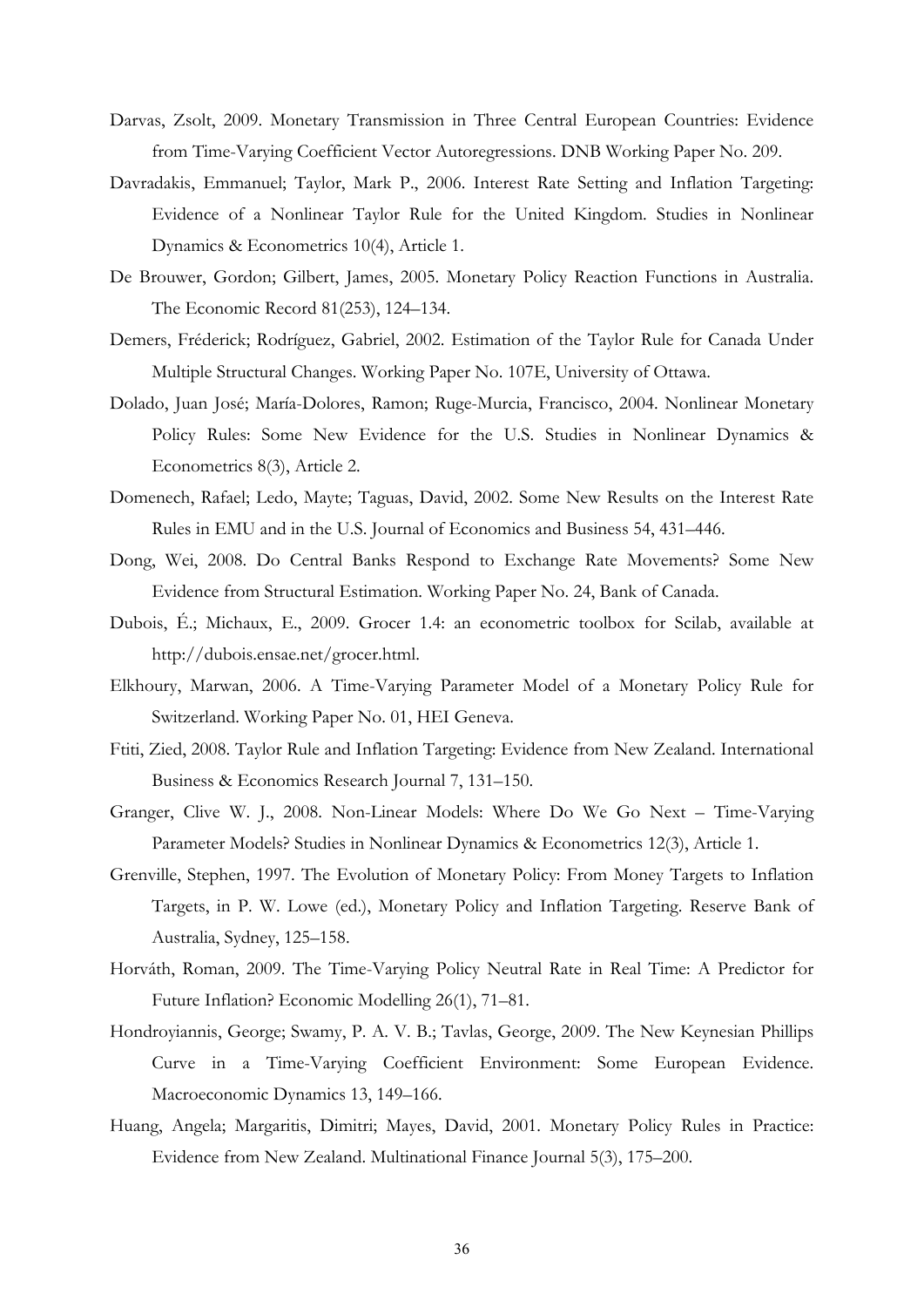- Jansson, Per; Vredin, Anders, 2003. Forecast-Based Monetary Policy: The Case of Sweden. International Finance 6(3), 349–380.
- Karedekikli, Ozer; Lees, Kirdal, 2007. Do the Central Banks of Australia and New Zealand Behave Asymmetrically? Evidence from Monetary Policy Reaction Functions. The Economic Record 83(261), 131–142.
- Kim, Chang-Jin, 2006. Time-Varying Parameter Models with Endogenous Regressors. Economics Letters 91, 21–26.
- Kim, Chang-Jin; Nelson, Charles R., 2006. Estimation of a Forward-Looking Monetary Policy Rule: A Time-Varying Parameter Model Using Ex-post Data. Journal of Monetary Economics 53, 1949–1966.
- Kim, Chang-Jin; Kishor, Kundan; Nelson, Charles, 2006. A Time-Varying Parameter Model for a Forward-Looking Monetary Policy Rule Based on Real-Time Data, mimeo.
- King, Mervyn, 1997. Changes in UK Monetary Policy: Rules and Discretion in Practice. Journal of Monetary Economics 39, 81–87.
- Kishor, Kundan, 2008. International Evidence on Time Variation in a Forward-Looking Monetary Policy Rule, mimeo.
- Koop, Gary; Leon-Gonzalez, Roberto; Strachan, Rodney W. 2009. On the Evolution of the Monetary Policy Transmission Mechanism. Journal of Economic Dynamics and Control 33, 997–1017.
- Koopman, Siem J.; Shephard, Neil; Doornik, Jurgen A., 1999. Statistical Algorithms for Models in State Space Using SsfPack 2.2. Econometrics Journal 2(1), 107–160.
- Kuttner, Kenneth N., 2004. The Role of Policy Rules in Inflation Targeting. Federal Reserve Bank of St. Louis Review 86(4), 1–23.
- Kuttner, Kenneth N.; Posen, Adam S., 1999. Does Talk Matter After All? Inflation Targeting and Central Bank Behavior. Federal Reserve Bank of New York, Staff Reports 88
- Leu, Shawn Chen-Yu; Sheen, Jeffrey, 2006. Asymmetric Monetary Policy in Australia. The Economic Record 82 (Special Issue), 85–96.
- Lubik, Thomas A.; Schorfheide, Frank, 2007. Do Central Banks Respond to Exchange Rate Movements? A Structural Investigation. Journal of Monetary Economics 54, 1069–1087.
- Meirelles Aureliano, Marcela, 2005. Do We Really Know How Inflation Targeters Set Interest Rates? Federal Reserve Bank of Kansas City, Research Working Paper No. 02.
- Orphanides, Athanasios, 2001. Monetary Policy Rules Based on Real-Time Data. American Economic Review 91, 964–985.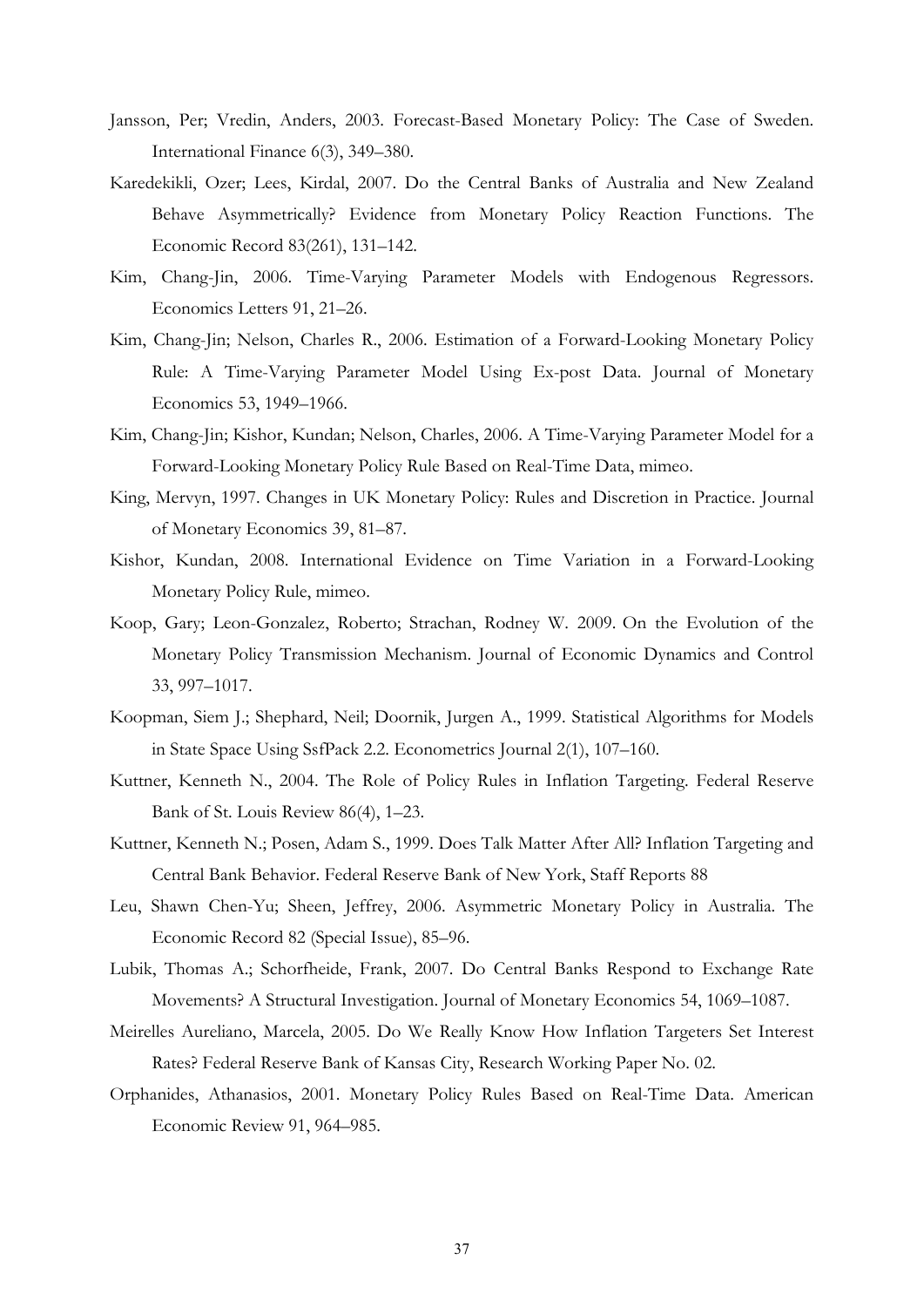- Plantier, L. Christopher; Scrimgeour, Dean, 2002. Estimating a Taylor Rule for New Zealand with a Time-Varying Neutral Real Rate. Reserve Bank of New Zealand, Discussion Paper No. 06.
- Podpiera, Jiri, 2008. The Role of Ad Hoc Factors in Policy Rate Settings. Economic Modelling 25(5), 1003–1010.
- Psaradakis, Zacharias; Sola, Martin; Spagnolo, Fabio, 2006. Instrumental-Variables Estimation in Markov Switching Models with Endogenous Explanatory Variables: An Application to the Term Structure of Interest Rates. Studies in Nonlinear Dynamics & Econometrics 10(2), Article 1.
- Rudebusch, Glenn, 2006. Monetary Policy Inertia: Fact or Fiction? International Journal of Central Banking 2(4), 85–136.
- Schlicht, Ekkehart, 1981. A Seasonal Adjustment Principle and a Seasonal Adjustment Method Derived From this Principle. Journal of the American Statistical Association 76(374), 374– 378.
- Schlicht, Ekkehart, 2005. Estimating the Smoothing Parameter in the So-called Hodrick-Prescott Filter. Journal of the Japan Statistical Society 35(1), 99–119.
- Schlicht, Ekkehart; Ludsteck, Johannes, 2006. Variance Estimation in a Random Coefficients Model. IZA Discussion Paper No. 2031.
- Siklos, Pierre; Weymark, Diana, 2009. Has Inflation Targeting Improved Monetary Policy? Evaluating Policy Effectiveness in Australia, Canada, and New Zealand. Vanderbilt University Working Paper 0906.
- Sekine, Toshitaka; Teranishi, Yuki, 2008. Inflation Targeting and Monetary Policy Activism. IMES Discussion Paper Series 2008-E-13, Bank of Japan.
- Shih, Rudy; Giles, David E., 2008. Modelling the Duration of Interest Rate Spells under Inflation Targeting in Canada. Applied Economics 41, 1229–1239.
- Sims, Christopher; Zha, Tao, 2006. Were There Regime Switches in US Monetary Policy. American Economic Review 96(1), 54–81.
- Taylor, John B., 1993. Discretion Versus Policy Rules in Practice. Carnegie-Rochester Conference Series on Public Policy 39, 195–214.
- Taylor, John B. (Ed.), 1999. Monetary Policy Rules. The University of Chicago Press: Chicago.
- Taylor, John, B., 2001. The Role of the Exchange Rate in Monetary-Policy Rules. American Economic Review 91(2), 263–267.
- Trecroci, Carmine; Vassalli, Matilde, 2010. Monetary Policy Regime Shifts: New Evidence from Time-Varying Interest-Rate Rules. Economic Inquiry, forthcoming.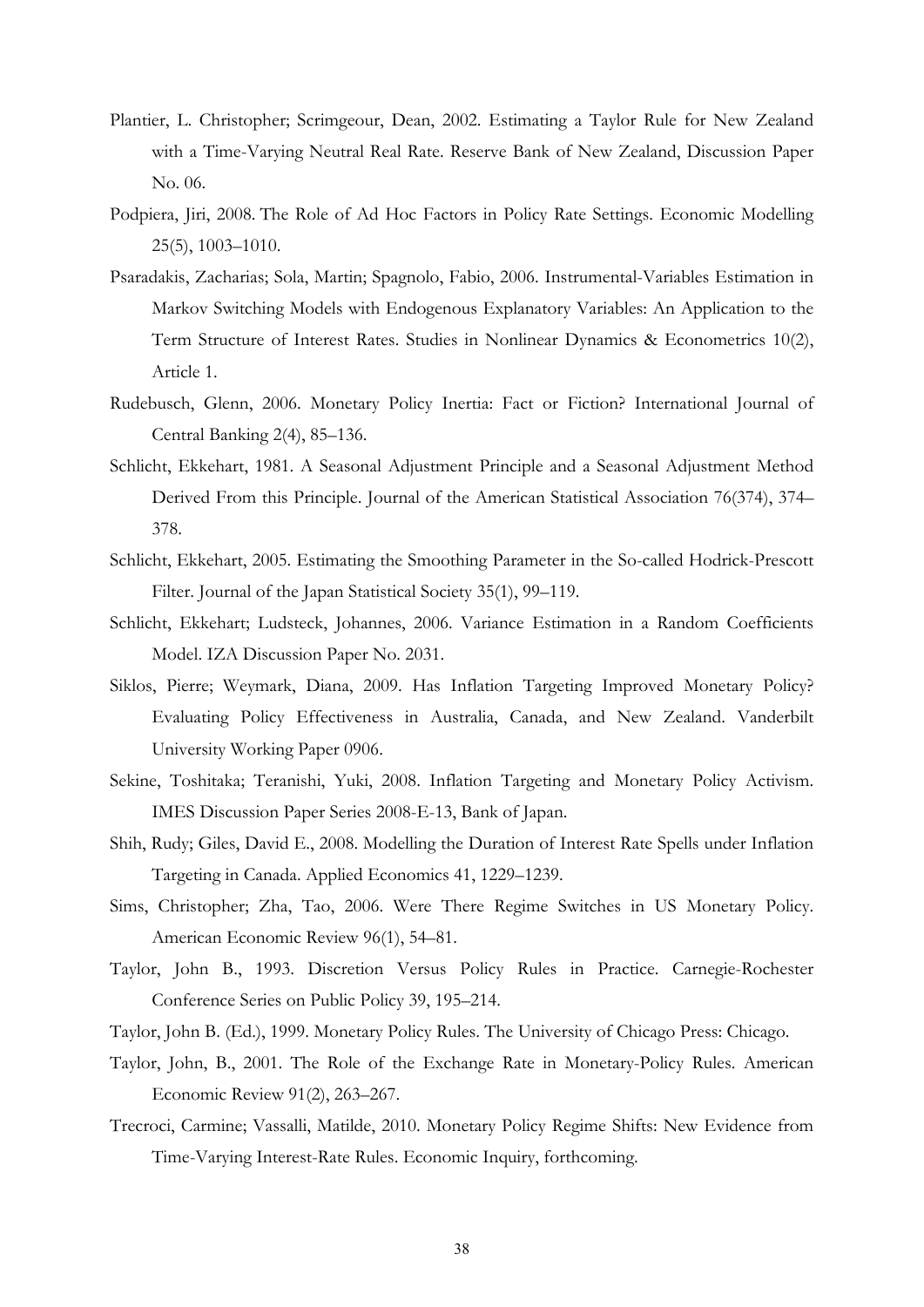- Valente, Giorgio, 2003. Monetary Policy Rules and Regime Shifts. Applied Financial Economics 13, 525–535.
- Zhang Chengsi; Osborn, Denise R.; Kim, Dong. H., 2008. The New Keynesian Phillips Curve: From Sticky Inflation to Sticky Prices. Journal of Money, Credit and Banking 40, 667–699.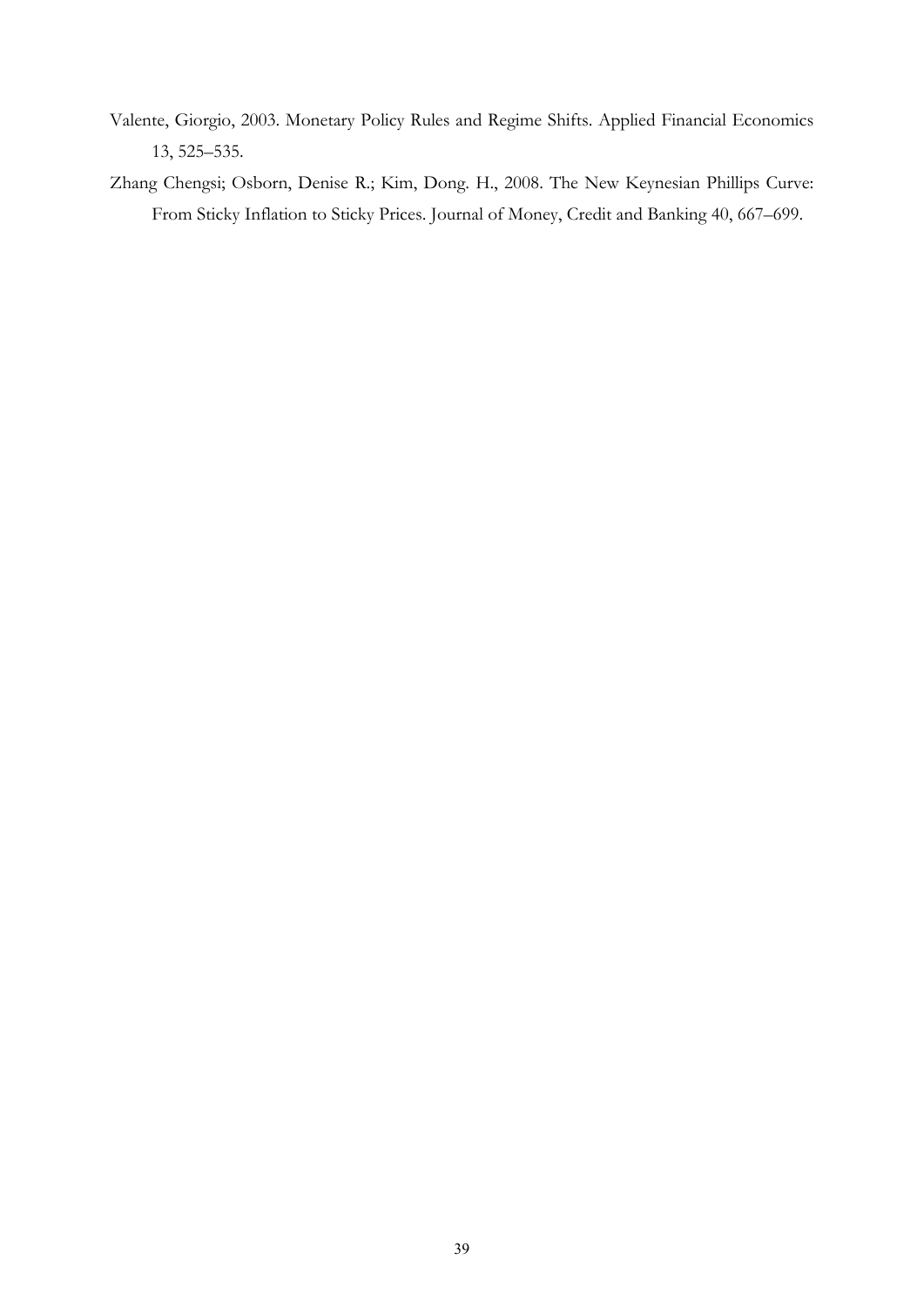# **Appendix**

#### **1 The VC method (Schlicht and Ludsteck, 2006)**

In this section, we closely follow the Schlicht and Ludsteck (2006) paper. Consider a standard linear model:

$$
y_t = a'x_t + u_t, \quad a, x_t \in \mathbb{R}^n, u_t \sim N(0, \sigma^2), \quad t = 1, 2, \dots T
$$
 (A.1)

It can be extended for the case in which the coefficients *a* are allowed to follow a random walk. Then equation (A.1) is replaced by a system

$$
y_t = a_t' x_t + u_t, \quad u_t \sim N\left(0, \sigma^2\right) \tag{A.2}
$$

$$
a_{t+1} = a_t + v_t, \quad v_t \sim N(0, \Sigma) \tag{A.3}
$$

with one signal equation (A.2) and *n* state equations (A.3) for each time-varying parameter. The variance-covariance matrix  $\Sigma$  is assumed to be diagonal, that is

$$
\Sigma = \begin{pmatrix} \sigma_1^2 & 0 & \dots & 0 \\ 0 & \sigma_2^2 & \dots & 0 \\ \vdots & \vdots & \ddots & \vdots \\ 0 & 0 & \dots & \sigma_n^2 \end{pmatrix}
$$

Define the following matrices:

$$
X = \begin{pmatrix} x_1' & 0 & \dots & 0 \\ 0 & x_2' & \dots & 0 \\ \vdots & \vdots & \ddots & \vdots \\ 0 & 0 & \dots & x_r' \end{pmatrix} \qquad P = \begin{pmatrix} -I_n & I_n & 0 & \dots & 0 \\ 0 & -I_n & I_n & \dots & 0 \\ \vdots & \vdots & \ddots & \ddots & \vdots \\ 0 & 0 & \dots & -I_n & I_n \end{pmatrix}
$$
  
of order 
$$
T \times Tn
$$

$$
y = \begin{pmatrix} y_1 \\ y_2 \\ \vdots \\ y_r \end{pmatrix} \qquad u = \begin{pmatrix} u_1 \\ u_2 \\ \vdots \\ u_r \end{pmatrix} \qquad a = \begin{pmatrix} a_1 \\ a_2 \\ \vdots \\ a_r \end{pmatrix} \qquad v = \begin{pmatrix} v_2 \\ v_3 \\ \vdots \\ v_r \end{pmatrix}
$$
  
of order 
$$
T \times 1
$$

$$
T \times 1
$$

$$
T \times 1
$$

$$
T \times 1
$$

$$
T \times 1
$$

$$
T \times 1
$$

$$
T \times 1
$$

$$
T \times 1
$$

$$
T \times 1
$$

$$
T \times 1
$$

$$
T \times 1
$$

$$
T \times 1
$$

$$
T \times 1
$$

$$
T \times 1
$$

$$
T \times 1
$$

$$
T \times 1
$$

$$
T \times 1
$$

$$
T \times 1
$$

$$
T \times 1
$$

$$
T \times 1
$$

$$
T \times 1
$$

$$
T \times 1
$$

$$
T \times 1
$$

$$
T \times 1
$$

$$
T \times 1
$$

$$
T \times 1
$$

$$
T \times 1
$$

$$
T \times 1
$$

$$
T \times 1
$$

$$
T \times 1
$$

$$
T \times 1
$$

$$
T \times 1
$$

$$
T \times 1
$$

$$
T \times 1
$$

$$
T \times 1
$$

The system (A.2) and (A.3) can be rewritten as

$$
y = Xa + u, \quad u \sim N\left(0, \sigma^2 I_T\right) \tag{A.4}
$$

$$
Pa = v, \quad v \sim N(0, V), V = I_{T-1} \otimes \Sigma \tag{A.5}
$$

Estimation of the model based on equations (A.4) and (A.5) requires derivation of a distribution function that maps the random variables  $u_t$  and  $v_t$  to a set of observations  $X_t$ . However, such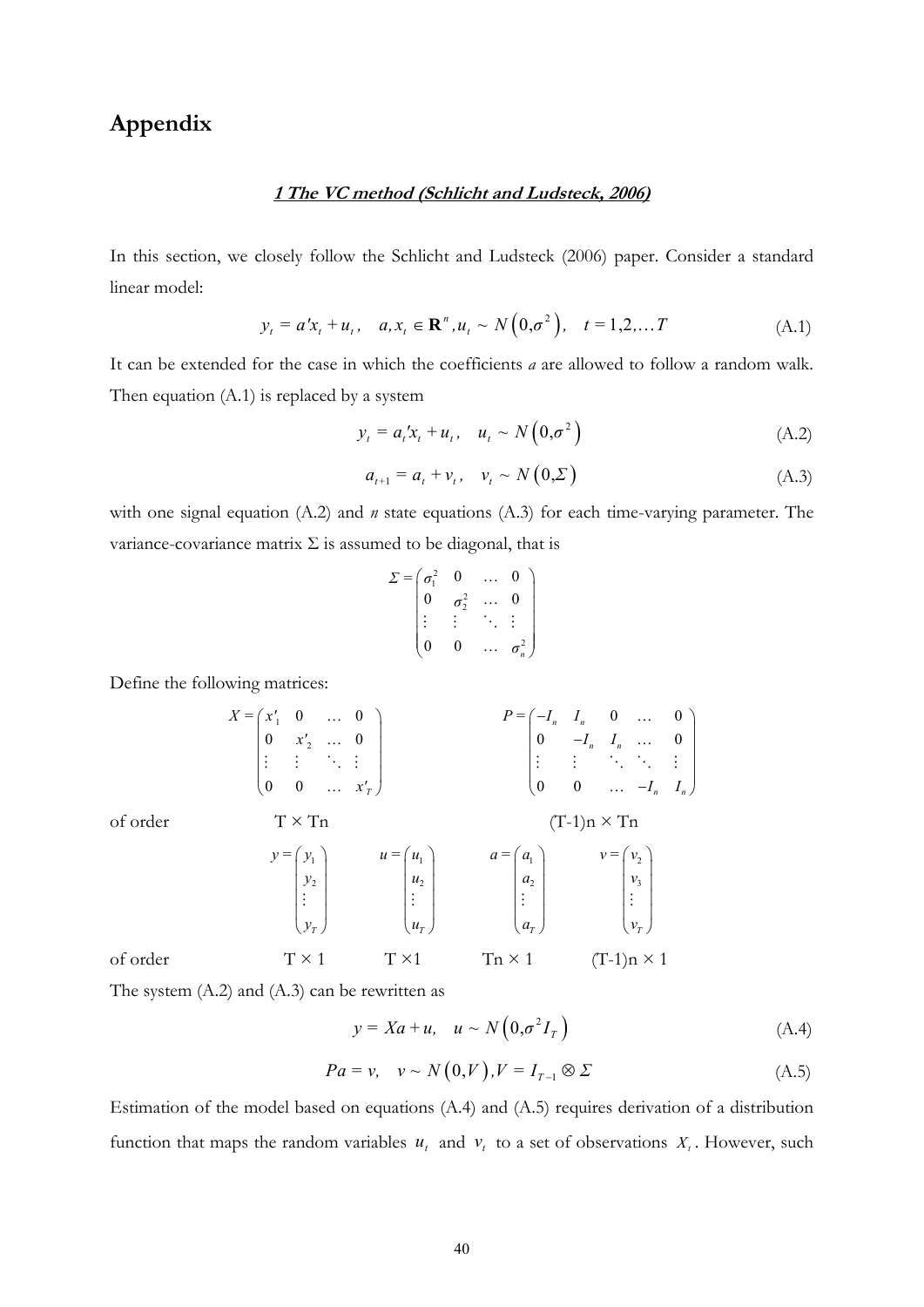inference is not possible because the matrix *P* in  $(A.5)$  is of rank  $(T-1)n$  rather than *Tn* and thus it cannot be inverted. Furthermore, any  $v$  does not determine the path of  $a_t$  uniquely.

#### *1.1 Orthogonal parameterization*

The VC method used in this paper starts with an explicit definition of a set of possible values of *a* conditioned by matrix *P* and random variable *v*. Following equation (A.5) any solution *a* can be written as

$$
a = P'(PP')^{-1} v + Z\lambda
$$
 (A.6)

with  $\lambda \in \mathbf{R}$  and  $Z = \frac{1}{\sqrt{T}} \hat{\alpha} I_n$ *n*  $Z = \frac{1}{\sqrt{T}} \oint_{\mathcal{E}} I$ *I*  $\begin{array}{c}\n\mathbf{c} \mathbf{I}_n \\
\mathbf{c} \mathbf{c} \\
\mathbf{c} \mathbf{I}_n \\
\mathbf{c} \mathbf{I}_n\n\end{array}$ M

Hence equation (A.5) becomes

*n*

.

$$
y = u + XP'\left( PP'\right)^{-1} v + XZ\lambda \tag{A.7}
$$

Equations (A.6) and (A.7) build an *orthogonal parameterization* of the true model (A.4) and (A5). The orthogonally parametrized model implies that  $a_t$  follows a random walk and that its path depends on all realizations of a random variable  $v_t$ .<sup>28</sup>

The equation (A.7) can be written as

$$
y = XZ\lambda + w \tag{A.8}
$$

where

$$
w = XP'\left( PP'\right)^{-1}v + u\tag{A.9}
$$

Variable *w* is normally distributed:

$$
w \sim N(0, W), \quad W = XBX' + \sigma^2 I_T \tag{A.10}
$$

with

$$
B = P' (PP')^{-1} V (PP')^{-1} P \tag{A.11}
$$

Let the matrix of the observations follow a conventional format:

$$
X^* = \sqrt{T} XZ = X \begin{pmatrix} I_n \\ I_n \\ \vdots \\ I_n \end{pmatrix} = \begin{pmatrix} x'_1 \\ x'_2 \\ \vdots \\ x'_n \end{pmatrix}
$$
 (A.12)

Inserting (A.12) into (A.8) implies a generalized linear regression model

<sup>&</sup>lt;sup>28</sup> To avoid excessive number o indexes, we skipped the time index *t* in the latter part of the text.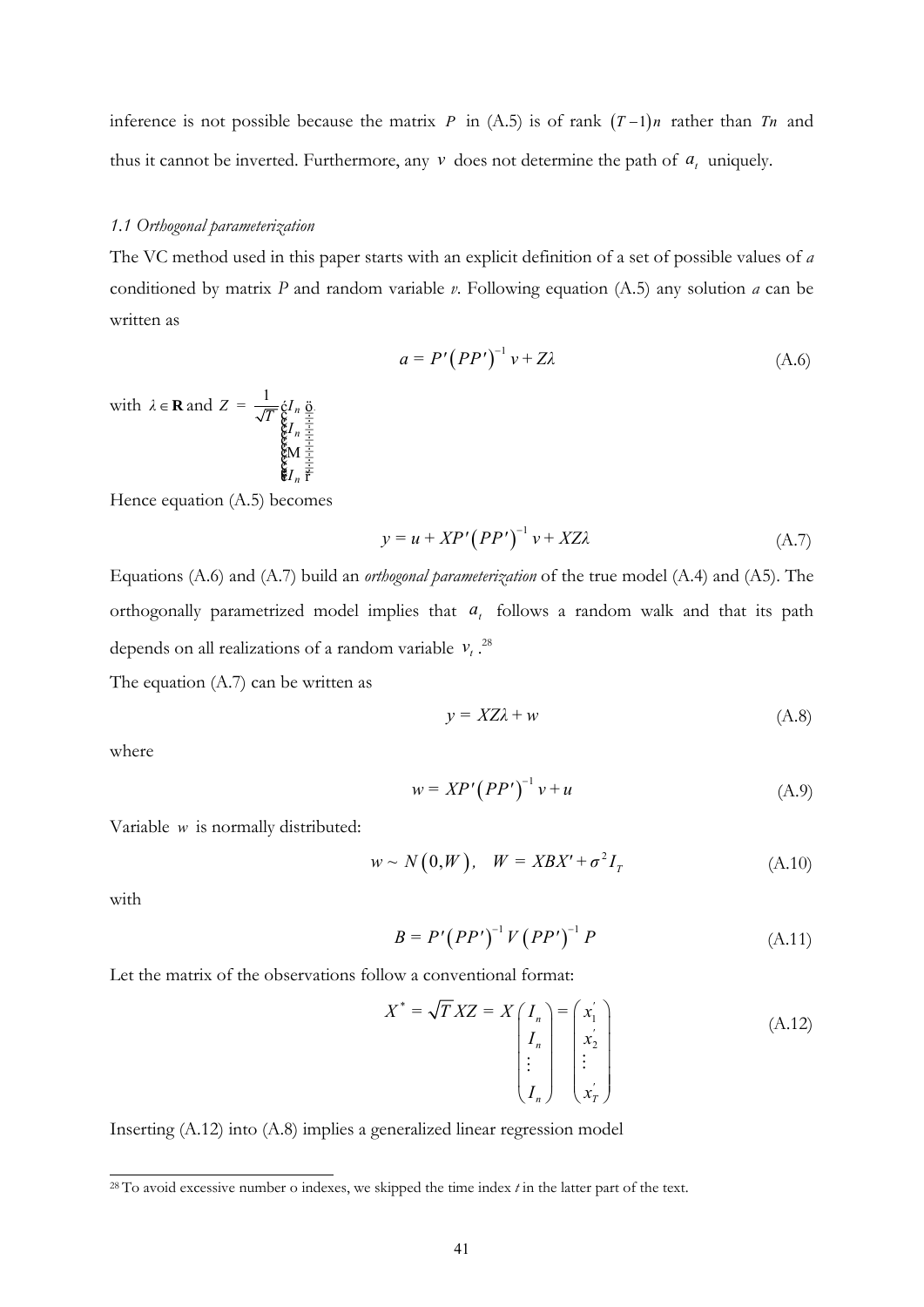$$
y = \frac{1}{\sqrt{T}} X^* \lambda + w = X\beta + w \tag{A.13}
$$

with

$$
\hat{\beta} = \frac{1}{\sqrt{T}} \hat{\lambda} \tag{A.14}
$$

The estimate of  $\hat{\lambda}$  satisfies

$$
\hat{\lambda} = \left( Z'X'W^{-1}XZ \right)^{-1} Z'X'W^{-1}y \tag{A.15}
$$

which is a standard GLS estimator of the classical regression problem with a covariance matrix of residuals *W* and observations *ZX*. Taking expectations of *a* from (A.6) and substituting  $\hat{\lambda}$  for  $\lambda$ implies  $Z'a = \lambda$  and hence 1  $1\frac{7}{2}$ *t*  $\frac{1}{T}\sum_{t=1}^{T} a_t = \beta$  in the GLS regression (A.13).

#### *1.2 Estimation of coefficients*

The orthogonal parameterization derived in the previous section might be used for direct ML estimation of the time-varying parameters *a*. However, the derivation of the ML estimate of the vector of parameters *a* leads to a formulation that is equivalent to the minimization of the weighted sum of squares

$$
\sum_{t=1}^{T} u^2 + \theta_1 \sum_{t=1}^{T} v_1^2 + \theta_2 \sum_{t=1}^{T} v_2^2 + \dots + \theta_n \sum_{t=1}^{T} v_n^2
$$
\n(A.16)

where the weights  $\theta_i$  are the inverse variance ratios of the regression residuals  $u_i$  and the shocks in time-varying coefficients  $v_i$ , that is  $\theta_i = \sigma^2 / \sigma_i^2$ . The proof can be found in Schlicht and Ludsteck, 2006, section 5. Hence the estimator balances the fit of the model and the parameter stability.<sup>29</sup>

Now we derive the formula used for estimation of the coefficients. For given X and y the estimated disturbances are

$$
\hat{u} = y - X\hat{a} \n\hat{v} = P\hat{a}
$$
\n(A.17)

Using the expressions for the estimated disturbances (16), minimization of the weighted sum of squares (15) implies

$$
(X'X + \sigma^2 P'V^{-1}P)\hat{a} = X'y \tag{A.18}
$$

which is used for the estimation of coefficients  $\hat{a}_t$ .

<sup>&</sup>lt;sup>29</sup> Originally, Schlicht and Ludsteck (2006) start with a derivation of the maximum likelihood estimator of parameters *a* based on the idea of orthogonal parameterization, which is described in the Appendix. Then they prove that the weighted least squares estimator is identical to the maximum likelihood estimator.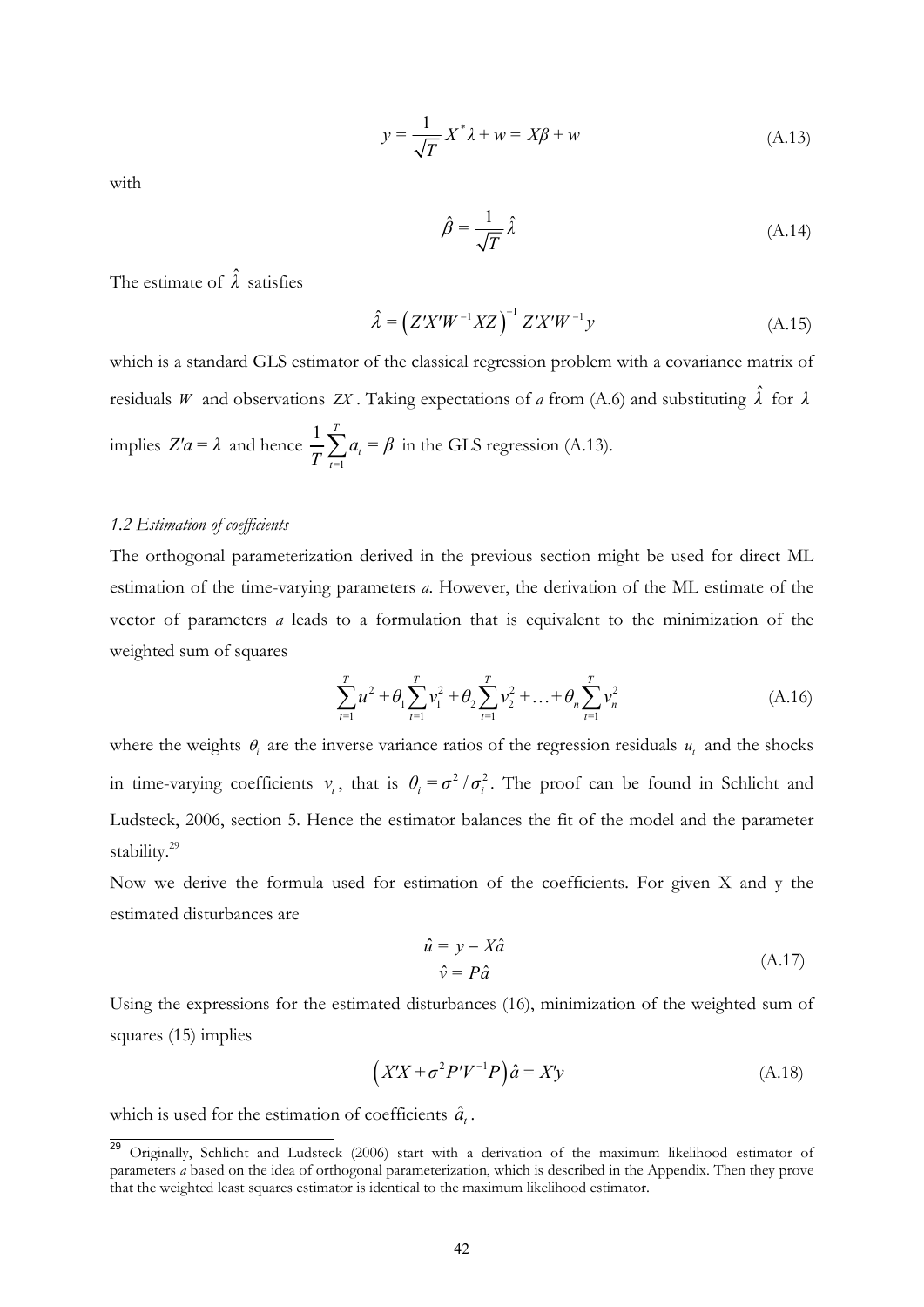The coefficients estimated using the VC method have a straightforward interpretation: they have a time-invariant part, determined by a regression with fixed coefficients, and a random part reflecting the idea that some proportion of the variance of the dependent variable is caused by a change in the coefficients.

The estimation procedure proceeds as follows. The iterative procedure has two steps. First, given the variances of the residuals in both equations in (15),  $\sigma^2$  and  $\sigma_i^2$ , the coefficients are estimated using (17). Second, the estimated residuals are calculated using (16) and their estimated second moments  $\hat{u}'\hat{u}$  and  $\hat{v}'_i\hat{v}_i$  are compared to their expected moments  $E[\hat{u}'\hat{u}]$  and  $E[\hat{v}'_i\hat{v}_i]$ . These steps are repeated until the estimated moments are identical to their expected counterparts (for a precise derivation of the moment estimator as well as computational details see Schlicht and Ludsteck, 2006, sections 6–9).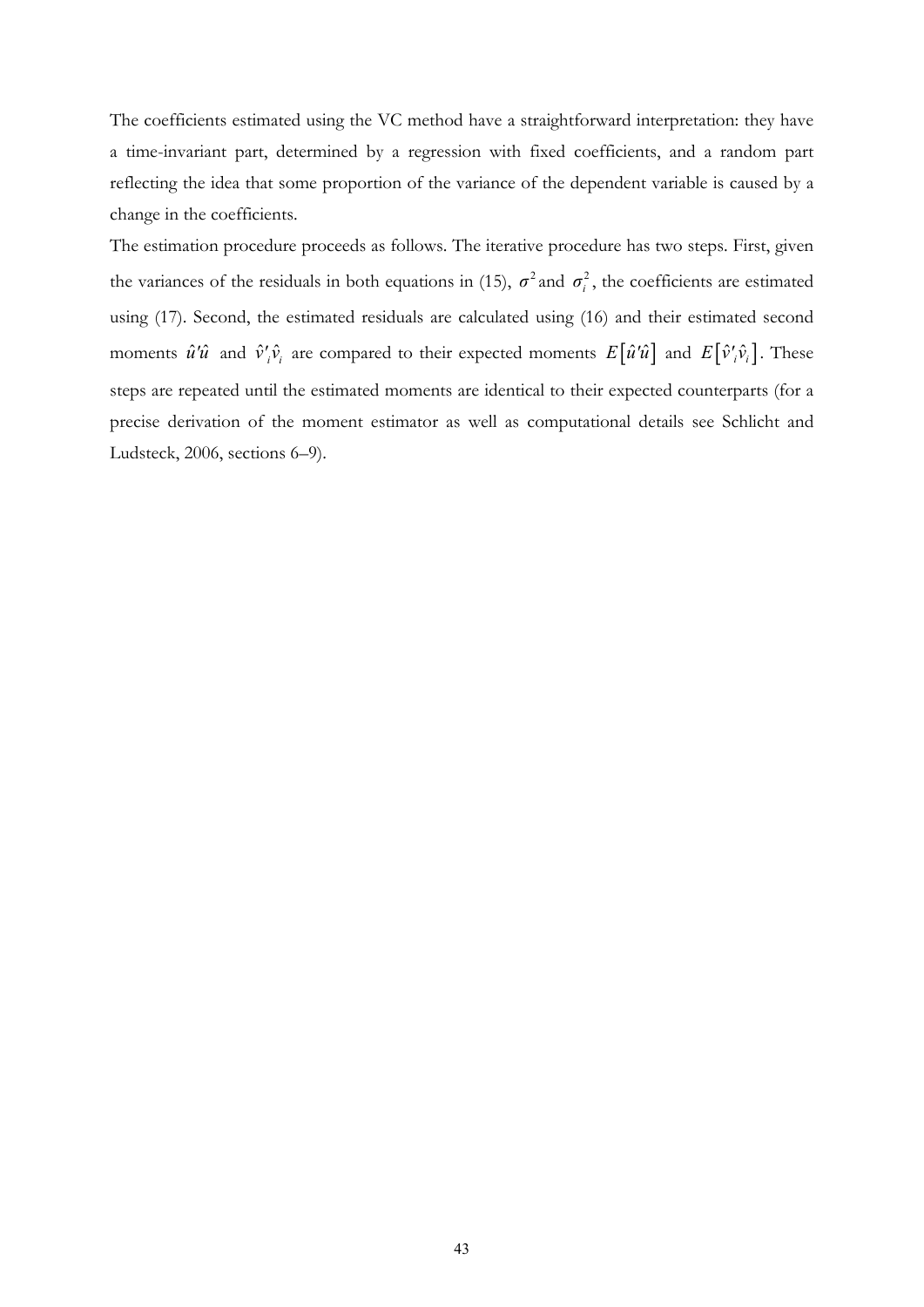## **2 The effect of endogeneity in the policy rule**



**Figure A.1 – Time-varying response coefficients in baseline (closed economy) policy rule,** 

**UK** 

Note: Model with bias correction terms (solid line); model not dealing with endogeneity in monetary policy rules (dashed line). The 95% confidence bands correspond to the model with bias correction terms.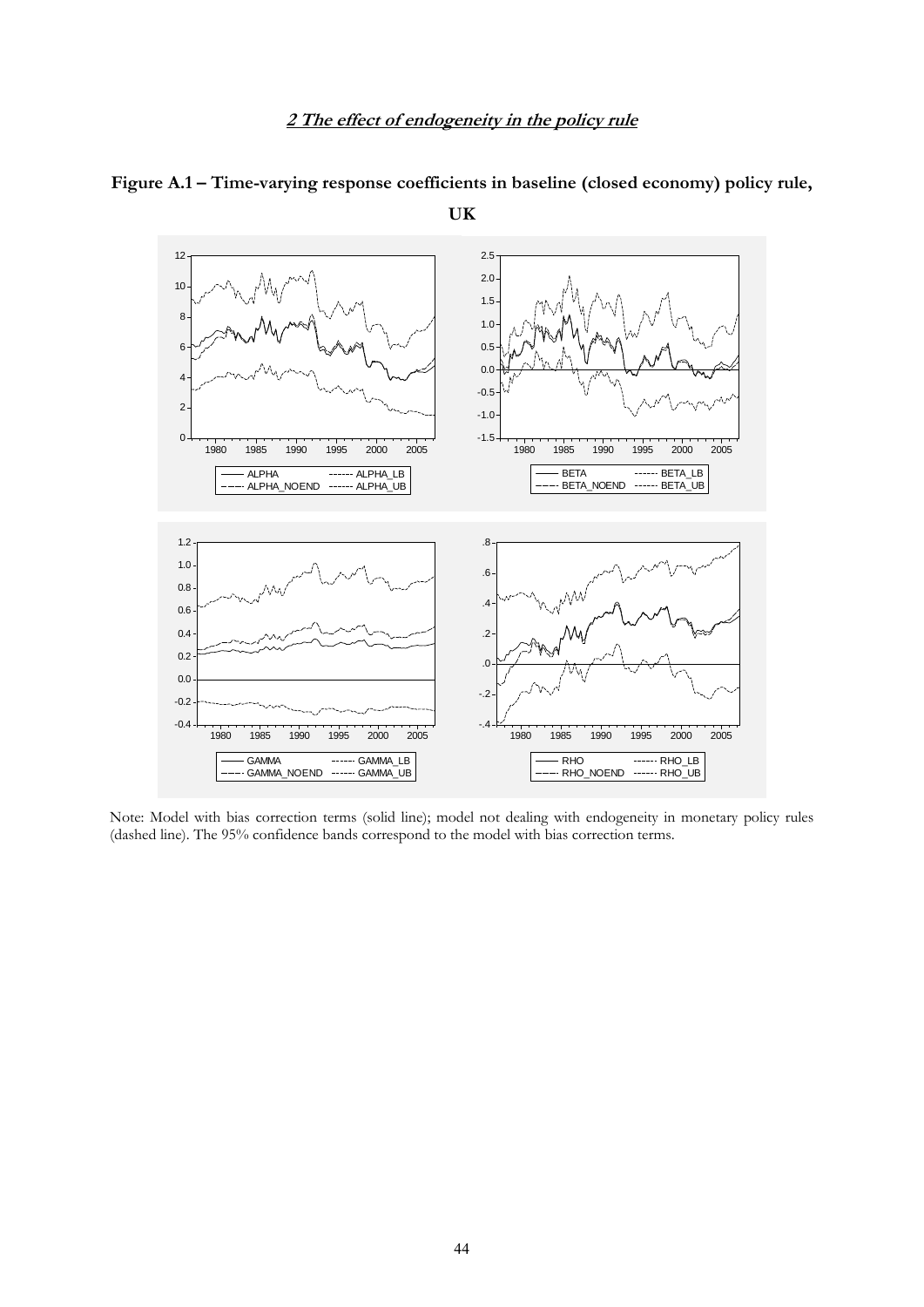

**Figure A.2 – Time-varying response coefficients in baseline (closed economy) policy rule,** 

Note: Model with bias correction terms (solid line); model not dealing with endogeneity in monetary policy rules (dashed line). The 95% confidence bands correspond to the model with bias correction terms.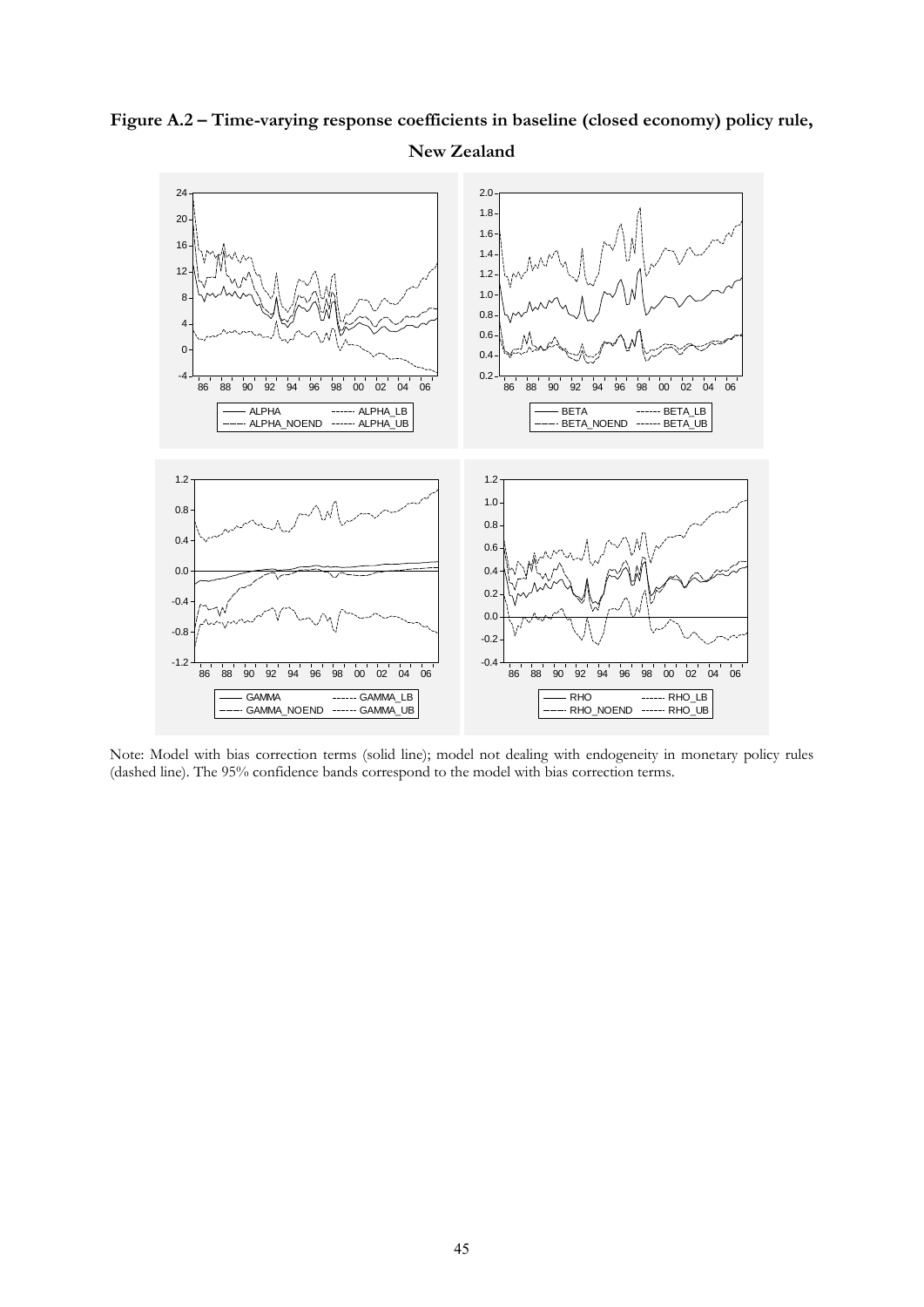



Note: Model with bias correction terms (solid line); model not dealing with endogeneity in monetary policy rules (dashed line). The 95% confidence bands correspond to the model with bias correction terms.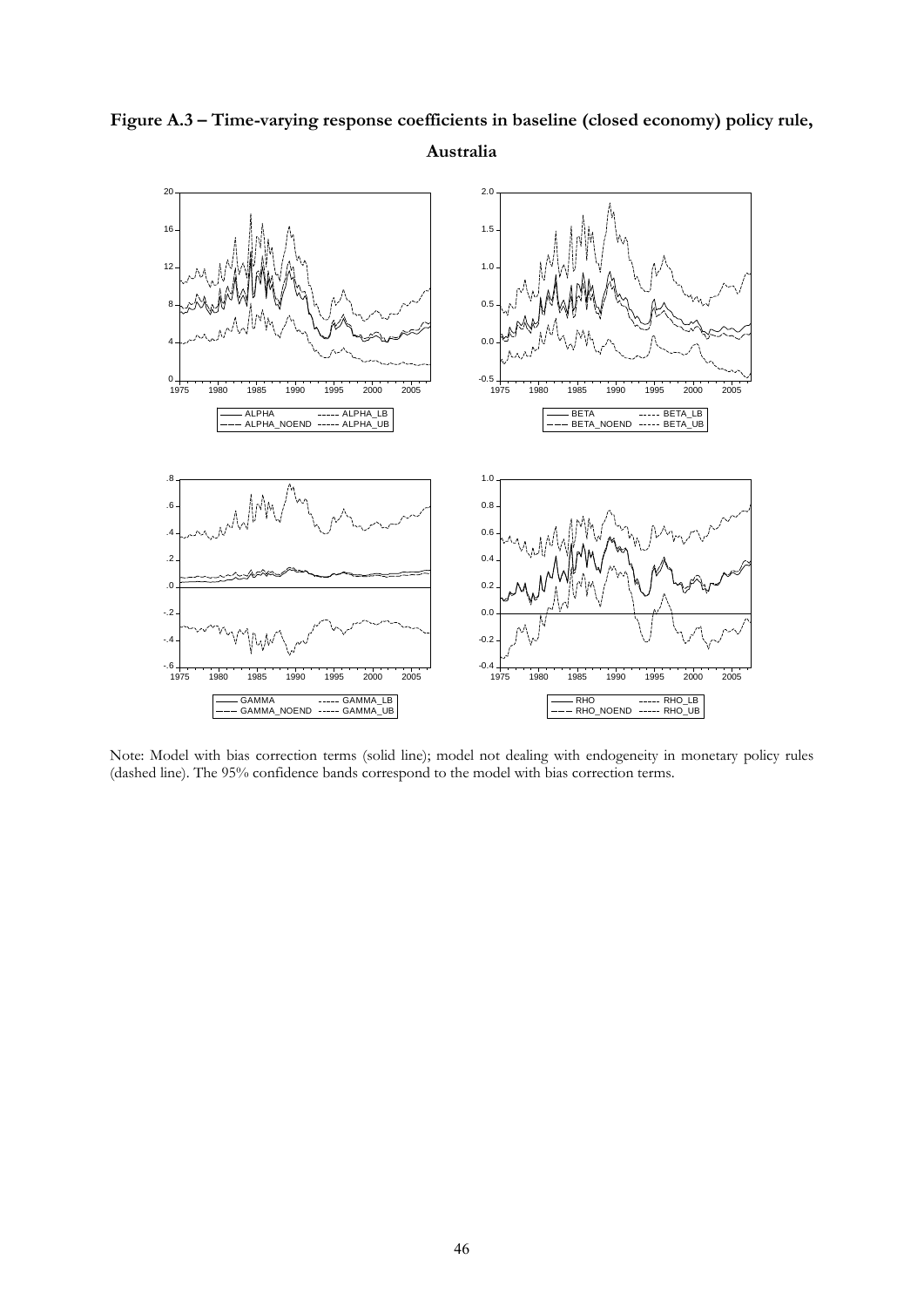

**Figure A.4 – Time-varying response coefficients in baseline (closed economy) policy rule,** 

Note: Model with bias correction terms (solid line); model not dealing with endogeneity in monetary policy rules (dashed line). The 95% confidence bands correspond to the model with bias correction terms.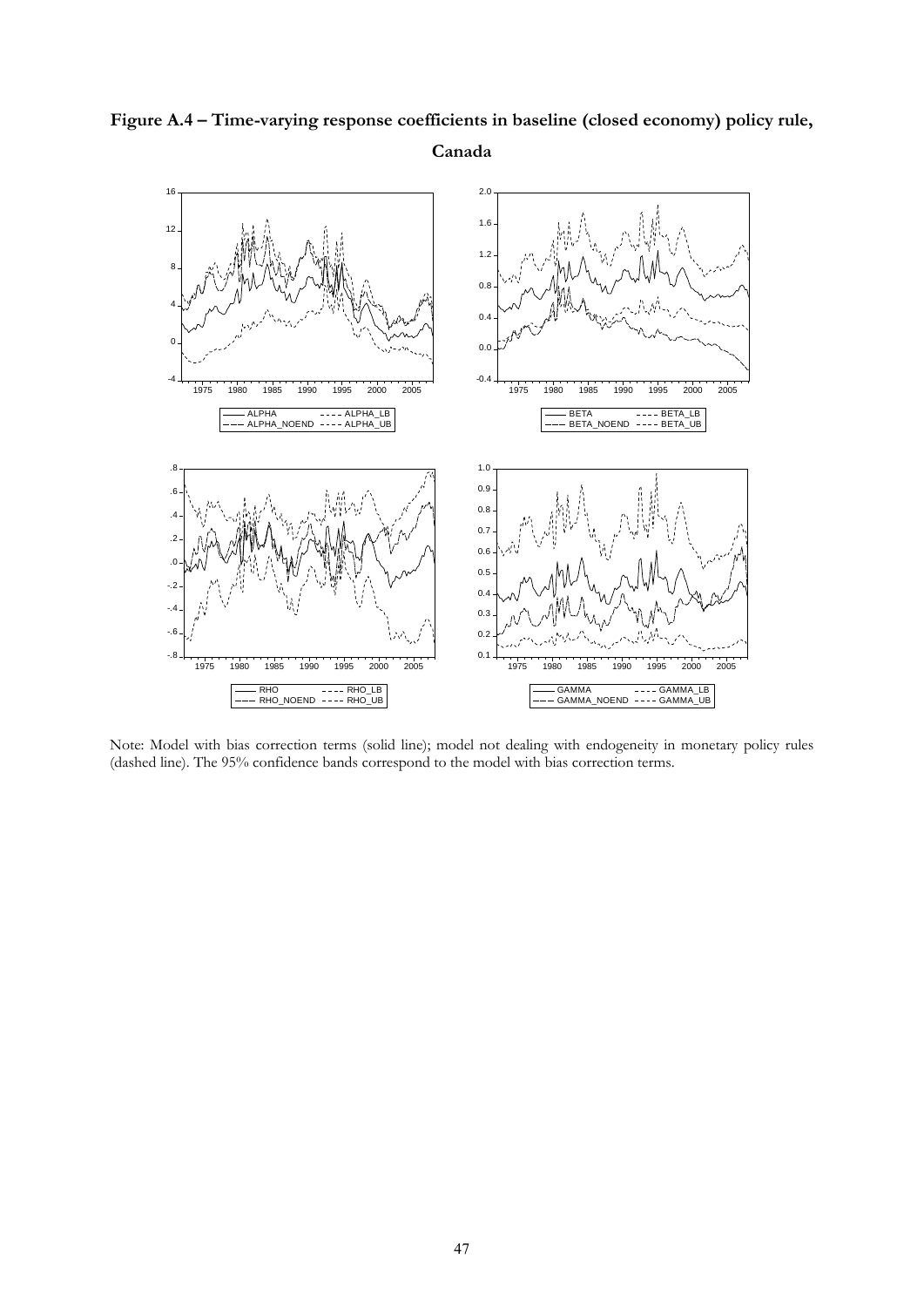



Note: Model with bias correction terms (solid line); model not dealing with endogeneity in monetary policy rules (dashed line). The 95% confidence bands correspond to the model with bias correction terms.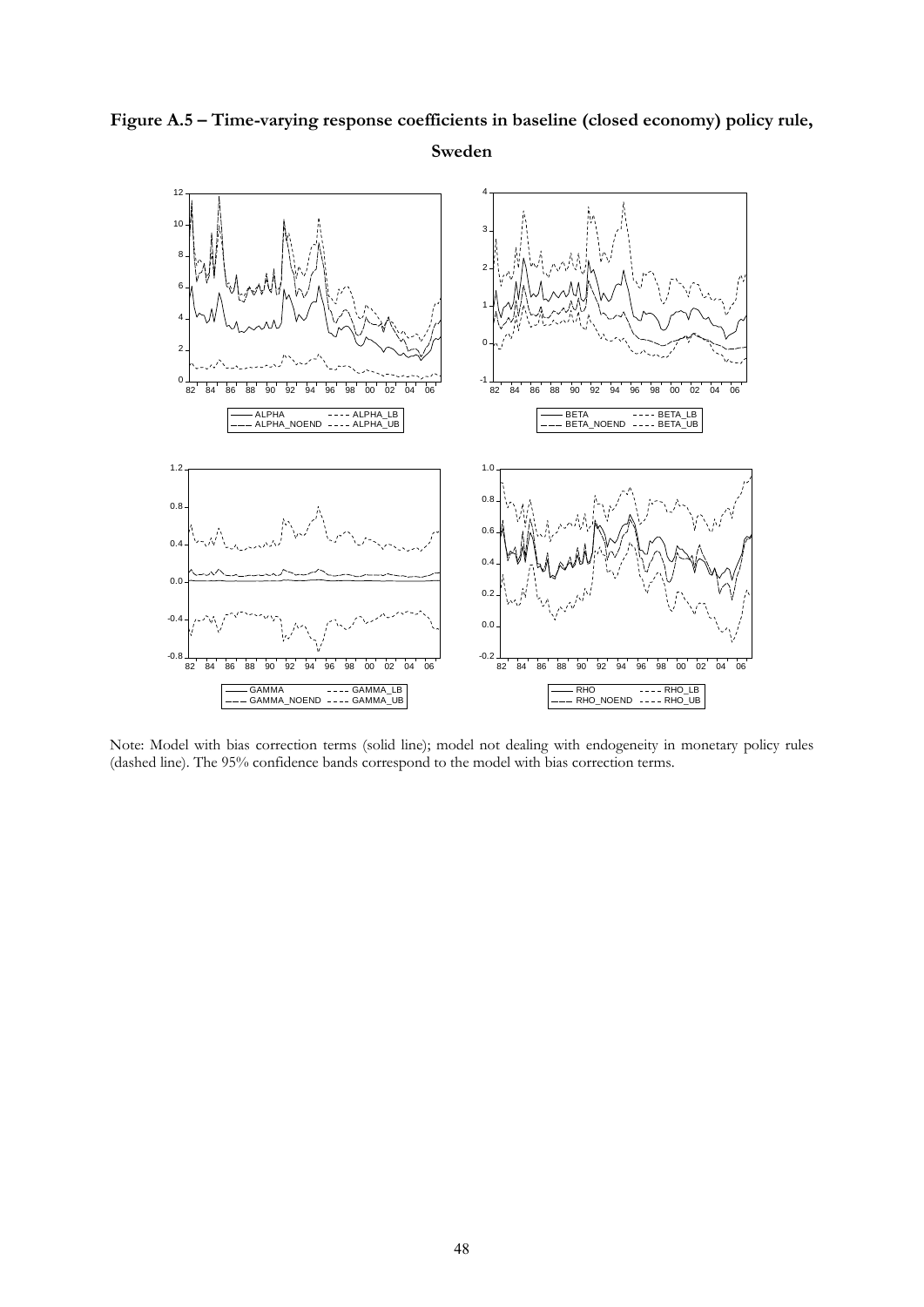|                                                          |      | UK                     | NZ. | Aus                                                 | Can                       | Swe |
|----------------------------------------------------------|------|------------------------|-----|-----------------------------------------------------|---------------------------|-----|
| <i>Inflation</i>                                         |      | mean   -0.0183   -1.06 |     |                                                     | $-0.17$ $-0.873$ $-0.329$ |     |
|                                                          | s.e. |                        |     | 0.269   0.337   0.0912   0.146   0.119              |                           |     |
| GDP gap mean   0.0745   -0.031   0.014   -0.127   0.0781 |      |                        |     |                                                     |                           |     |
|                                                          | s.e. | $0.125$ 0.27           |     | $\vert$ 0.092 $\vert$ 0.0559 $\vert$ 0.0808 $\vert$ |                           |     |

**Table A.1 Estimated Coefficients of Endogeneity Correction Terms** 

Note: Bold: sign. at 5%, italic: sign. at 10%.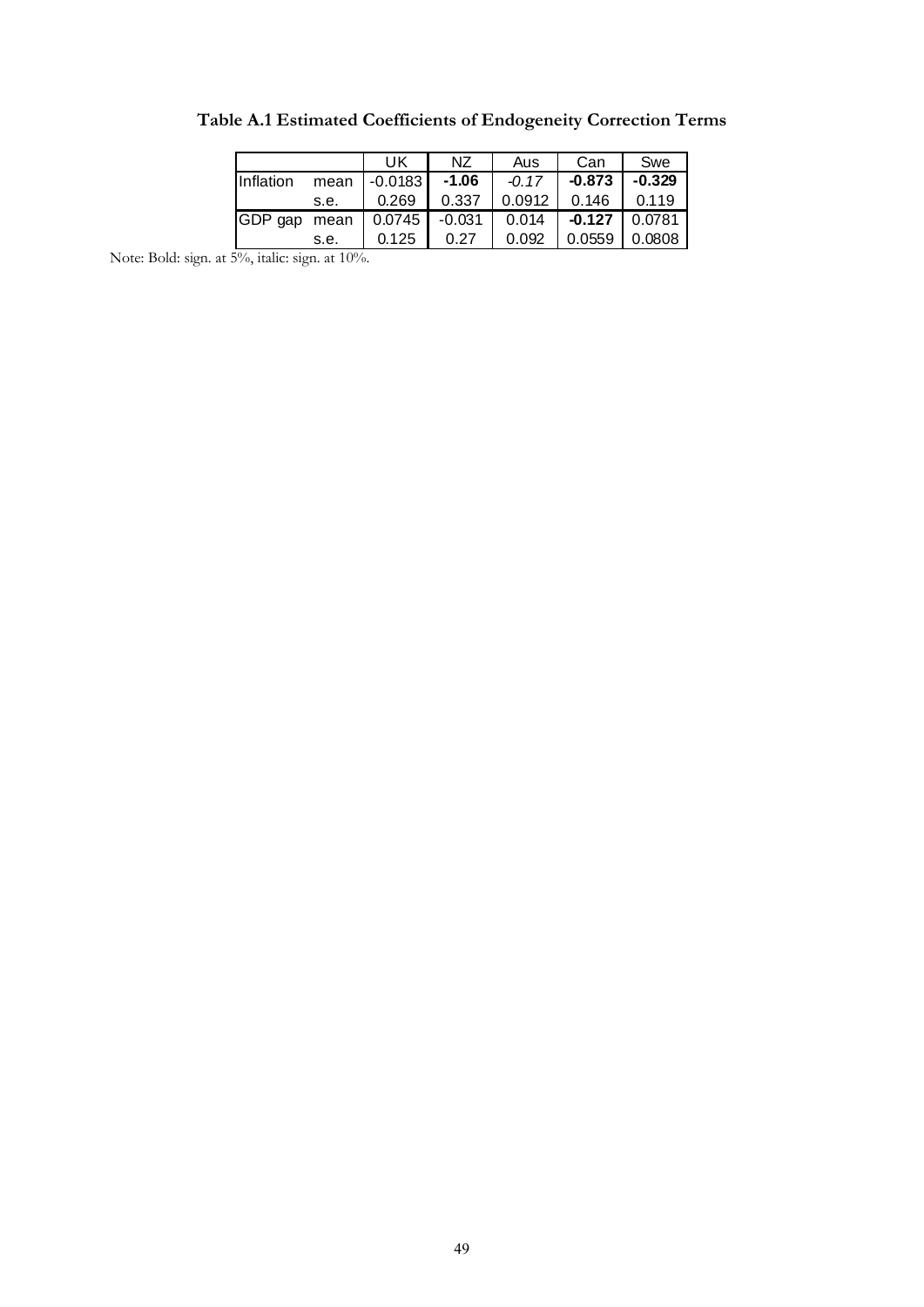# IES Working Paper Series

#### 2010

- 1. Petra Benešová, Petr Teplý : Main Flaws of The Collateralized Debt Obligation's Valuation Before And During The 2008/2009 Global Turmoil
- 2. Jiří Witzany, Michal Rychnovský, Pavel Charamza : Survival Analysis in LGD Modeling
- 3. Ladislav Kristoufek : Long-range dependence in returns and volatility of Central European Stock Indices
- 4. Jozef Barunik, Lukas Vacha, Miloslav Vosvrda : Tail Behavior of the Central European Stock Markets during the Financial Crisis
- 5. Onřej Lopušník : Různá pojetí endogenity peněz v postkeynesovské ekonomii: Reinterpretace do obecnější teorie
- 6. Jozef Barunik, Lukas Vacha : Monte Carlo-Based Tail Exponent Estimator
- 7. Karel Báťa : Equity Home Bias in the Czech Republic
- 8. Petra Kolouchová : Cost of Equity Estimation Techniques Used by Valuation Experts
- 9. Michael Princ : Relationship between Czech and European developed stock markets: DCC MVGARCH analysis
- 10. Juraj Kopecsni : Improving Service Performance in Banking using Quality Adjusted Data Envelopment Analysis
- 11. Jana Chvalkovská, Jiří Skuhrovec : Measuring transparency in public spending: Case of Czech Public e-Procurement Information System
- 12. Adam Geršl, Jakub Seidler : Conservative Stress Testing: The Role of Regular Verification
- 13. Zuzana Iršová : Bank Efficiency in Transitional Countries: Sensitivity to Stochastic Frontier Design
- 14. Adam Geršl, Petr Jakubík : Adverse Feedback Loop in the Bank-Based Financial Systems
- 15. Adam Geršl, Jan Zápal : Economic Volatility and Institutional Reforms in Macroeconomic Policymaking: The Case of Fiscal Policy